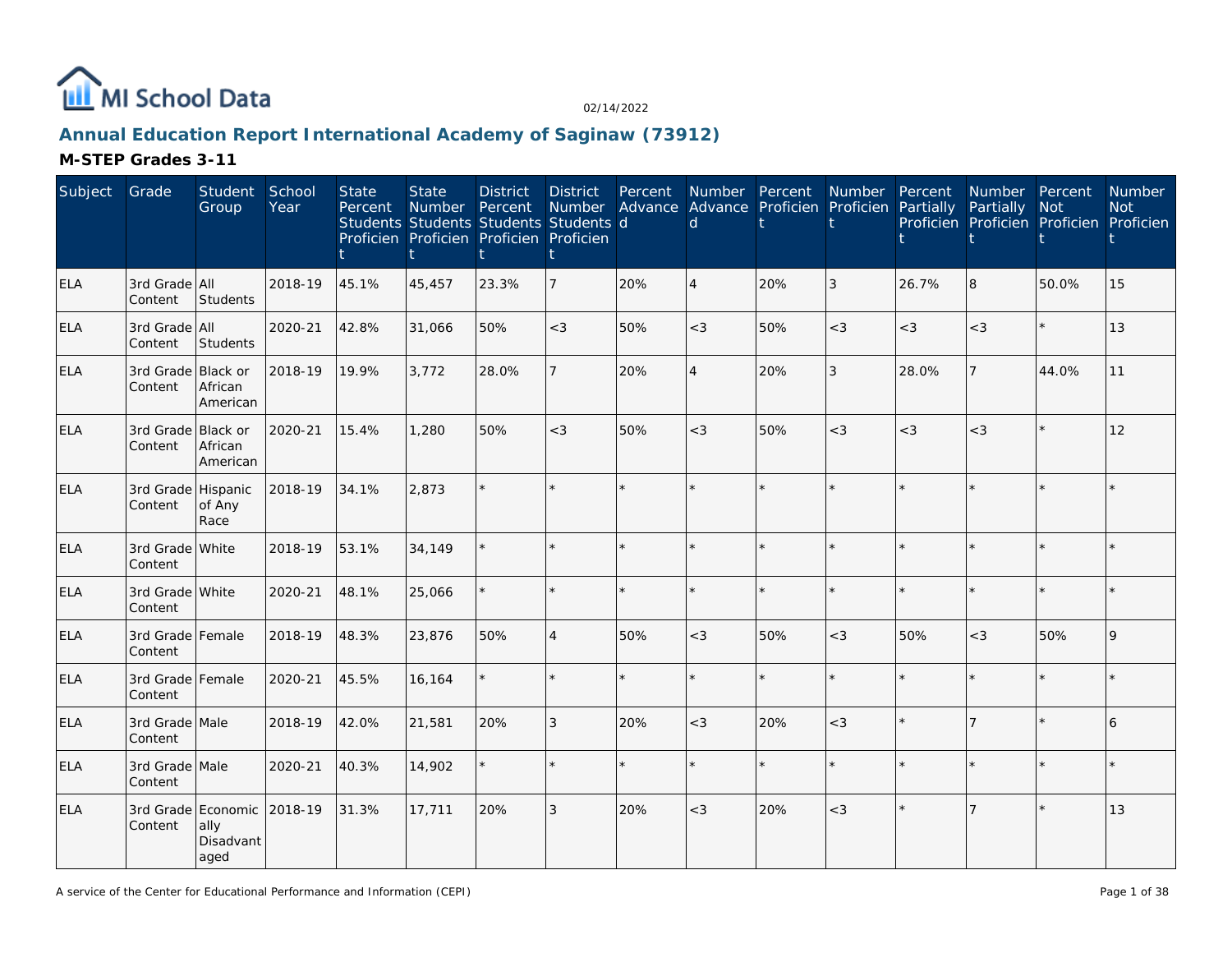

# **Annual Education Report International Academy of Saginaw (73912)**

| Subject    | Grade                         | Student<br>Group                                | School<br>Year | <b>State</b><br>Percent | <b>State</b><br>Number<br>Students Students Students Students d<br>Proficien Proficien Proficien Proficien | <b>District</b><br>Percent | <b>District</b><br>ŧ     | Percent<br>Number Advance Advance Proficien Proficien Partially | <sub>d</sub> |     | Number Percent Number Percent |       | Number Percent<br>Partially<br>Proficien Proficien Proficien Proficien | Not     | Number<br><b>Not</b> |
|------------|-------------------------------|-------------------------------------------------|----------------|-------------------------|------------------------------------------------------------------------------------------------------------|----------------------------|--------------------------|-----------------------------------------------------------------|--------------|-----|-------------------------------|-------|------------------------------------------------------------------------|---------|----------------------|
| <b>ELA</b> | Content                       | 3rd Grade Economic<br>ally<br>Disadvant<br>aged | 2020-21        | 27.6%                   | 10,241                                                                                                     | 50%                        | $<$ 3                    | 50%                                                             | $<$ 3        | 50% | $<$ 3                         | $<$ 3 | $<$ 3                                                                  | $\star$ | 13                   |
| <b>ELA</b> | 3rd Grade Students<br>Content | With<br><b>Disabilitie</b><br>$\mathbf{z}$      | 2018-19        | 19.5%                   | 2,328                                                                                                      |                            |                          |                                                                 |              |     | $\star$                       |       |                                                                        |         |                      |
| ELA        | 3rd Grade Students<br>Content | With<br><b>Disabilitie</b><br>S.                | 2020-21        | 17.5%                   | 1,578                                                                                                      |                            |                          |                                                                 |              |     | $\star$                       |       |                                                                        |         |                      |
| ELA        | 4th Grade All<br>Content      | Students                                        | 2018-19        | 45.8%                   | 46,892                                                                                                     | 20%                        | $\overline{\mathcal{A}}$ | 20%                                                             | $<$ 3        | 20% | $<$ 3                         |       | R.                                                                     |         | 14                   |
| <b>ELA</b> | 4th Grade All<br>Content      | Students                                        | 2020-21        | 44.2%                   | 32,274                                                                                                     |                            |                          | ÷.                                                              | ų.           |     | $\star$                       |       |                                                                        | ÷.      |                      |
| <b>ELA</b> | 4th Grade Black or<br>Content | African<br>American                             | 2018-19        | 20.9%                   | 3,961                                                                                                      | 20%                        | 3                        | 20%                                                             | $<$ 3        | 20% | $<$ 3                         |       | 6                                                                      | $\star$ | 13                   |
| <b>ELA</b> | 4th Grade<br>Content          | Black or<br>African<br>American                 | 2020-21        | 16.9%                   | 1,429                                                                                                      |                            |                          |                                                                 |              |     | $\star$                       |       |                                                                        | $\star$ |                      |
| ELA        | 4th Grade Hispanic<br>Content | of Any<br>Race                                  | 2018-19        | 34.8%                   | 2,902                                                                                                      |                            |                          | $\star$                                                         |              |     | ÷.                            |       |                                                                        | $\star$ |                      |
| <b>ELA</b> | 4th Grade<br>Content          | Hispanic<br>of Any<br>Race                      | 2020-21        | 32.9%                   | 1,848                                                                                                      |                            |                          |                                                                 |              |     |                               |       |                                                                        |         |                      |
| <b>ELA</b> | 4th Grade White<br>Content    |                                                 | 2018-19        | 53.4%                   | 35,331                                                                                                     |                            | $\star$                  |                                                                 |              |     | $\star$                       |       |                                                                        | $\star$ |                      |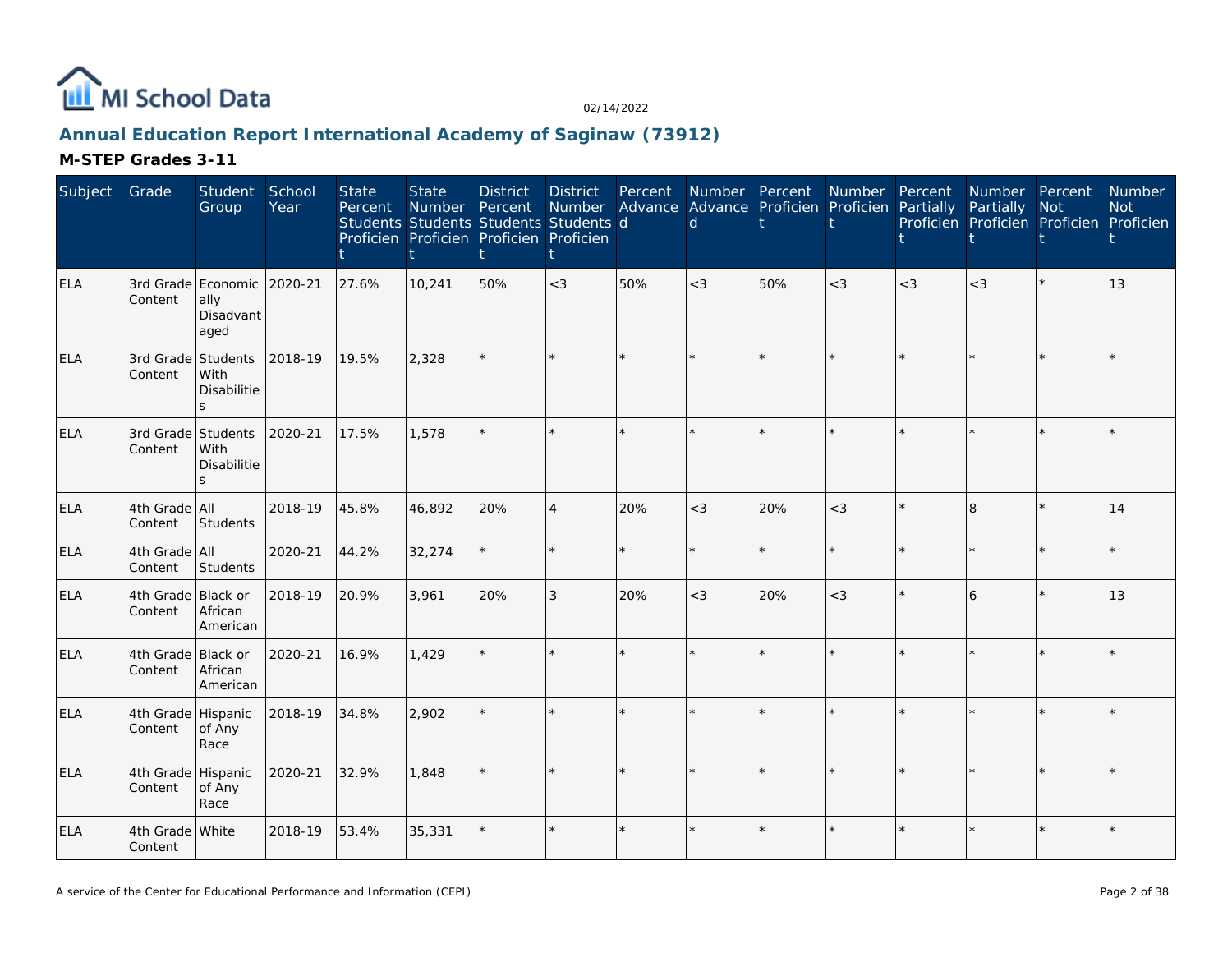

# **Annual Education Report International Academy of Saginaw (73912)**

| Subject    | Grade                       | Student<br>Group                                | School<br>Year | <b>State</b><br>Percent | <b>State</b><br>Number Percent<br>Students Students Students Students d<br>Proficien Proficien Proficien Proficien | <b>District</b> | <b>District</b><br>Number | Percent | Advance Advance Proficien Proficien Partially<br>d |     | Number Percent Number Percent |       | Number Percent<br>Partially<br>Proficien Proficien Proficien Proficien | Not     | Number<br><b>Not</b> |
|------------|-----------------------------|-------------------------------------------------|----------------|-------------------------|--------------------------------------------------------------------------------------------------------------------|-----------------|---------------------------|---------|----------------------------------------------------|-----|-------------------------------|-------|------------------------------------------------------------------------|---------|----------------------|
| <b>ELA</b> | 4th Grade White<br>Content  |                                                 | 2020-21        | 49.4%                   | 25,863                                                                                                             |                 |                           |         |                                                    |     |                               |       |                                                                        |         |                      |
| <b>ELA</b> | 4th Grade Female<br>Content |                                                 | 2018-19        | 48.8%                   | 24,513                                                                                                             | 50%             | $<\!3$                    | 50%     | $<$ 3                                              | 50% | $<$ 3                         |       | $\boldsymbol{\vartriangle}$                                            |         | 8                    |
| <b>ELA</b> | 4th Grade Female<br>Content |                                                 | 2020-21        | 46.0%                   | 16,315                                                                                                             |                 |                           | $\star$ | ÷                                                  |     | $\star$                       |       |                                                                        | $\star$ |                      |
| <b>ELA</b> | 4th Grade Male<br>Content   |                                                 | 2018-19        | 42.9%                   | 22,379                                                                                                             | 50%             | 3                         | 50%     | $<$ 3                                              | 50% | $<$ 3                         | 50%   | $\overline{4}$                                                         | 50%     | 6                    |
| <b>ELA</b> | 4th Grade Male<br>Content   |                                                 | 2020-21        | 42.6%                   | 15,959                                                                                                             |                 |                           | ×.      |                                                    |     | $\star$                       |       |                                                                        |         |                      |
| <b>ELA</b> | Content                     | 4th Grade Economic<br>ally<br>Disadvant<br>aged | 2018-19        | 31.6%                   | 17,865                                                                                                             | 20%             | 3                         | 20%     | $<$ 3                                              | 20% | $<$ 3                         |       | $\overline{7}$                                                         | ÷.      | 12                   |
| ELA        | Content                     | 4th Grade Economic<br>ally<br>Disadvant<br>aged | 2020-21        | 28.9%                   | 10,613                                                                                                             |                 |                           |         |                                                    |     |                               |       |                                                                        |         |                      |
| <b>ELA</b> | 4th Grade<br>Content        | Students<br>With<br>Disabilitie<br>S.           | 2018-19        | 17.5%                   | 2,130                                                                                                              |                 |                           |         |                                                    |     |                               |       |                                                                        |         |                      |
| <b>ELA</b> | 4th Grade<br>Content        | Students<br>With<br>Disabilitie<br>$\mathbf{S}$ | 2020-21        | 15.7%                   | 1,431                                                                                                              |                 |                           |         |                                                    |     |                               |       |                                                                        |         |                      |
| <b>ELA</b> | Content                     | 4th Grade Homeless 2018-19                      |                | 21.8%                   | 436                                                                                                                |                 |                           | $\star$ |                                                    |     | $\star$                       |       |                                                                        | ÷.      |                      |
| ELA        | 5th Grade All<br>Content    | Students                                        | 2018-19        | 46.2%                   | 48,528                                                                                                             | 23.5%           | 4                         | 20%     | $<$ 3                                              | 20% | *                             | 35.3% | 6                                                                      | 41.2%   |                      |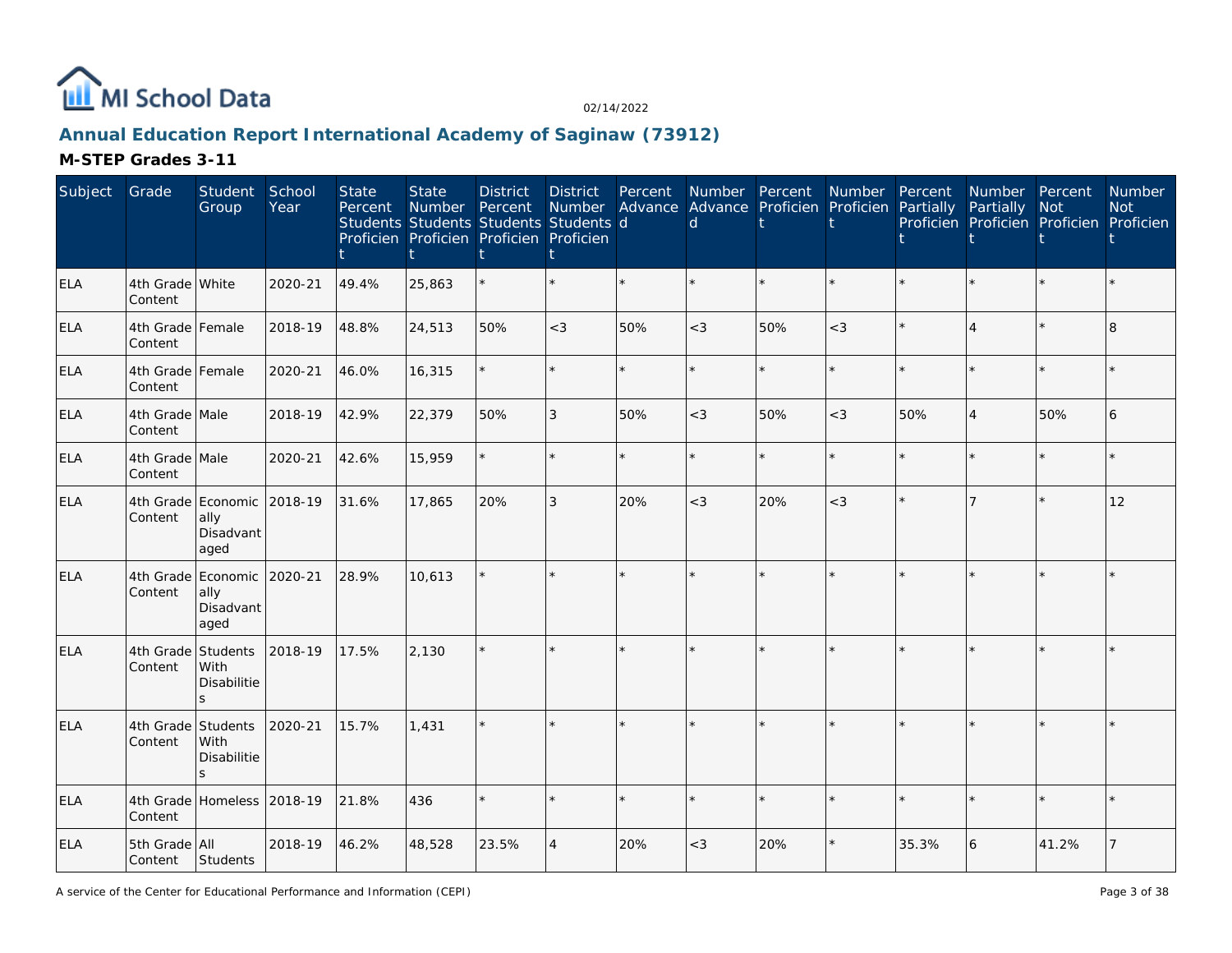

# **Annual Education Report International Academy of Saginaw (73912)**

| Subject    | Grade                         | Student<br>Group       | School<br>Year | <b>State</b><br>Percent | <b>State</b><br>Number<br>Students Students Students Students d<br>Proficien Proficien Proficien Proficien | <b>District</b><br>Percent | <b>District</b><br>Number | Percent | Number Percent<br>Advance Advance Proficien Proficien Partially<br>d |     | Number  | Percent | Number Percent<br>Partially<br>Proficien Proficien Proficien Proficien | <b>Not</b> | Number<br><b>Not</b> |
|------------|-------------------------------|------------------------|----------------|-------------------------|------------------------------------------------------------------------------------------------------------|----------------------------|---------------------------|---------|----------------------------------------------------------------------|-----|---------|---------|------------------------------------------------------------------------|------------|----------------------|
| <b>ELA</b> | 5th Grade<br>Content          | <b>AII</b><br>Students | 2020-21        | 43.7%                   | 31,669                                                                                                     | 50%                        | $<$ 3                     | 50%     | $<$ 3                                                                | 50% | $<$ 3   | $<$ 3   | $<\!3$                                                                 | $\star$    | 8                    |
| <b>ELA</b> | 5th Grade Black or<br>Content | African<br>American    | 2018-19        | 21.7%                   | 4.060                                                                                                      | 50%                        | 3                         | 50%     | $<$ 3                                                                | 50% | $<$ 3   | 50%     | 5                                                                      | 50%        |                      |
| ELA        | 5th Grade Black or<br>Content | African<br>American    | 2020-21        | 17.6%                   | 1,502                                                                                                      |                            |                           |         |                                                                      |     | $\star$ |         |                                                                        | $\star$    |                      |
| <b>ELA</b> | 5th Grade Hispanic<br>Content | of Any<br>Race         | 2018-19        | 35.7%                   | 3,119                                                                                                      |                            |                           |         |                                                                      |     |         |         |                                                                        |            |                      |
| <b>ELA</b> | 5th Grade Hispanic<br>Content | of Any<br>Race         | 2020-21        | 33.4%                   | 1,892                                                                                                      |                            |                           |         |                                                                      |     |         |         |                                                                        |            |                      |
| ELA        | 5th Grade White<br>Content    |                        | 2018-19        | 53.3%                   | 36,534                                                                                                     |                            |                           | $\star$ |                                                                      |     |         |         |                                                                        | $\star$    |                      |
| <b>ELA</b> | 5th Grade White<br>Content    |                        | 2020-21        | 48.4%                   | 25,033                                                                                                     |                            |                           |         |                                                                      |     | $\star$ |         |                                                                        | $\star$    |                      |
| <b>ELA</b> | 5th Grade Female<br>Content   |                        | 2018-19        | 50.2%                   | 25,866                                                                                                     | 50%                        | 3                         | 50%     | $<$ 3                                                                | 50% | $<$ 3   | 50%     | 3                                                                      | 50%        | 5                    |
| <b>ELA</b> | 5th Grade Female<br>Content   |                        | 2020-21        | 47.0%                   | 16,718                                                                                                     |                            |                           | $\star$ | ÷                                                                    |     | $\star$ |         |                                                                        | $\star$    |                      |
| <b>ELA</b> | 5th Grade Male<br>Content     |                        | 2018-19        | 42.3%                   | 22,662                                                                                                     |                            | ÷.                        | $\star$ | $\star$                                                              |     | $\star$ | ÷       | $\star$                                                                | $\star$    |                      |
| <b>ELA</b> | 5th Grade Male<br>Content     |                        | 2020-21        | 40.6%                   | 14,951                                                                                                     |                            |                           |         |                                                                      |     | $\star$ |         |                                                                        | $\star$    |                      |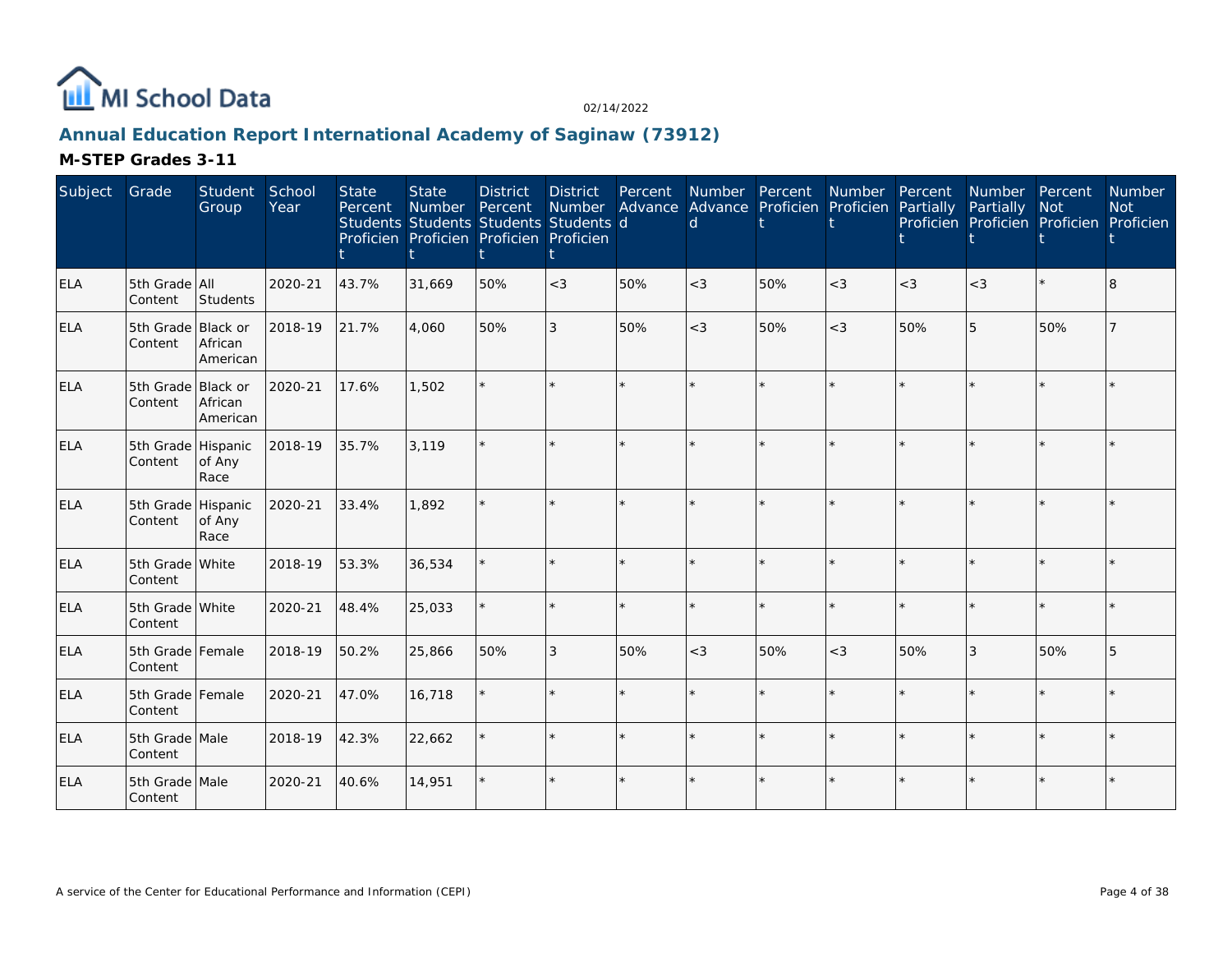

# **Annual Education Report International Academy of Saginaw (73912)**

| Subject    | Grade                         | Student<br>Group                                        | School<br>Year | <b>State</b><br>Percent | <b>State</b><br><b>Number</b> | <b>District</b><br>Percent<br>Students Students Students Students d<br>Proficien Proficien Proficien Proficien | <b>District</b><br>Number<br>t | Percent | $\mathsf{d}$ | Number Percent<br>Advance Advance Proficien Proficien Partially | Number  | Percent | Number Percent<br>Partially | Not<br>Proficien Proficien Proficien Proficien | <b>Number</b><br><b>Not</b> |
|------------|-------------------------------|---------------------------------------------------------|----------------|-------------------------|-------------------------------|----------------------------------------------------------------------------------------------------------------|--------------------------------|---------|--------------|-----------------------------------------------------------------|---------|---------|-----------------------------|------------------------------------------------|-----------------------------|
| ELA        | Content                       | 5th Grade Economic 2018-19<br>ally<br>Disadvant<br>aged |                | 31.6%                   | 17,978                        | 50%                                                                                                            | $<$ 3                          | 50%     | $<$ 3        | 50%                                                             | $<$ 3   |         |                             | $\star$                                        | 5                           |
| <b>ELA</b> | Content                       | 5th Grade Economic 2020-21<br>ally<br>Disadvant<br>aged |                | 28.5%                   | 10,326                        | 50%                                                                                                            | $<$ 3                          | 50%     | $<$ 3        | 50%                                                             | $<$ 3   | $<$ 3   | $<$ 3                       | $\star$                                        | 8                           |
| ELA        | Content                       | 5th Grade Students<br>With<br>Disabilitie<br>S.         | 2018-19        | 15.0%                   | 1,885                         |                                                                                                                | $\star$                        |         |              |                                                                 |         |         |                             | $\star$                                        |                             |
| <b>ELA</b> | Content                       | 5th Grade Students<br>With<br>Disabilitie<br>$\leq$     | 2020-21        | 13.0%                   | 1.138                         |                                                                                                                | $\star$                        |         |              |                                                                 |         |         |                             |                                                |                             |
| <b>ELA</b> | Content                       | 5th Grade Homeless 2018-19                              |                | 24.1%                   | 480                           |                                                                                                                | ÷.                             | $\star$ |              |                                                                 | $\star$ |         |                             | $\star$                                        |                             |
| <b>ELA</b> | 6th Grade All<br>Content      | Students                                                | 2018-19        | 41.7%                   | 45,474                        | 20%                                                                                                            | 3                              | 20%     | $<$ 3        | 20%                                                             | $<$ 3   | 20%     | 3                           | $\star$                                        | 11                          |
| <b>ELA</b> | 6th Grade All<br>Content      | Students                                                | 2020-21        | 38.6%                   | 27,217                        | 50%                                                                                                            | $<$ 3                          | 50%     | $<$ 3        | 50%                                                             | $<$ 3   | $<$ 3   | $<$ 3                       |                                                | 8                           |
| <b>ELA</b> | 6th Grade Black or<br>Content | African<br>American                                     | 2018-19        | 18.3%                   | 3,472                         | 20%                                                                                                            | 3                              | 20%     | $<$ 3        | 20%                                                             | $<$ 3   | 20%     | 3                           | $\star$                                        | 11                          |
| <b>ELA</b> | 6th Grade Black or<br>Content | African<br>American                                     | 2020-21        | 16.0%                   | 1,289                         |                                                                                                                | k.                             |         |              |                                                                 |         |         |                             | $\star$                                        |                             |
| <b>ELA</b> | 6th Grade White<br>Content    |                                                         | 2020-21        | 42.6%                   | 21,749                        |                                                                                                                | $\star$                        |         |              |                                                                 |         |         |                             | $\star$                                        |                             |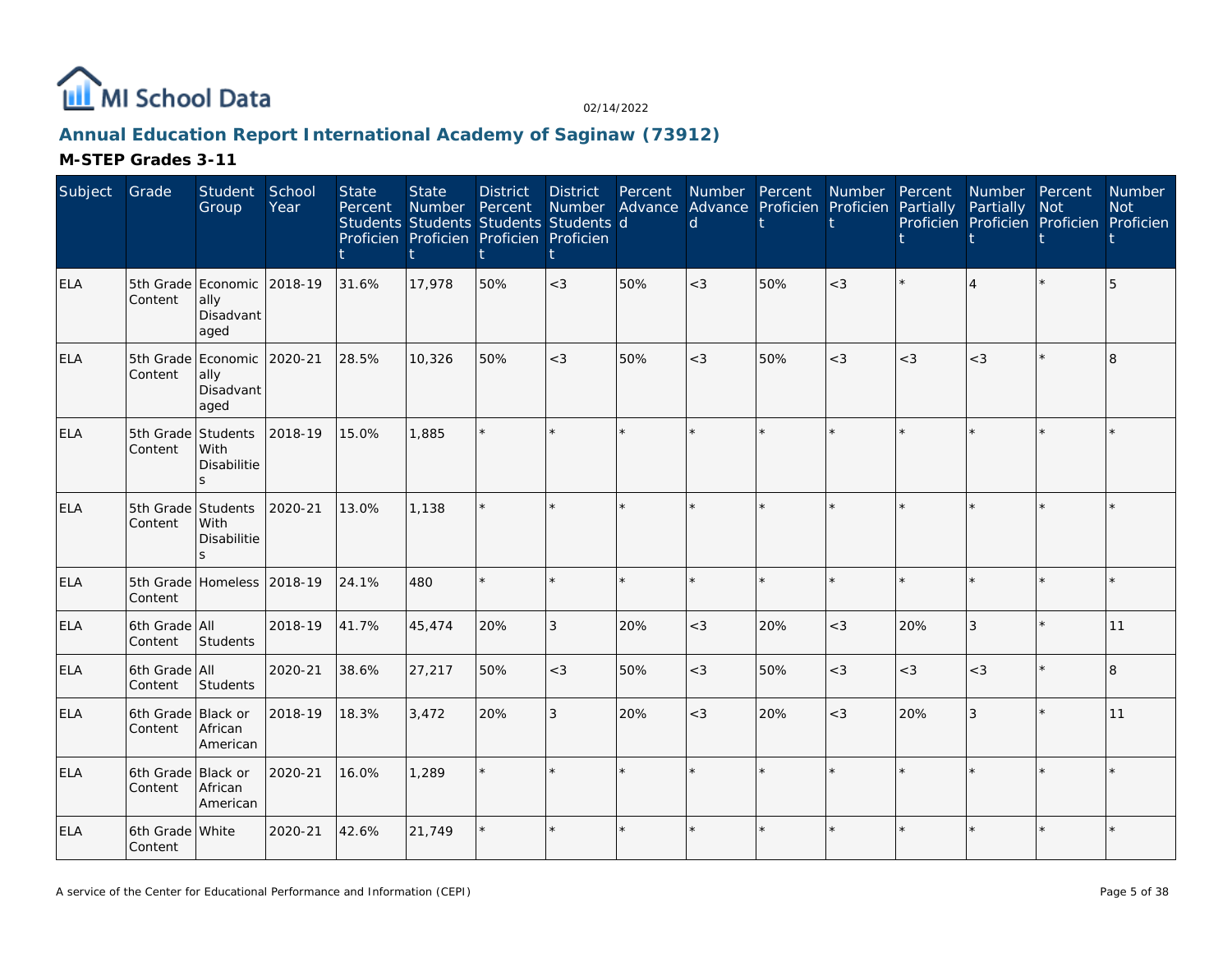

# **Annual Education Report International Academy of Saginaw (73912)**

| Subject    | Grade                         | Student<br>Group                                        | School<br>Year | <b>State</b><br>Percent | <b>State</b><br>Number<br>Students Students Students Students d<br>Proficien Proficien Proficien Proficien | <b>District</b><br>Percent | <b>District</b><br>Number | Percent | Number Percent<br>Advance Advance Proficien Proficien Partially<br>d |     | Number Percent |       | Number Percent<br>Partially<br>Proficien Proficien Proficien Proficien | <b>Not</b> | Number<br><b>Not</b> |
|------------|-------------------------------|---------------------------------------------------------|----------------|-------------------------|------------------------------------------------------------------------------------------------------------|----------------------------|---------------------------|---------|----------------------------------------------------------------------|-----|----------------|-------|------------------------------------------------------------------------|------------|----------------------|
| <b>ELA</b> | 6th Grade Female<br>Content   |                                                         | 2018-19        | 45.8%                   | 24,449                                                                                                     |                            |                           | $\star$ |                                                                      |     | $\star$        |       |                                                                        | $\star$    |                      |
| <b>ELA</b> | 6th Grade Female<br>Content   |                                                         | 2020-21        | 41.6%                   | 14,398                                                                                                     |                            |                           | ÷.      |                                                                      |     | ÷.             |       |                                                                        | ÷.         |                      |
| <b>ELA</b> | 6th Grade Male<br>Content     |                                                         | 2018-19        | 37.8%                   | 21,025                                                                                                     |                            |                           | $\star$ |                                                                      |     | $\star$        |       |                                                                        | $\star$    |                      |
| ELA        | 6th Grade Male<br>Content     |                                                         | 2020-21        | 35.6%                   | 12,819                                                                                                     |                            |                           |         |                                                                      |     | $\star$        |       |                                                                        | ÷          |                      |
| <b>ELA</b> | Content                       | 6th Grade Economic<br>ally<br>Disadvant<br>aged         | 2018-19        | 27.6%                   | 15,959                                                                                                     | 50%                        | $<$ 3                     | 50%     | $<$ 3                                                                | 50% | $<$ 3          |       | 3                                                                      | ÷          |                      |
| <b>ELA</b> | Content                       | 6th Grade Economic 2020-21<br>ally<br>Disadvant<br>aged |                | 24.0%                   | 8,196                                                                                                      | 50%                        | $<$ 3                     | 50%     | $<$ 3                                                                | 50% | $<$ 3          | $<$ 3 | $<$ 3                                                                  | $\star$    | 8                    |
| <b>ELA</b> | 6th Grade<br>Content          | Students<br>With<br>Disabilitie                         | 2018-19        | 11.2%                   | 1,386                                                                                                      |                            |                           |         |                                                                      |     |                |       |                                                                        |            |                      |
| <b>ELA</b> | 6th Grade Students<br>Content | With<br><b>Disabilitie</b><br>$\mathbf{S}$              | 2020-21        | 9.7%                    | 779                                                                                                        |                            |                           |         |                                                                      |     | $\star$        |       |                                                                        |            |                      |
| <b>ELA</b> | 7th Grade All<br>Content      | Students                                                | 2018-19        | 42.7%                   | 46,586                                                                                                     | 50%                        | $<$ 3                     | 50%     | $<$ 3                                                                | 50% | $<$ 3          |       |                                                                        | $\star$    | 8                    |
| <b>ELA</b> | 7th Grade All<br>Content      | Students                                                | 2020-21        | 40.7%                   | 28,759                                                                                                     |                            | $\star$                   | $\star$ |                                                                      |     | $\star$        |       |                                                                        | $\star$    |                      |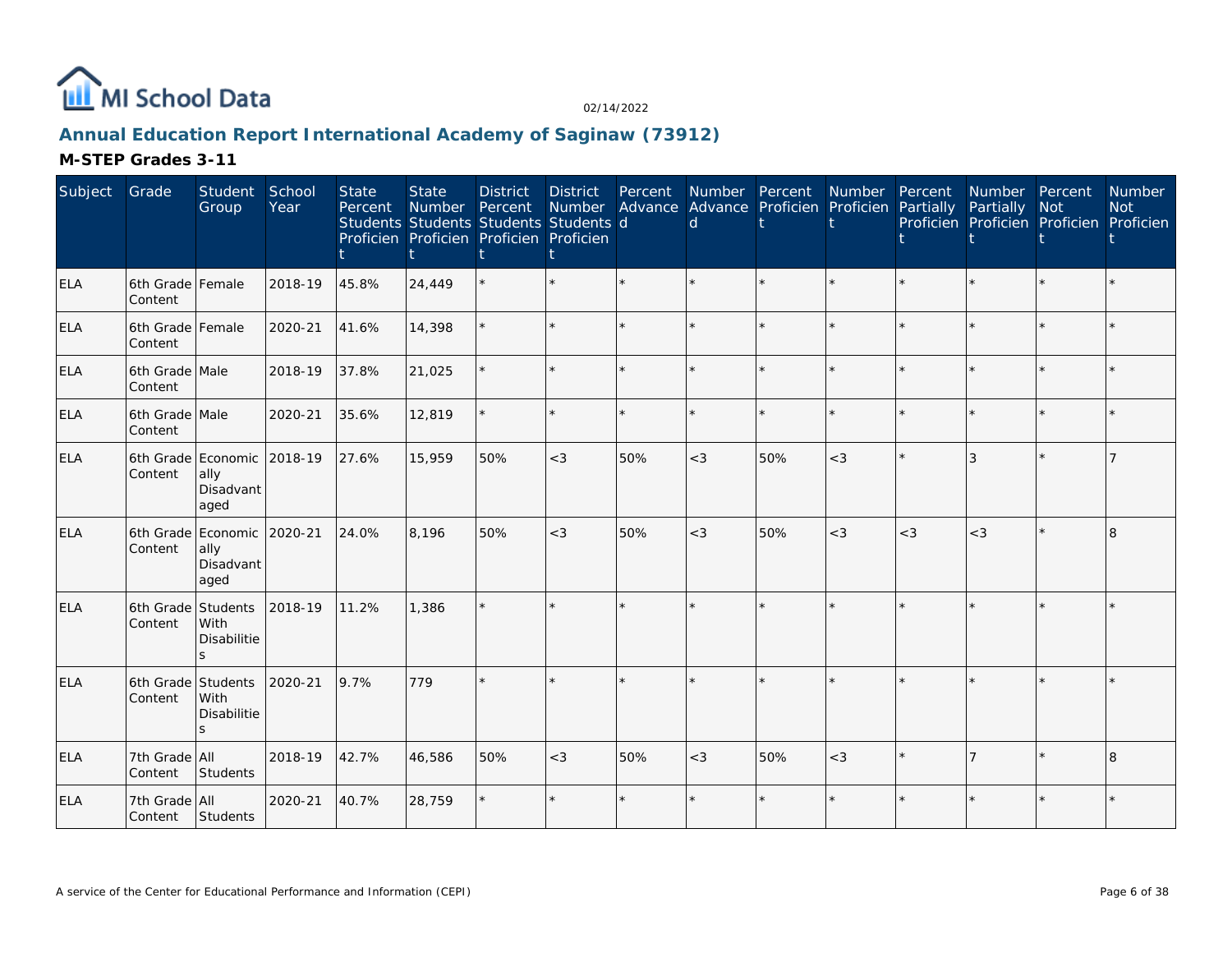

# **Annual Education Report International Academy of Saginaw (73912)**

| Subject    | Grade                                 | Student<br>Group                                        | School<br>Year | <b>State</b><br>Percent | <b>State</b><br>Number<br>Students Students Students Students d<br>Proficien Proficien Proficien Proficien | <b>District</b><br>Percent | <b>District</b><br>Number | Percent | Advance Advance Proficien Proficien Partially<br>d | Number Percent | Number Percent | Number Percent<br>Partially<br>Proficien Proficien Proficien Proficien | <b>Not</b> | <b>Number</b><br><b>Not</b> |
|------------|---------------------------------------|---------------------------------------------------------|----------------|-------------------------|------------------------------------------------------------------------------------------------------------|----------------------------|---------------------------|---------|----------------------------------------------------|----------------|----------------|------------------------------------------------------------------------|------------|-----------------------------|
| <b>ELA</b> | 7th Grade Black or<br>Content         | African<br>American                                     | 2018-19        | 19.7%                   | 3,706                                                                                                      | 50%                        | $<$ 3                     | 50%     | $<$ 3                                              | 50%            | $<$ 3          | 5                                                                      |            |                             |
| <b>ELA</b> | 7th Grade Black or<br>Content         | African<br>American                                     | 2020-21        | 19.0%                   | 1,483                                                                                                      |                            | $\star$                   |         |                                                    |                | $\star$        |                                                                        | $\star$    |                             |
| <b>ELA</b> | 7th Grade Hispanic<br>Content         | of Any<br>Race                                          | 2018-19        | 32.0%                   | 2,819                                                                                                      |                            | ÷.                        |         |                                                    |                | ÷.             |                                                                        | ÷          |                             |
| <b>ELA</b> | 7th Grade White<br>Content            |                                                         | 2018-19        | 49.0%                   | 35,426                                                                                                     |                            | $\star$                   |         |                                                    |                |                |                                                                        |            |                             |
| <b>ELA</b> | 7th Grade Female<br>Content           |                                                         | 2018-19        | 47.9%                   | 25,754                                                                                                     |                            | $\star$                   |         |                                                    |                | $\star$        |                                                                        | $\star$    |                             |
| <b>ELA</b> | 7th Grade Female<br>Content           |                                                         | 2020-21        | 44.6%                   | 15,364                                                                                                     |                            | $\star$                   | ÷.      |                                                    |                | $\star$        |                                                                        | $\star$    |                             |
| <b>ELA</b> | 7th Grade Male<br>Content             |                                                         | 2018-19        | 37.7%                   | 20,832                                                                                                     | 50%                        | $<$ 3                     | 50%     | $<$ 3                                              | 50%            | $<$ 3          | $\overline{4}$                                                         | $\star$    |                             |
| <b>ELA</b> | 7th Grade Male<br>Content             |                                                         | 2020-21        | 36.9%                   | 13,395                                                                                                     |                            | $\star$                   | ÷.      |                                                    |                | $\star$        |                                                                        | ÷          |                             |
| <b>ELA</b> | Content                               | 7th Grade Economic 2018-19<br>ally<br>Disadvant<br>aged |                | 28.1%                   | 15,728                                                                                                     | 50%                        | $<$ 3                     | 50%     | $<$ 3                                              | 50%            | $<$ 3          | 6                                                                      | $\star$    |                             |
| <b>ELA</b> | Content                               | 7th Grade Economic 2020-21<br>ally<br>Disadvant<br>aged |                | 25.8%                   | 8,513                                                                                                      |                            | ÷.                        |         |                                                    |                |                |                                                                        |            |                             |
| ELA        | 7th Grade English<br>Content Learners |                                                         | 2018-19        | 13.0%                   | 856                                                                                                        |                            | $\star$                   |         |                                                    |                | $\star$        |                                                                        | $\star$    |                             |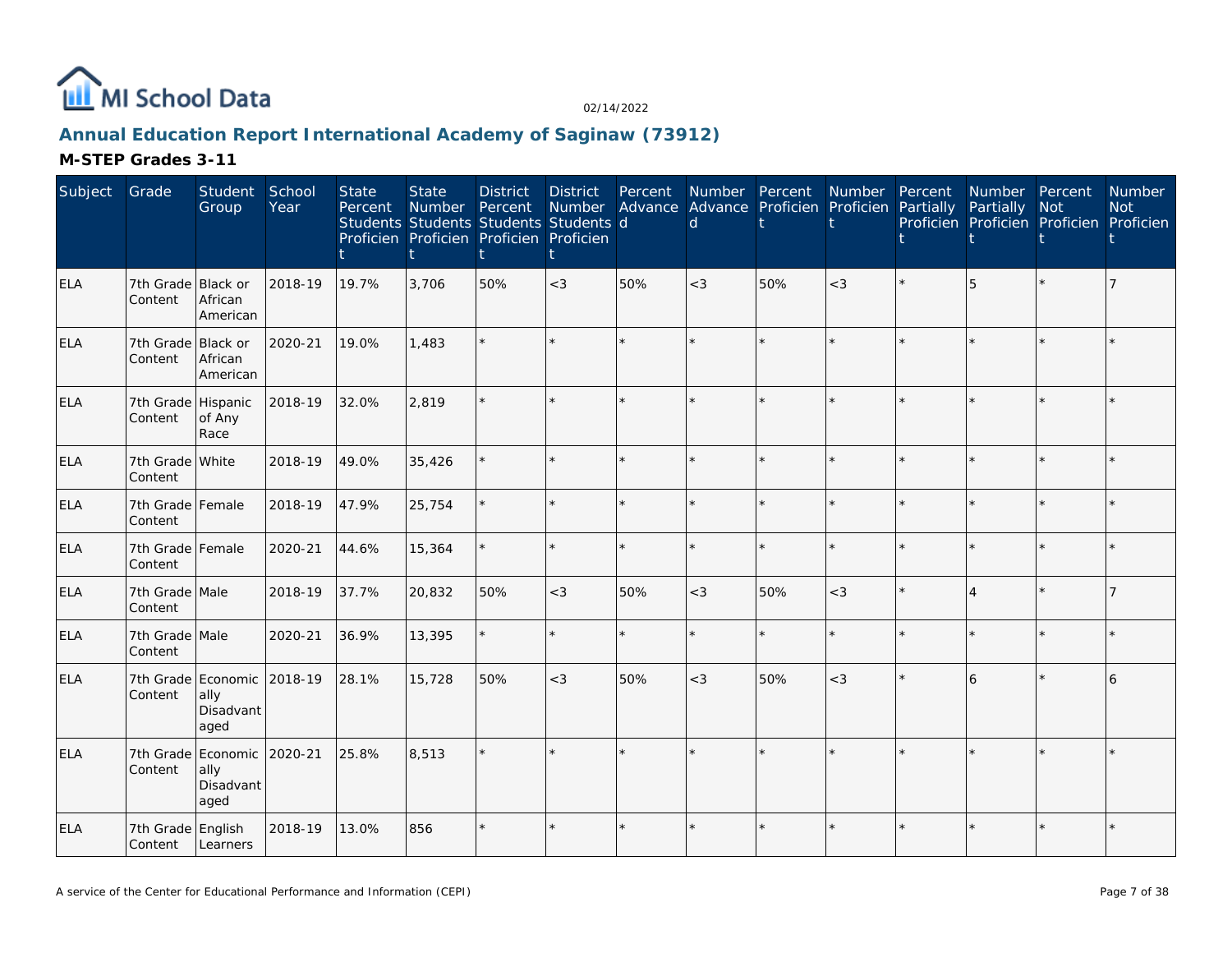

# **Annual Education Report International Academy of Saginaw (73912)**

| Subject    | Grade                                  | Student<br>Group                                 | School<br>Year | <b>State</b><br>Percent | <b>State</b><br><b>Number</b> | <b>District</b><br>Percent<br>Students Students Students Students d<br>Proficien Proficien Proficien Proficien | <b>District</b><br>Number<br>İ | Percent | $\mathsf{d}$ | Number Percent<br>Advance Advance Proficien Proficien | Number  | Percent<br>Partially | Number Percent<br>Partially | Not<br>Proficien Proficien Proficien Proficien | <b>Number</b><br><b>Not</b> |
|------------|----------------------------------------|--------------------------------------------------|----------------|-------------------------|-------------------------------|----------------------------------------------------------------------------------------------------------------|--------------------------------|---------|--------------|-------------------------------------------------------|---------|----------------------|-----------------------------|------------------------------------------------|-----------------------------|
| <b>ELA</b> | 7th Grade Students<br>Content          | With<br>Disabilitie                              | 2018-19        | 10.9%                   | 1,304                         |                                                                                                                | k.                             |         |              |                                                       |         |                      |                             |                                                |                             |
| ELA        | Content                                | 7th Grade Students<br><b>With</b><br>Disabilitie | 2020-21        | 9.3%                    | 729                           |                                                                                                                | $\star$                        |         |              |                                                       |         |                      |                             |                                                |                             |
| ics        | Mathemat 3rd Grade   All<br>Content    | Students                                         | 2018-19        | 46.7%                   | 47,210                        | 20%                                                                                                            | 6                              | 20%     | $<$ 3        | 20%                                                   | $\star$ |                      | 10                          | $\star$                                        | 14                          |
| ics        | Mathemat 3rd Grade All<br>Content      | Students                                         | 2020-21        | 42.3%                   | 30,590                        | 50%                                                                                                            | $<$ 3                          | 50%     | $<$ 3        | 50%                                                   | $<$ 3   |                      | 5                           | $\star$                                        | $\mathsf{Q}$                |
| ics        | Mathemat 3rd Grade Black or<br>Content | African<br>American                              | 2018-19        | 20.5%                   | 3,884                         | 20%                                                                                                            | 5                              | 20%     | $<$ 3        | 20%                                                   | $\star$ |                      | 10                          | $\star$                                        | 10                          |
| lics       | Mathemat 3rd Grade Black or<br>Content | African<br>American                              | 2020-21        | 12.5%                   | 1,022                         | 50%                                                                                                            | $<$ 3                          | 50%     | $<$ 3        | 50%                                                   | $<$ 3   |                      | 5                           | $\star$                                        | 8                           |
| ics        | Mathemat 3rd Grade Hispanic<br>Content | of Any<br>Race                                   | 2018-19        | 35.4%                   | 2,994                         |                                                                                                                | $\star$                        |         |              |                                                       |         |                      |                             | $\star$                                        |                             |
| ics        | Mathemat 3rd Grade White<br>Content    |                                                  | 2018-19        | 54.8%                   | 35,297                        |                                                                                                                | $\star$                        |         |              |                                                       |         |                      |                             | $\star$                                        |                             |
| ics        | Mathemat 3rd Grade White<br>Content    |                                                  | 2020-21        | 47.9%                   | 24,910                        |                                                                                                                | $\star$                        |         |              |                                                       |         |                      |                             | $\star$                                        |                             |
| ics        | Mathemat 3rd Grade Female<br>Content   |                                                  | 2018-19        | 44.3%                   | 21,930                        | 50%                                                                                                            | 3                              | 50%     | $<$ 3        | 50%                                                   |         | 50%                  | $\overline{4}$              | 50%                                            |                             |
| ics        | Mathemat 3rd Grade Female<br>Content   |                                                  | 2020-21        | 38.9%                   | 13,785                        |                                                                                                                | $\star$                        |         |              |                                                       |         |                      |                             | $\star$                                        |                             |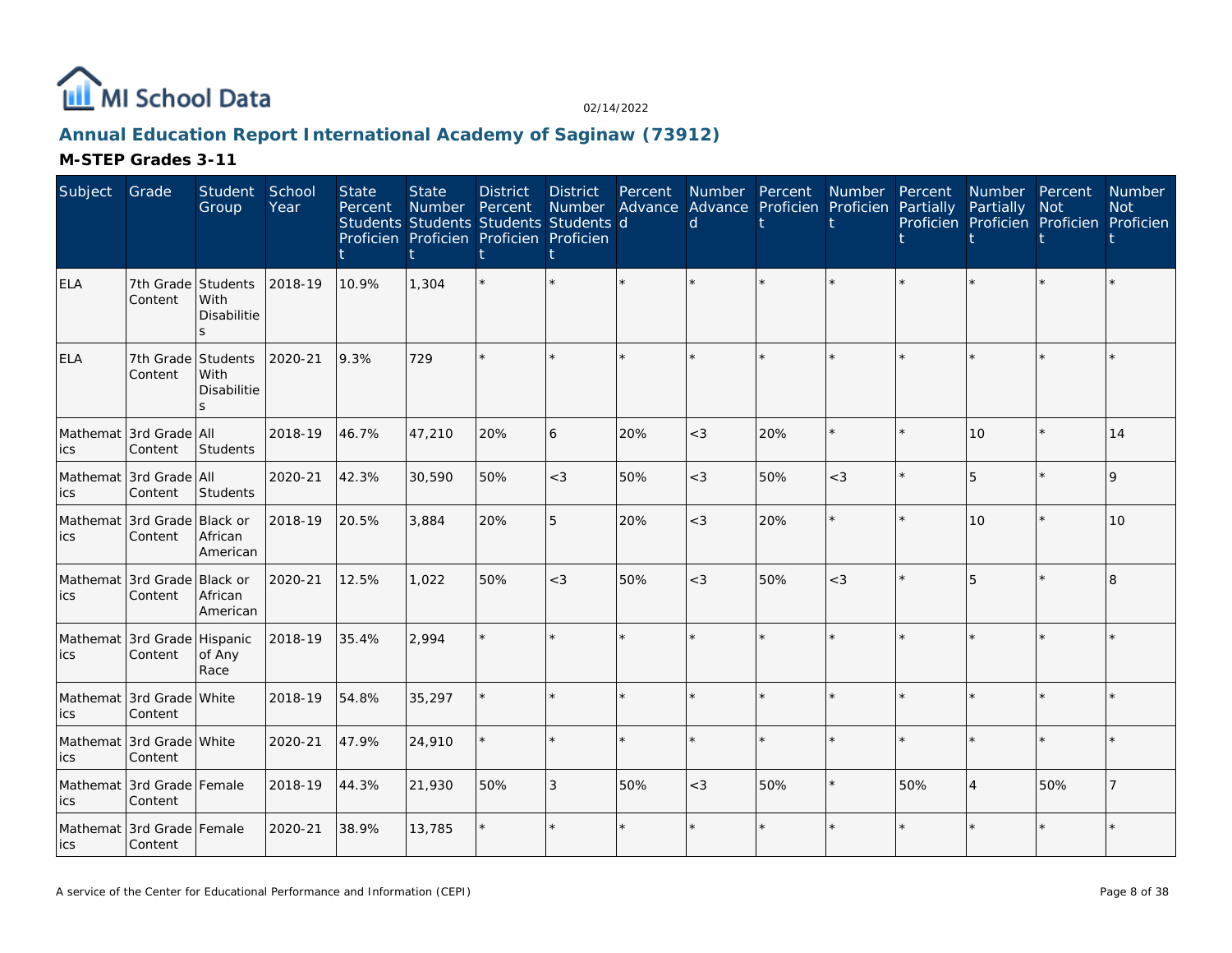

# **Annual Education Report International Academy of Saginaw (73912)**

| Subject                             | Grade                                  | Student<br>Group          | School<br>Year | <b>State</b><br>Percent | <b>State</b><br>Number Percent<br>Students Students Students Students d<br>Proficien Proficien Proficien Proficien | <b>District</b> | District<br>Number | Percent | $\mathsf{d}$ |     | Number Percent Number Percent<br>Advance Advance Proficien Proficien Partially | Number Percent<br>Partially<br>Proficien Proficien Proficien Proficien | <b>Not</b> | Number<br><b>Not</b> |
|-------------------------------------|----------------------------------------|---------------------------|----------------|-------------------------|--------------------------------------------------------------------------------------------------------------------|-----------------|--------------------|---------|--------------|-----|--------------------------------------------------------------------------------|------------------------------------------------------------------------|------------|----------------------|
| ics                                 | Mathemat 3rd Grade Male<br>Content     |                           | 2018-19        | 49.1%                   | 25,280                                                                                                             | 20%             | 3                  | 20%     | $<$ 3        | 20% | $<$ 3                                                                          | 6                                                                      |            |                      |
| ics                                 | Mathemat 3rd Grade Male<br>Content     |                           | 2020-21        | 45.6%                   | 16,805                                                                                                             |                 |                    |         |              |     | $\star$                                                                        |                                                                        |            |                      |
| lics                                | Mathemat 3rd Grade Economic<br>Content | ally<br>Disadvant<br>aged | 2018-19        | 32.6%                   | 18,495                                                                                                             | 20%             | $\mathcal{E}$      | 20%     | $<$ 3        | 20% |                                                                                | 8                                                                      |            | 12                   |
| ics                                 | Mathemat 3rd Grade Economic<br>Content | ally<br>Disadvant<br>aged | 2020-21        | 25.8%                   | 9,511                                                                                                              | 50%             | $<$ 3              | 50%     | $<$ 3        | 50% | $<$ 3                                                                          | 5                                                                      |            | $\Omega$             |
| Mathemat 3rd Grade Students<br>lics | Content                                | With<br>Disabilitie       | 2018-19        | 20.9%                   | 2,504                                                                                                              |                 |                    |         |              |     |                                                                                |                                                                        |            |                      |
| Mathemat 3rd Grade Students<br>lics | Content                                | With<br>Disabilitie<br>S. | 2020-21        | 19.1%                   | 1,711                                                                                                              |                 |                    |         |              |     |                                                                                |                                                                        |            |                      |
| lics                                | Mathemat 4th Grade All<br>Content      | Students                  | 2018-19        | 41.8%                   | 42,898                                                                                                             | 20%             | $<$ 3              | 20%     | $<$ 3        | 20% | $<$ 3                                                                          | l 11                                                                   |            | 12                   |
| ics                                 | Mathemat 4th Grade All<br>Content      | Students                  | 2020-21        | 36.5%                   | 26,524                                                                                                             |                 |                    | ÷.      |              |     | $\star$                                                                        |                                                                        |            |                      |
| lics                                | Mathemat 4th Grade Black or<br>Content | African<br>American       | 2018-19        | 15.8%                   | 3,007                                                                                                              | 20%             | $<$ 3              | 20%     | $<$ 3        | 20% | $<$ 3                                                                          | 10                                                                     |            | 10                   |
| lics                                | Mathemat 4th Grade Black or<br>Content | African<br>American       | 2020-21        | 9.5%                    | 788                                                                                                                |                 |                    |         |              |     |                                                                                |                                                                        |            |                      |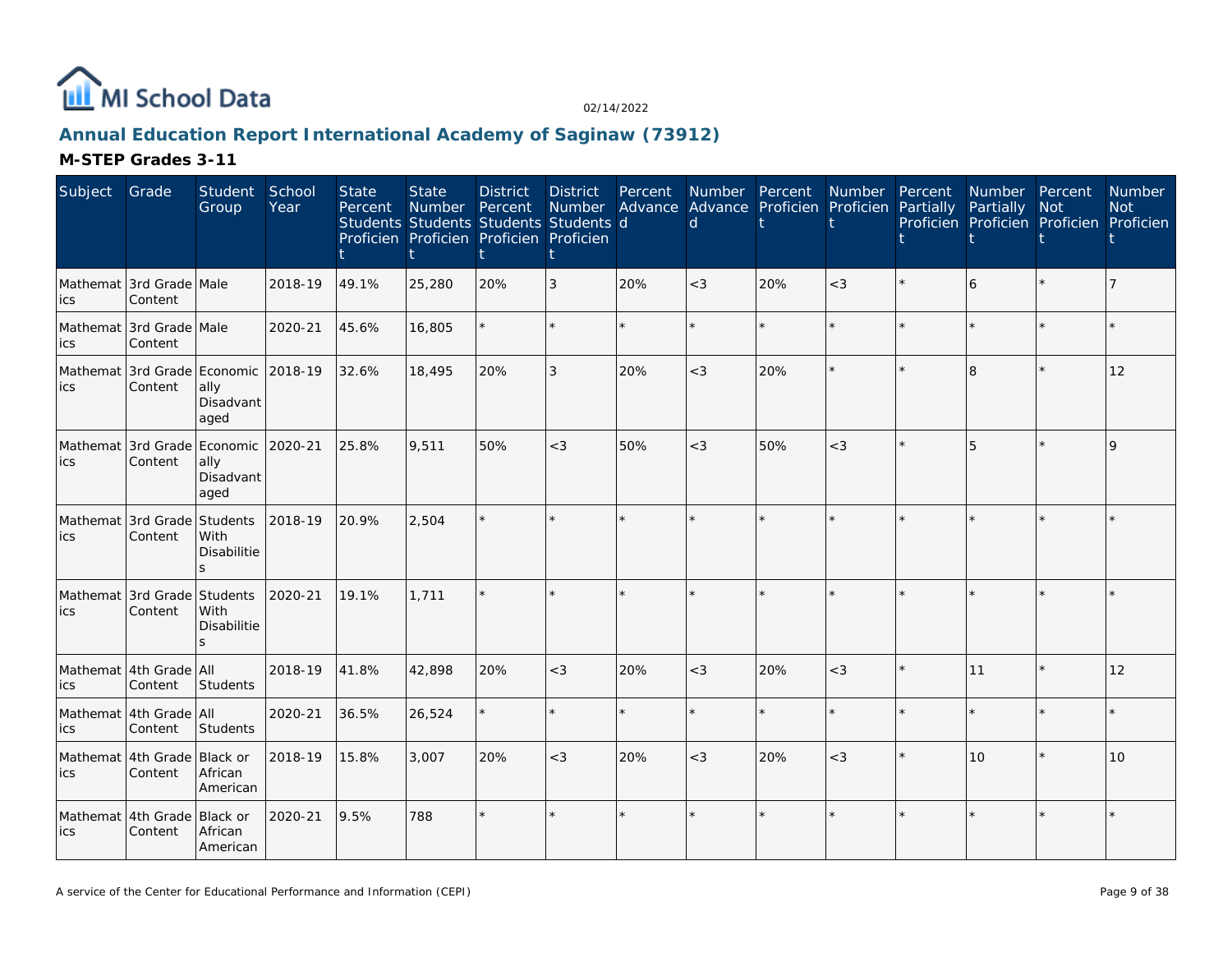

# **Annual Education Report International Academy of Saginaw (73912)**

| Subject                             | Grade                                          | Student<br>Group                              | School<br>Year | <b>State</b><br>Percent | <b>State</b><br>Number<br>Students Students Students Students d<br>Proficien Proficien Proficien Proficien | <b>District</b><br>Percent | <b>District</b><br>Number | Percent | <sub>d</sub> | Number Percent Number<br>Advance Advance Proficien Proficien |         | Percent<br>Partially | Number Percent<br>Partially<br>Proficien Proficien Proficien Proficien | Not     | Number<br><b>Not</b> |
|-------------------------------------|------------------------------------------------|-----------------------------------------------|----------------|-------------------------|------------------------------------------------------------------------------------------------------------|----------------------------|---------------------------|---------|--------------|--------------------------------------------------------------|---------|----------------------|------------------------------------------------------------------------|---------|----------------------|
| ics                                 | Mathemat 4th Grade Hispanic<br>Content         | of Any<br>Race                                | 2018-19        | 29.4%                   | 2,469                                                                                                      |                            |                           |         |              |                                                              |         |                      |                                                                        | ÷.      |                      |
| Mathemat 4th Grade Hispanic<br>ics  | Content                                        | of Any<br>Race                                | 2020-21        | 23.9%                   | 1,340                                                                                                      |                            |                           |         |              |                                                              | ÷.      |                      |                                                                        | $\star$ |                      |
| lics                                | Mathemat 4th Grade White<br>Content            |                                               | 2018-19        | 49.6%                   | 32,851                                                                                                     |                            |                           | ÷.      |              |                                                              | $\star$ |                      |                                                                        | $\star$ |                      |
| ics                                 | Mathemat 4th Grade White<br>Content            |                                               | 2020-21        | 41.5%                   | 21,680                                                                                                     |                            |                           | $\star$ |              |                                                              | $\star$ |                      |                                                                        | $\star$ |                      |
| ics                                 | Mathemat 4th Grade Female<br>Content           |                                               | 2018-19        | 39.0%                   | 19,618                                                                                                     | 50%                        | $<$ 3                     | 50%     | $<$ 3        | 50%                                                          | $<$ 3   |                      |                                                                        |         |                      |
| ics                                 | Mathemat 4th Grade Female<br>Content           |                                               | 2020-21        | 32.4%                   | 11,434                                                                                                     |                            |                           |         |              |                                                              | $\star$ |                      |                                                                        | $\star$ |                      |
| lics                                | Mathemat 4th Grade Male<br>Content             |                                               | 2018-19        | 44.5%                   | 23,280                                                                                                     | 50%                        | $<$ 3                     | 50%     | $<$ 3        | 50%                                                          | $<$ 3   |                      | $\Delta$                                                               | $\star$ |                      |
| ics                                 | Mathemat 4th Grade Male<br>Content             |                                               | 2020-21        | 40.4%                   | 15,090                                                                                                     |                            |                           |         |              |                                                              | $\star$ |                      |                                                                        | $\star$ |                      |
| ics                                 | Mathemat 4th Grade Economic 2018-19<br>Content | ally<br>Disadvant<br>aged                     |                | 27.0%                   | 15,316                                                                                                     | 20%                        | $<$ 3                     | 20%     | $<$ 3        | 20%                                                          | $<$ 3   |                      | 8                                                                      | $\star$ | 11                   |
| Mathemat 4th Grade<br>ics           | Content                                        | Economic 2020-21<br>ally<br>Disadvant<br>aged |                | 20.7%                   | 7,547                                                                                                      |                            |                           |         |              |                                                              |         |                      |                                                                        |         |                      |
| Mathemat 4th Grade Students<br>lics | Content                                        | With<br>Disabilitie<br>S                      | 2018-19        | 16.0%                   | 1,955                                                                                                      |                            |                           | ÷.      |              |                                                              | $\star$ |                      |                                                                        | $\star$ |                      |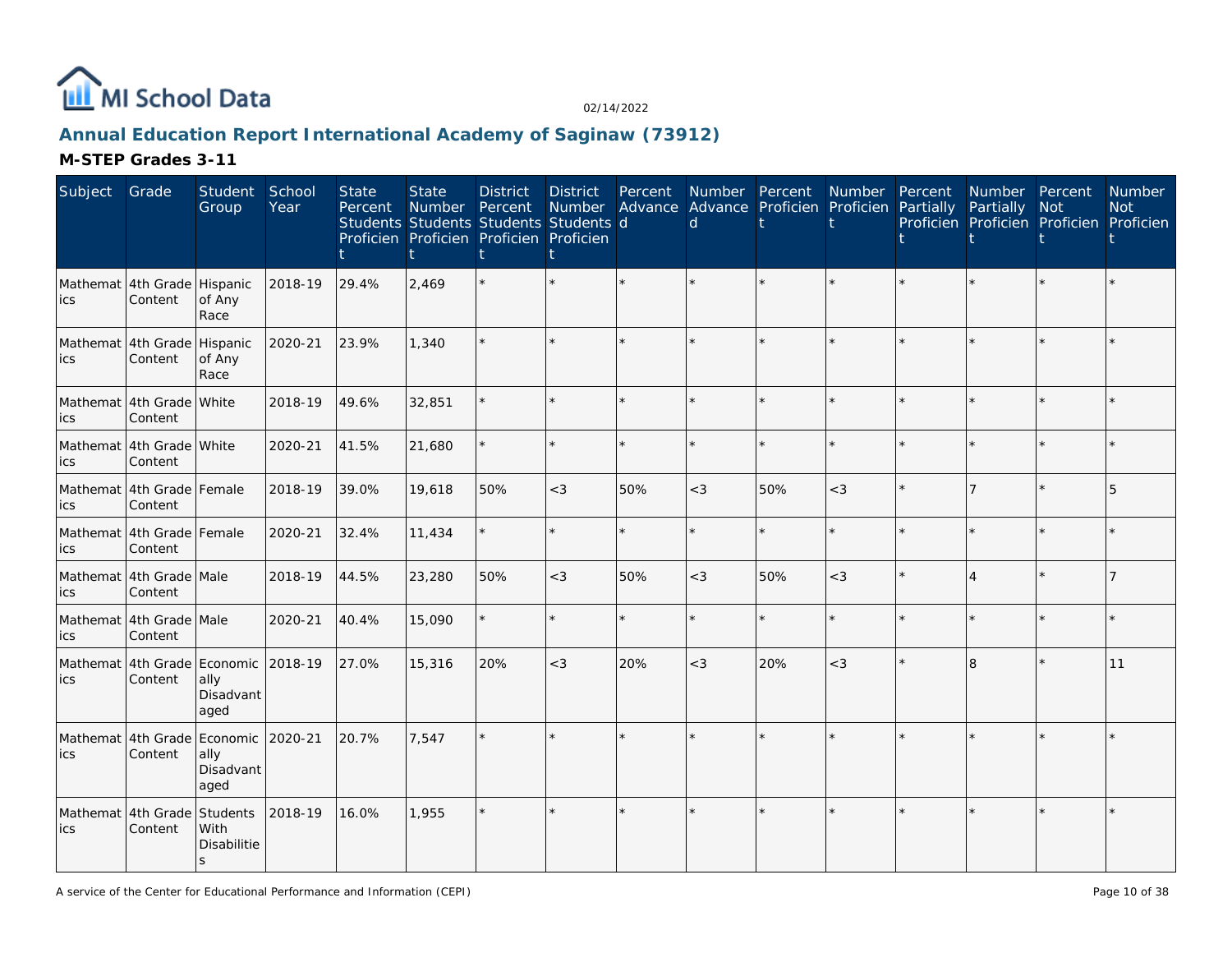

# **Annual Education Report International Academy of Saginaw (73912)**

| Subject                             | Grade                                  | Student<br>Group    | School<br>Year | <b>State</b><br>Percent | <b>State</b><br>Number<br>Students Students Students Students d<br>Proficien Proficien Proficien Proficien | <b>District</b><br>Percent | District<br><b>Number</b> | Percent | Number Percent<br>d |     | Number Percent<br>Advance Advance Proficien Proficien Partially |       | Number Percent<br>Partially<br>Proficien Proficien Proficien Proficien | <b>Not</b> | <b>Number</b><br><b>Not</b> |
|-------------------------------------|----------------------------------------|---------------------|----------------|-------------------------|------------------------------------------------------------------------------------------------------------|----------------------------|---------------------------|---------|---------------------|-----|-----------------------------------------------------------------|-------|------------------------------------------------------------------------|------------|-----------------------------|
| ics                                 | Mathemat 4th Grade Students<br>Content | With<br>Disabilitie | 2020-21        | 13.5%                   | 1,222                                                                                                      |                            |                           |         |                     |     |                                                                 |       |                                                                        |            |                             |
| ics                                 | Mathemat 4th Grade Homeless<br>Content |                     | 2018-19        | 17.5%                   | 352                                                                                                        |                            |                           | $\star$ |                     |     | $\star$                                                         |       |                                                                        |            |                             |
| ics                                 | Mathemat 5th Grade All<br>Content      | Students            | 2018-19        | 34.8%                   | 36,649                                                                                                     | 20%                        | $<$ 3                     | 20%     | $<$ 3               | 20% | $<$ 3                                                           |       |                                                                        |            | 10                          |
| lics                                | Mathemat 5th Grade All<br>Content      | Students            | 2020-21        | 29.6%                   | 21,274                                                                                                     | 50%                        | $<$ 3                     | 50%     | $<$ 3               | 50% | $<$ 3                                                           | $<$ 3 | $<$ 3                                                                  |            | 10                          |
| lics                                | Mathemat 5th Grade Black or<br>Content | African<br>American | 2018-19        | 10.7%                   | 1.998                                                                                                      | 50%                        | $<$ 3                     | 50%     | $<$ 3               | 50% | $<$ 3                                                           |       | 6                                                                      |            | $\mathsf{Q}$                |
| Mathemat 5th Grade Black or<br>lics | Content                                | African<br>American | 2020-21        | 6.3%                    | 528                                                                                                        |                            |                           | $\star$ |                     |     | $\star$                                                         |       |                                                                        |            |                             |
| ics                                 | Mathemat 5th Grade Hispanic<br>Content | of Any<br>Race      | 2018-19        | 22.6%                   | 1,992                                                                                                      |                            |                           |         |                     |     |                                                                 |       |                                                                        |            |                             |
| lics                                | Mathemat 5th Grade Hispanic<br>Content | of Any<br>Race      | 2020-21        | 17.4%                   | 971                                                                                                        |                            |                           |         |                     |     |                                                                 |       |                                                                        |            |                             |
| lics                                | Mathemat 5th Grade White<br>Content    |                     | 2018-19        | 41.6%                   | 28,567                                                                                                     |                            |                           | $\star$ |                     |     | ÷.                                                              |       |                                                                        | ÷.         |                             |
| ics                                 | Mathemat 5th Grade White<br>Content    |                     | 2020-21        | 33.8%                   | 17,393                                                                                                     |                            |                           | $\star$ |                     |     | $\star$                                                         |       |                                                                        |            |                             |
| <b>ics</b>                          | Mathemat 5th Grade Female<br>Content   |                     | 2018-19        | 31.7%                   | 16,346                                                                                                     | 50%                        | $<\!3$                    | 50%     | $<$ 3               | 50% | $<$ 3                                                           |       | 5                                                                      |            | 6                           |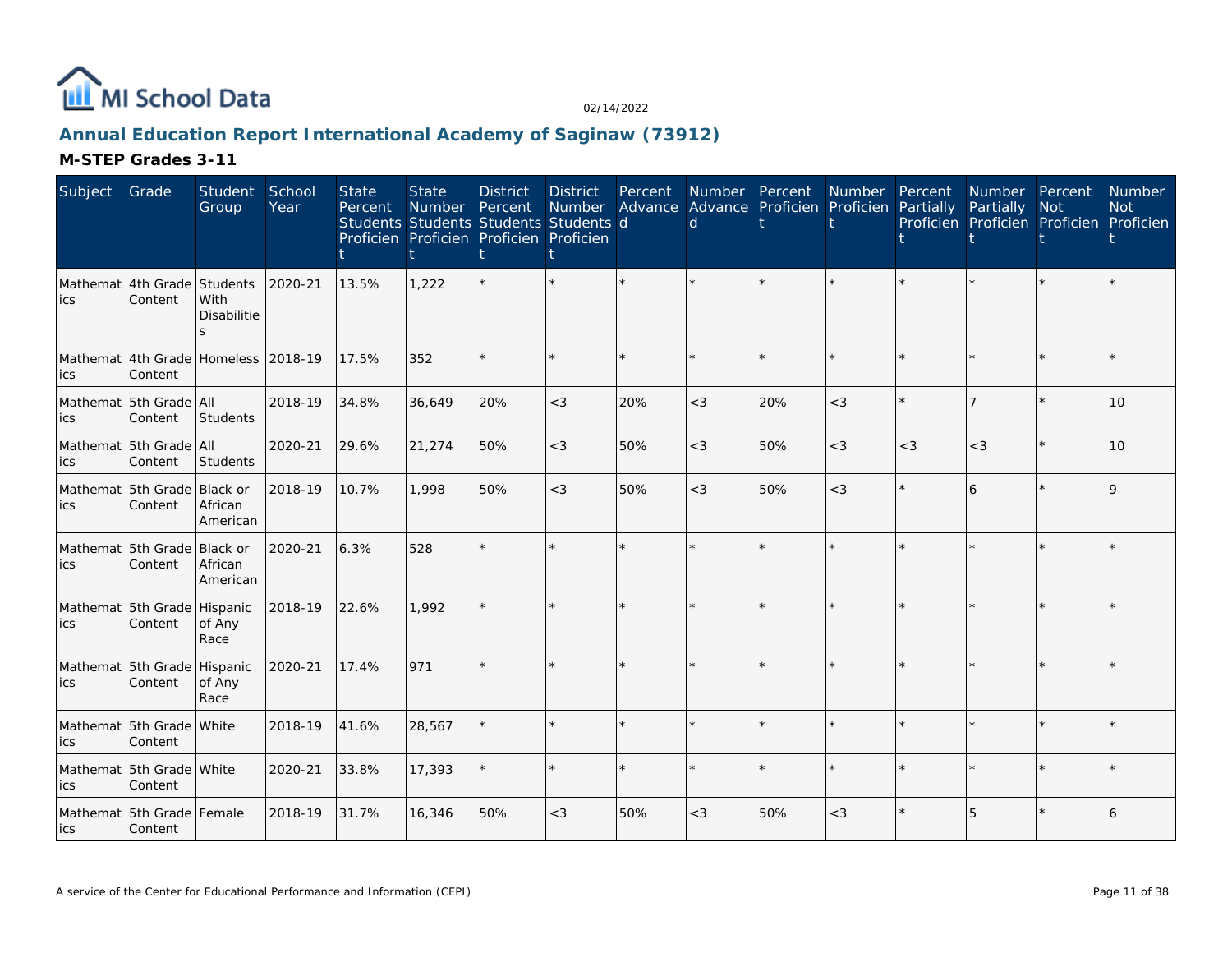

# **Annual Education Report International Academy of Saginaw (73912)**

| Subject                                     | Grade                                          | Student<br>Group                     | School<br>Year | <b>State</b><br>Percent | <b>State</b><br>Number Percent<br>Students Students Students Students d<br>Proficien Proficien Proficien Proficien | <b>District</b> | District<br>Number | Percent | Advance Advance Proficien Proficien Partially<br>d | Number Percent | Number Percent |       | Number Percent<br>Partially<br>Proficien Proficien Proficien Proficien | <b>Not</b> | <b>Number</b><br><b>Not</b> |
|---------------------------------------------|------------------------------------------------|--------------------------------------|----------------|-------------------------|--------------------------------------------------------------------------------------------------------------------|-----------------|--------------------|---------|----------------------------------------------------|----------------|----------------|-------|------------------------------------------------------------------------|------------|-----------------------------|
| Mathemat 5th Grade Female<br>lics           | Content                                        |                                      | 2020-21        | 25.2%                   | 8,880                                                                                                              |                 |                    | $\star$ |                                                    |                | $\star$        |       |                                                                        |            |                             |
| Mathemat 5th Grade Male<br>lics             | Content                                        |                                      | 2018-19        | 37.8%                   | 20,303                                                                                                             |                 |                    | ÷.      |                                                    |                | ÷.             |       |                                                                        | ÷.         |                             |
| Mathemat 5th Grade Male<br>lics             | Content                                        |                                      | 2020-21        | 33.8%                   | 12,394                                                                                                             |                 |                    | $\star$ |                                                    |                | $\star$        |       |                                                                        |            |                             |
| Mathemat 5th Grade Economic<br>lics         | Content                                        | ally<br>Disadvant<br>aged            | 2018-19        | 20.2%                   | 11,502                                                                                                             | 50%             | $<$ 3              | 50%     | $<$ 3                                              | 50%            | $<$ 3          |       |                                                                        |            |                             |
| Mathemat 5th Grade Economic 2020-21<br>lics | Content                                        | ally<br>Disadvant<br>aged            |                | 15.5%                   | 5,557                                                                                                              | 50%             | $<$ 3              | 50%     | $<$ 3                                              | 50%            | $<$ 3          | $<$ 3 | $<$ 3                                                                  |            | 10                          |
| Mathemat 5th Grade<br>lics                  | Content                                        | Students<br>With<br>Disabilitie      | 2018-19        | 10.3%                   | 1,300                                                                                                              |                 |                    |         |                                                    |                |                |       |                                                                        |            |                             |
| Mathemat 5th Grade Students<br>lics         | Content                                        | With<br>Disabilitie<br>$\mathcal{S}$ | 2020-21        | 8.4%                    | 728                                                                                                                |                 |                    |         |                                                    |                |                |       |                                                                        |            |                             |
| ics                                         | Mathemat 5th Grade Homeless 2018-19<br>Content |                                      |                | 12.4%                   | 248                                                                                                                |                 |                    |         |                                                    |                |                |       |                                                                        |            |                             |
| lics                                        | Mathemat 6th Grade All<br>Content              | <b>Students</b>                      | 2018-19        | 35.1%                   | 38,321                                                                                                             | 20%             | $<$ 3              | 20%     | $<$ 3                                              | 20%            | $<$ 3          | $<$ 3 | $<$ 3                                                                  | $\star$    | 14                          |
| lics                                        | Mathemat 6th Grade All<br>Content              | Students                             | 2020-21        | 28.6%                   | 20,103                                                                                                             | 50%             | $<\!3$             | 50%     | $<$ 3                                              | 50%            | $<$ 3          | $<$ 3 | $<\!3$                                                                 |            | 8                           |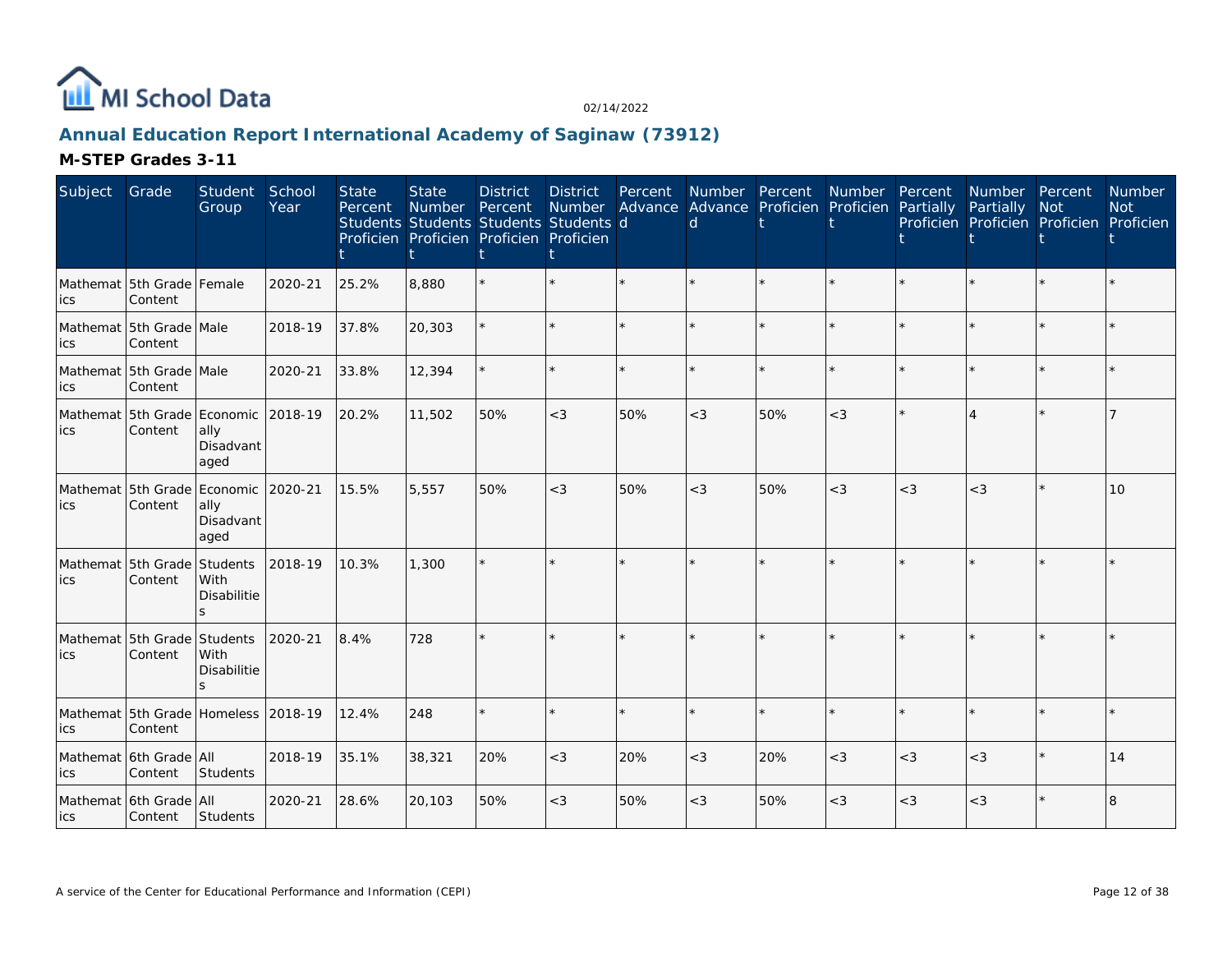

# **Annual Education Report International Academy of Saginaw (73912)**

| Subject                                     | Grade                                          | Student School<br>Group   | Year    | <b>State</b><br>Percent | <b>State</b><br>Number Percent | <b>District</b><br>Students Students Students Students d<br>Proficien Proficien Proficien Proficien | District<br>Number | Percent | <sub>d</sub> | Number Percent Number Percent<br>Advance Advance Proficien Proficien Partially |       |       | Number Percent<br>Partially | <b>Not</b><br>Proficien Proficien Proficien Proficien | Number<br><b>Not</b> |
|---------------------------------------------|------------------------------------------------|---------------------------|---------|-------------------------|--------------------------------|-----------------------------------------------------------------------------------------------------|--------------------|---------|--------------|--------------------------------------------------------------------------------|-------|-------|-----------------------------|-------------------------------------------------------|----------------------|
| Mathemat 6th Grade Black or<br>lics         | Content                                        | African<br>American       | 2018-19 | 9.8%                    | 1.854                          | 20%                                                                                                 | $<$ 3              | 20%     | $<$ 3        | 20%                                                                            | $<$ 3 | $<$ 3 | $<$ 3                       |                                                       | 14                   |
| Mathemat 6th Grade Black or<br>ics          | Content                                        | African<br>American       | 2020-21 | 6.8%                    | 549                            |                                                                                                     |                    |         |              |                                                                                |       |       |                             |                                                       |                      |
| Mathemat 6th Grade White<br>lics            | Content                                        |                           | 2020-21 | 32.4%                   | 16,474                         |                                                                                                     |                    |         |              |                                                                                |       |       |                             |                                                       |                      |
| Mathemat 6th Grade Female<br>lics           | Content                                        |                           | 2018-19 | 33.4%                   | 17,856                         |                                                                                                     |                    |         |              |                                                                                |       |       |                             |                                                       |                      |
| ics                                         | Mathemat 6th Grade Female<br>Content           |                           | 2020-21 | 26.0%                   | 8,929                          |                                                                                                     |                    |         |              |                                                                                |       |       |                             |                                                       |                      |
| ics                                         | Mathemat 6th Grade Male<br>Content             |                           | 2018-19 | 36.7%                   | 20,465                         |                                                                                                     |                    |         |              |                                                                                |       |       |                             |                                                       |                      |
| ics                                         | Mathemat 6th Grade Male<br>Content             |                           | 2020-21 | 31.2%                   | 11,174                         |                                                                                                     |                    |         |              |                                                                                |       |       |                             |                                                       |                      |
| lics                                        | Mathemat 6th Grade Economic 2018-19<br>Content | ally<br>Disadvant<br>aged |         | 20.1%                   | 11,622                         | 50%                                                                                                 | $<$ 3              | 50%     | $<$ 3        | 50%                                                                            | $<$ 3 | $<$ 3 | $<$ 3                       | $\star$                                               | 10                   |
| Mathemat 6th Grade Economic 2020-21<br>lics | Content                                        | ally<br>Disadvant<br>aged |         | 14.3%                   | 4,846                          | 50%                                                                                                 | $<$ 3              | 50%     | $<$ 3        | 50%                                                                            | $<$ 3 | $<$ 3 | $<$ 3                       |                                                       |                      |
| Mathemat 6th Grade Students<br>lics         | Content                                        | With<br>Disabilitie       | 2018-19 | 8.3%                    | 1,028                          |                                                                                                     |                    |         |              |                                                                                |       |       |                             |                                                       |                      |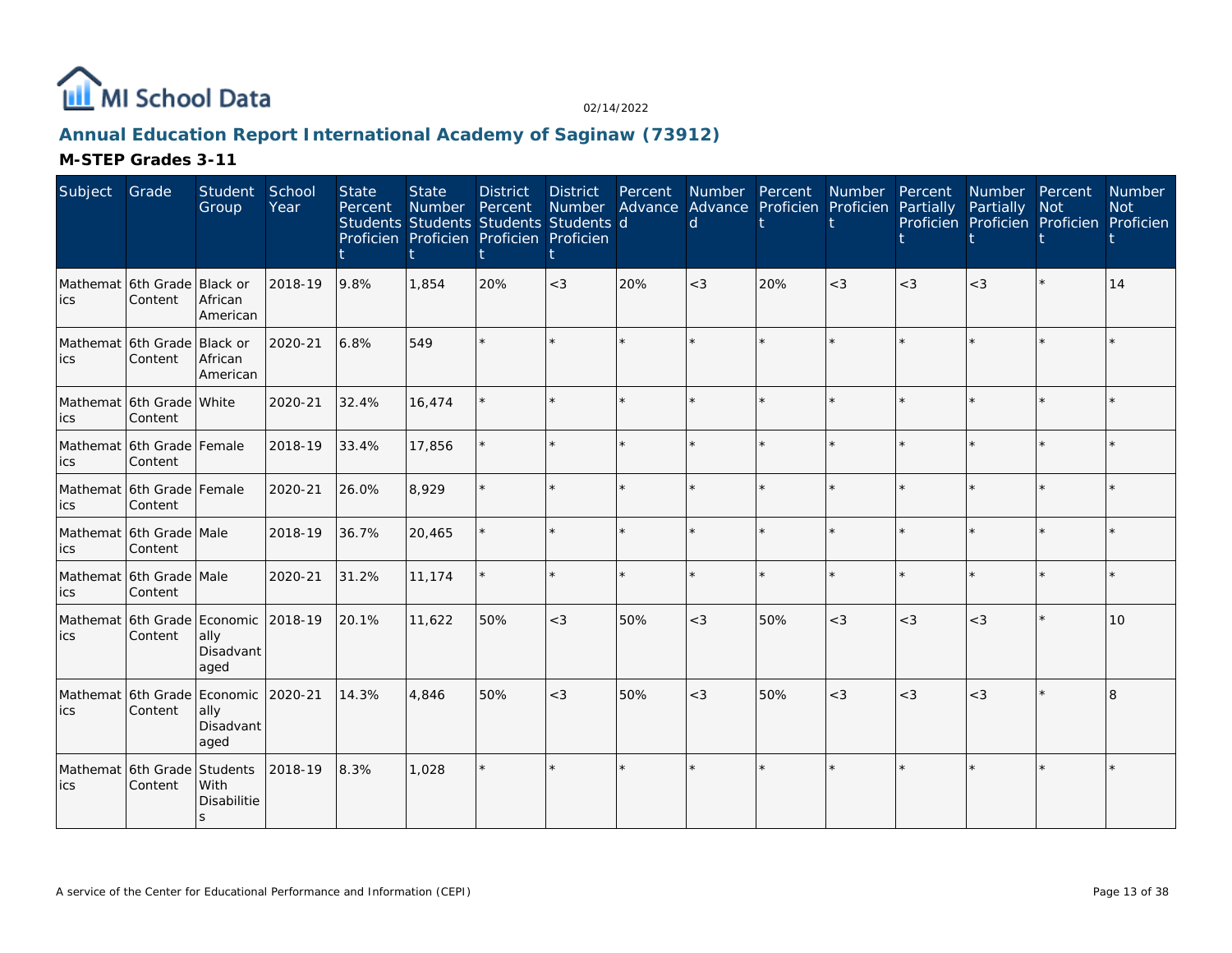

# **Annual Education Report International Academy of Saginaw (73912)**

| Subject | Grade                                  | Student<br>Group                | School<br>Year | <b>State</b><br>Percent | <b>State</b><br><b>Number</b><br>Students Students Students Students d<br>Proficien Proficien Proficien Proficien | <b>District</b><br>Percent | <b>District</b><br>Number | Percent | Advance Advance Proficien Proficien Partially<br>d | Number Percent | Number Percent | Number Percent<br>Partially<br>Proficien Proficien Proficien Proficien | <b>Not</b> | Number<br><b>Not</b> |
|---------|----------------------------------------|---------------------------------|----------------|-------------------------|-------------------------------------------------------------------------------------------------------------------|----------------------------|---------------------------|---------|----------------------------------------------------|----------------|----------------|------------------------------------------------------------------------|------------|----------------------|
| lics    | Mathemat 6th Grade<br>Content          | Students<br>With<br>Disabilitie | 2020-21        | 6.0%                    | 481                                                                                                               |                            |                           |         |                                                    |                |                |                                                                        |            |                      |
| ics     | Mathemat 7th Grade All<br>Content      | Students                        | 2018-19        | 35.7%                   | 38,988                                                                                                            | 50%                        | $<$ 3                     | 50%     | $<$ 3                                              | 50%            | $<$ 3          | 5                                                                      | $\star$    | $\mathsf Q$          |
| ics     | Mathemat 7th Grade All<br>Content      | Students                        | 2020-21        | 32.3%                   | 22,803                                                                                                            |                            | $\star$                   | $\star$ | ÷                                                  |                | $\star$        |                                                                        | $\star$    |                      |
| ics     | Mathemat 7th Grade Black or<br>Content | African<br>American             | 2018-19        | 10.8%                   | 2,044                                                                                                             | 50%                        | $<$ 3                     | 50%     | $<$ 3                                              | 50%            | $<$ 3          | 3                                                                      | $\star$    | 8                    |
| lics    | Mathemat 7th Grade Black or<br>Content | African<br>American             | 2020-21        | 9.2%                    | 718                                                                                                               |                            |                           |         |                                                    |                |                |                                                                        |            |                      |
| ics     | Mathemat 7th Grade Hispanic<br>Content | of Any<br>Race                  | 2018-19        | 23.5%                   | 2,087                                                                                                             |                            |                           |         |                                                    |                |                |                                                                        |            |                      |
| ics     | Mathemat 7th Grade White<br>Content    |                                 | 2018-19        | 42.5%                   | 30,741                                                                                                            |                            |                           |         |                                                    |                |                |                                                                        | $\star$    |                      |
| ics     | Mathemat 7th Grade Female<br>Content   |                                 | 2018-19        | 34.2%                   | 18,415                                                                                                            |                            |                           | $\star$ | $\star$                                            |                | $\star$        |                                                                        | $\star$    |                      |
| ics     | Mathemat 7th Grade Female<br>Content   |                                 | 2020-21        | 29.1%                   | 10,012                                                                                                            |                            |                           | $\star$ |                                                    |                | $\star$        |                                                                        | ÷          |                      |
| ics     | Mathemat 7th Grade Male<br>Content     |                                 | 2018-19        | 37.2%                   | 20,573                                                                                                            | 50%                        | $<$ 3                     | 50%     | $<$ 3                                              | 50%            | $<$ 3          | 3                                                                      | $\star$    |                      |
| lics    | Mathemat 7th Grade Male<br>Content     |                                 | 2020-21        | 35.4%                   | 12,791                                                                                                            |                            |                           |         |                                                    |                |                |                                                                        |            |                      |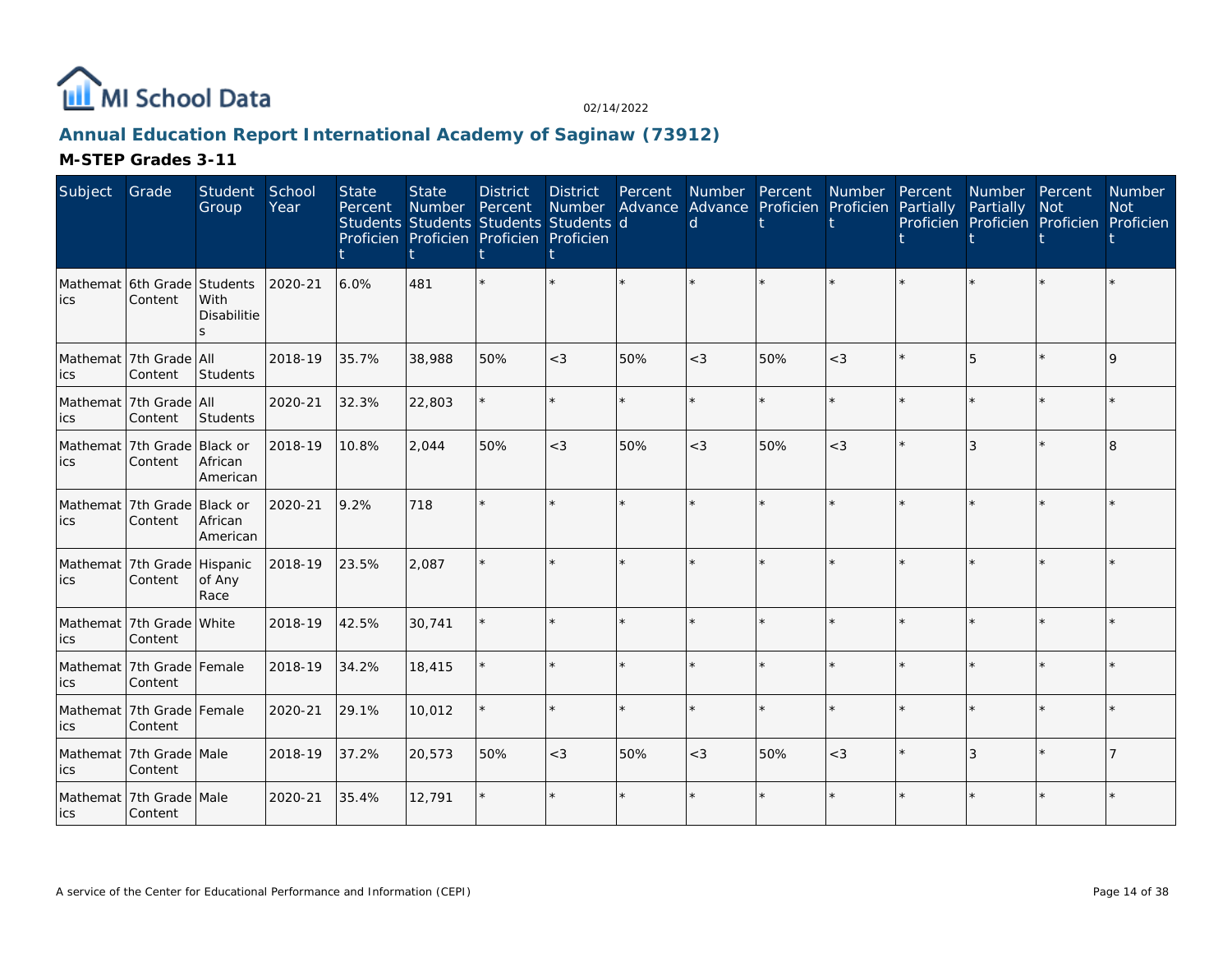

# **Annual Education Report International Academy of Saginaw (73912)**

| Subject | Grade                                          | Student<br>Group          | School<br>Year | <b>State</b><br>Percent | <b>State</b><br>Number | <b>District</b><br>Percent<br>Students Students Students Students d<br>Proficien Proficien Proficien Proficien | <b>District</b><br>t | Percent | Number Advance Advance Proficien Proficien Partially<br>d | Number Percent Number Percent |         |         | Number Percent<br>Partially<br>Proficien Proficien Proficien Proficien | Not     | Number<br><b>Not</b> |
|---------|------------------------------------------------|---------------------------|----------------|-------------------------|------------------------|----------------------------------------------------------------------------------------------------------------|----------------------|---------|-----------------------------------------------------------|-------------------------------|---------|---------|------------------------------------------------------------------------|---------|----------------------|
| ics     | Mathemat 7th Grade Economic 2018-19<br>Content | ally<br>Disadvant<br>aged |                | 20.3%                   | 11,374                 | 50%                                                                                                            | $<$ 3                | 50%     | $<$ 3                                                     | 50%                           | $<$ 3   |         |                                                                        |         |                      |
| ics     | Mathemat 7th Grade Economic 2020-21<br>Content | ally<br>Disadvant<br>aged |                | 17.1%                   | 5,603                  |                                                                                                                |                      |         |                                                           |                               | $\star$ |         |                                                                        |         |                      |
| ics     | Mathemat 7th Grade English<br>Content          | Learners                  | 2018-19        | 13.5%                   | 916                    |                                                                                                                | ÷.                   |         |                                                           |                               | ÷.      |         |                                                                        | ÷       |                      |
| ics     | Mathemat 7th Grade Students<br>Content         | With<br>Disabilitie<br>S  | 2018-19        | 7.9%                    | 938                    |                                                                                                                | $\star$              |         |                                                           |                               | ÷.      |         |                                                                        | ÷       |                      |
| ics     | Mathemat 7th Grade Students<br>Content         | With<br>Disabilitie<br>S  | 2020-21        | 6.2%                    | 487                    |                                                                                                                | $\star$              | ÷.      |                                                           |                               | $\star$ |         |                                                                        | $\star$ |                      |
| Science | 5th Grade All<br>Content                       | Students                  | 2020-21        | 28.5%                   | 20,119                 | 50%                                                                                                            | $<\!3$               | 50%     | $<$ 3                                                     | 50%                           | $<$ 3   |         | 3                                                                      |         |                      |
| Science | 5th Grade Black or<br>Content                  | African<br>American       | 2020-21        | 7.4%                    | 593                    |                                                                                                                | $\star$              | ÷.      |                                                           |                               | ÷.      |         |                                                                        | $\star$ |                      |
| Science | 5th Grade Hispanic<br>Content                  | of Any<br>Race            | 2020-21        | 17.5%                   | 958                    |                                                                                                                | ÷.                   |         |                                                           |                               | ÷.      |         |                                                                        | ÷       |                      |
| Science | 5th Grade White<br>Content                     |                           | 2020-21        | 32.5%                   | 16,483                 |                                                                                                                | $\star$              | ÷.      |                                                           |                               | ÷.      |         |                                                                        | $\star$ |                      |
| Science | 5th Grade Female<br>Content                    |                           | 2020-21        | 27.5%                   | 9,500                  |                                                                                                                | $\star$              |         | $\star$                                                   |                               | $\star$ | $\star$ |                                                                        | $\star$ |                      |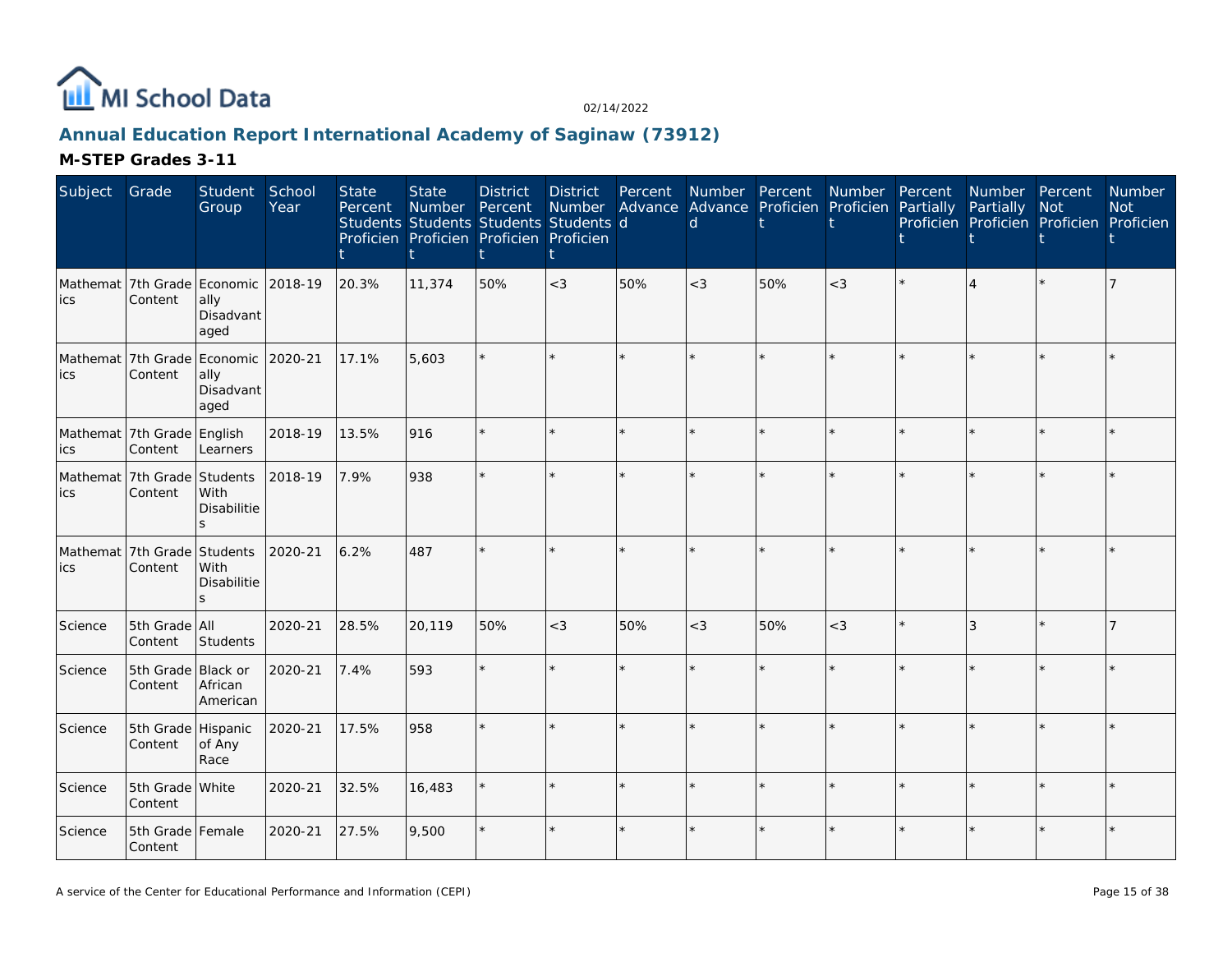

# **Annual Education Report International Academy of Saginaw (73912)**

| Subject           | Grade                                 | Student<br>Group                    | School<br>Year | <b>State</b><br>Percent | <b>State</b><br>Number | <b>District</b><br>Percent<br>Students Students Students Students d<br>Proficien Proficien Proficien Proficien | District<br>Number | Percent | d     | Number Percent Number<br>Advance Advance Proficien Proficien |         | Percent<br>Partially | Number Percent<br>Partially<br>Proficien Proficien Proficien Proficien | <b>Not</b> | Number<br><b>Not</b> |
|-------------------|---------------------------------------|-------------------------------------|----------------|-------------------------|------------------------|----------------------------------------------------------------------------------------------------------------|--------------------|---------|-------|--------------------------------------------------------------|---------|----------------------|------------------------------------------------------------------------|------------|----------------------|
| Science           | 5th Grade Male<br>Content             |                                     | 2020-21        | 29.6%                   | 10,619                 |                                                                                                                |                    | $\star$ |       | $\star$                                                      | $\star$ |                      |                                                                        | $\star$    |                      |
| Science           | 5th Grade Economic 2020-21<br>Content | ally<br>Disadvant<br>aged           |                | 16.5%                   | 5,761                  | 50%                                                                                                            | $<\!3$             | 50%     | $<$ 3 | 50%                                                          | $<$ 3   |                      |                                                                        |            |                      |
| Science           | 5th Grade Students<br>Content         | With<br>Disabilitie<br>$\mathbf{s}$ | 2020-21        | 8.8%                    | 748                    |                                                                                                                |                    | $\star$ |       | $\star$                                                      | ÷.      |                      |                                                                        | $\star$    |                      |
| Science           | 8th Grade All<br>Content              | Students                            | 2020-21        | 22.6%                   | 16,269                 |                                                                                                                |                    |         |       |                                                              | ÷.      |                      |                                                                        | ÷          |                      |
| Science           | 8th Grade Black or<br>Content         | African<br>American                 | 2020-21        | 5.5%                    | 439                    |                                                                                                                |                    |         |       | $\star$                                                      |         |                      |                                                                        | $\star$    |                      |
| Science           | 8th Grade Female<br>Content           |                                     | 2020-21        | 21.4%                   | 7,489                  |                                                                                                                |                    |         |       | $\star$                                                      |         |                      |                                                                        | ÷          |                      |
| Science           | 8th Grade Male<br>Content             |                                     | 2020-21        | 23.7%                   | 8,780                  |                                                                                                                |                    | $\star$ |       | $\star$                                                      | $\star$ |                      |                                                                        | $\star$    |                      |
| Science           | 8th Grade Economic 2020-21<br>Content | ally<br>Disadvant<br>aged           |                | 12.2%                   | 3.942                  |                                                                                                                |                    |         |       |                                                              |         |                      |                                                                        | ÷.         |                      |
| Science           | 8th Grade Students<br>Content         | With<br>Disabilitie                 | 2020-21        | 4.7%                    | 351                    |                                                                                                                |                    |         |       |                                                              |         |                      |                                                                        | $\star$    |                      |
| Social<br>Studies | 5th Grade All<br>Content              | Students                            | 2018-19        | 17.4%                   | 18,265                 | 20%                                                                                                            | $<$ 3              | 20%     | $<$ 3 | 20%                                                          | $<\!3$  |                      | $\overline{Q}$                                                         | $\star$    |                      |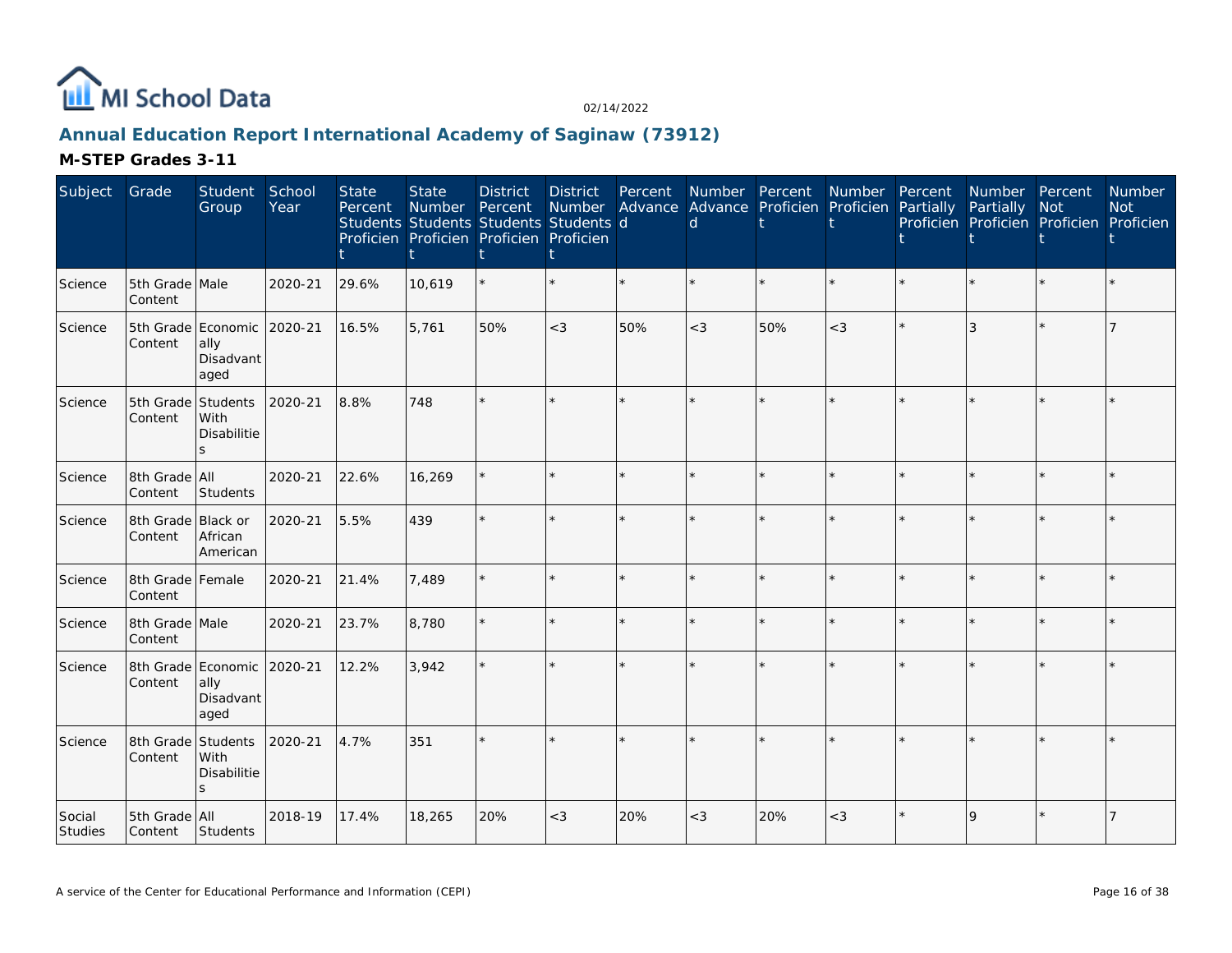

# **Annual Education Report International Academy of Saginaw (73912)**

| Subject                  | Grade                         | Student<br>Group    | School<br>Year | <b>State</b><br>Percent | <b>State</b><br>Number Percent<br>Students Students Students Students d<br>Proficien Proficien Proficien Proficien | <b>District</b> | District<br>Number | Percent | Number Percent<br>d |     | Number<br>Advance Advance Proficien Proficien Partially | Percent | Number Percent<br>Partially<br>Proficien Proficien Proficien Proficien | <b>Not</b> | Number<br><b>Not</b> |
|--------------------------|-------------------------------|---------------------|----------------|-------------------------|--------------------------------------------------------------------------------------------------------------------|-----------------|--------------------|---------|---------------------|-----|---------------------------------------------------------|---------|------------------------------------------------------------------------|------------|----------------------|
| Social<br><b>Studies</b> | 5th Grade All<br>Content      | Students            | 2020-21        | 15.6%                   | 11,119                                                                                                             | 50%             | $<\!3$             | 50%     | $<$ 3               | 50% | $<$ 3                                                   | $<$ 3   | $<$ 3                                                                  |            | 8                    |
| Social<br>Studies        | 5th Grade Black or<br>Content | African<br>American | 2018-19        | 4.4%                    | 812                                                                                                                | 50%             | $<$ 3              | 50%     | $<$ 3               | 50% | $<$ 3                                                   |         |                                                                        |            |                      |
| Social<br>Studies        | 5th Grade Black or<br>Content | African<br>American | 2020-21        | 3.0%                    | 244                                                                                                                |                 |                    |         |                     |     | ÷                                                       |         |                                                                        |            |                      |
| Social<br>Studies        | 5th Grade Hispanic<br>Content | of Any<br>Race      | 2018-19        | 8.8%                    | 776                                                                                                                |                 |                    |         |                     |     |                                                         |         |                                                                        |            |                      |
| Social<br>Studies        | 5th Grade Hispanic<br>Content | of Any<br>Race      | 2020-21        | 8.9%                    | 489                                                                                                                |                 |                    |         |                     |     |                                                         |         |                                                                        |            |                      |
| Social<br>Studies        | 5th Grade White<br>Content    |                     | 2018-19        | 21.5%                   | 14,719                                                                                                             |                 |                    |         |                     |     |                                                         |         |                                                                        |            |                      |
| Social<br>Studies        | 5th Grade White<br>Content    |                     | 2020-21        | 18.0%                   | 9,158                                                                                                              |                 |                    | $\star$ |                     |     | $\star$                                                 |         |                                                                        | ÷.         |                      |
| Social<br>Studies        | 5th Grade Female<br>Content   |                     | 2018-19        | 15.3%                   | 7,868                                                                                                              | 50%             | $<$ 3              | 50%     | $<$ 3               | 50% | $<$ 3                                                   |         | 6                                                                      |            |                      |
| Social<br>Studies        | 5th Grade Female<br>Content   |                     | 2020-21        | 13.4%                   | 4,686                                                                                                              |                 |                    | $\star$ | $\star$             |     | $\star$                                                 |         |                                                                        |            |                      |
| Social<br>Studies        | 5th Grade Male<br>Content     |                     | 2018-19        | 19.4%                   | 10,397                                                                                                             |                 |                    | $\star$ | ÷                   |     | $\star$                                                 |         |                                                                        | $\star$    |                      |
| Social<br>Studies        | 5th Grade Male<br>Content     |                     | 2020-21        | 17.8%                   | 6,433                                                                                                              |                 |                    |         |                     |     | $\star$                                                 |         |                                                                        |            |                      |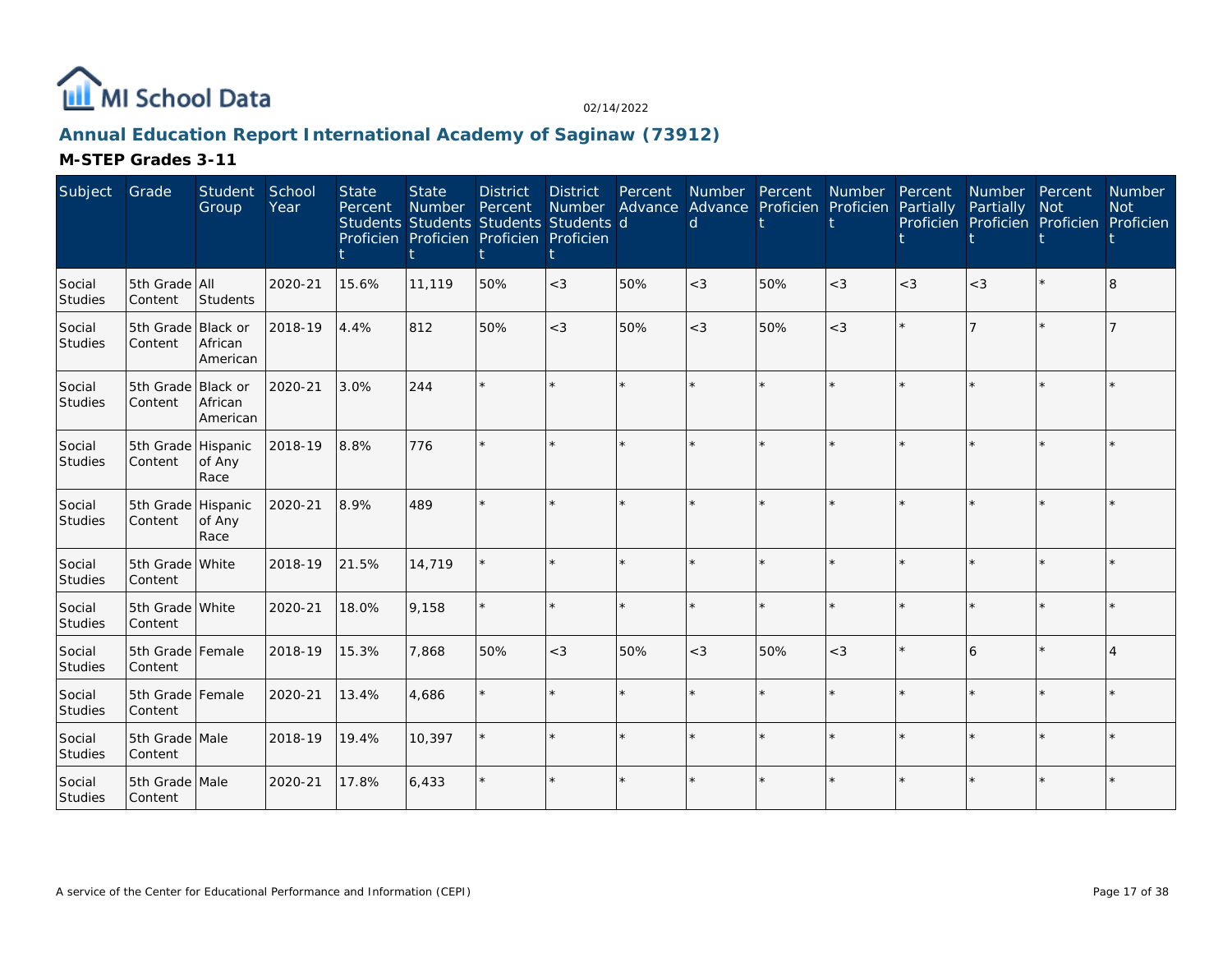

# **Annual Education Report International Academy of Saginaw (73912)**

| Subject           | Grade                         | Student<br>Group                                      | School<br>Year | <b>State</b><br>Percent | <b>State</b><br>Number | <b>District</b><br>Percent<br>Students Students Students Students d<br>Proficien Proficien Proficien Proficien | <b>District</b> | Percent | Number Advance Advance Proficien Proficien Partially<br>d | Number Percent | Number Percent |       | Number Percent<br>Partially | <b>Not</b><br>Proficien Proficien Proficien Proficien | Number<br><b>Not</b> |
|-------------------|-------------------------------|-------------------------------------------------------|----------------|-------------------------|------------------------|----------------------------------------------------------------------------------------------------------------|-----------------|---------|-----------------------------------------------------------|----------------|----------------|-------|-----------------------------|-------------------------------------------------------|----------------------|
| Social<br>Studies | Content                       | 5th Grade Economic<br>ally<br>Disadvant<br>aged       | 2018-19        | 8.1%                    | 4,614                  | 50%                                                                                                            | $<$ 3           | 50%     | $<$ 3                                                     | 50%            | $<\!3$         |       | 5                           |                                                       | 5                    |
| Social<br>Studies | Content                       | 5th Grade Economic<br>ally<br>Disadvant<br>aged       | 2020-21        | 7.0%                    | 2,478                  | 50%                                                                                                            | $<$ 3           | 50%     | $<$ 3                                                     | 50%            | $<$ 3          | $<$ 3 | $<$ 3                       | $\star$                                               | 8                    |
| Social<br>Studies | Content                       | 5th Grade Students<br><b>With</b><br>Disabilitie<br>S | 2018-19        | 5.0%                    | 632                    |                                                                                                                | ÷.              |         |                                                           |                | ÷.             |       |                             | $\star$                                               |                      |
| Social<br>Studies | 5th Grade Students<br>Content | With<br>Disabilitie<br><sub>S</sub>                   | 2020-21        | 4.2%                    | 357                    |                                                                                                                | $\star$         |         |                                                           |                |                |       |                             |                                                       |                      |
| Social<br>Studies | Content                       | 5th Grade Homeless 2018-19                            |                | 4.5%                    | 89                     |                                                                                                                | ÷.              | $\star$ |                                                           |                | $\star$        |       |                             |                                                       |                      |
| Social<br>Studies | 8th Grade All<br>Content      | Students                                              | 2018-19        | 28.0%                   | 30,225                 | 50%                                                                                                            | $<$ 3           | 50%     | $<$ 3                                                     | 50%            | $<$ 3          |       |                             | $\star$                                               | 11                   |
| Social<br>Studies | 8th Grade All<br>Content      | Students                                              | 2020-21        | 25.9%                   | 18,848                 |                                                                                                                | $\star$         | ÷.      |                                                           |                | $\star$        |       |                             |                                                       |                      |
| Social<br>Studies | 8th Grade Black or<br>Content | African<br>American                                   | 2018-19        | 7.3%                    | 1,330                  | 50%                                                                                                            | $<$ 3           | 50%     | $<$ 3                                                     | 50%            | $<$ 3          | $<$ 3 | $<$ 3                       | $\star$                                               | 11                   |
| Social<br>Studies | 8th Grade Black or<br>Content | African<br>American                                   | 2020-21        | 6.7%                    | 538                    | $\star$                                                                                                        | $\star$         |         |                                                           |                | $\star$        |       |                             |                                                       |                      |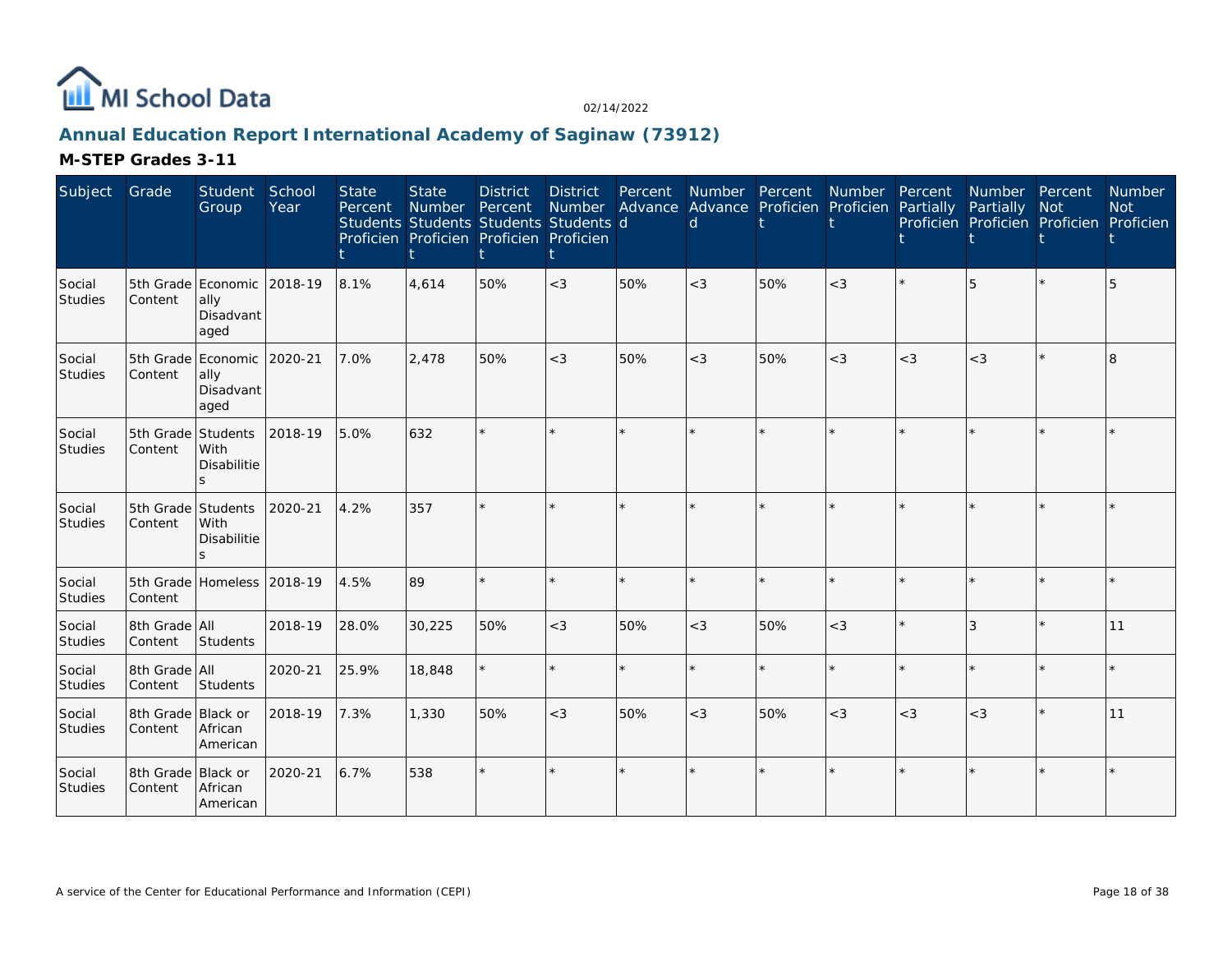

# **Annual Education Report International Academy of Saginaw (73912)**

| Subject           | Grade                                 | Student<br>Group                    | School<br>Year | <b>State</b><br>Percent | <b>State</b><br>Number Percent<br>Students Students Students Students d<br>Proficien Proficien Proficien Proficien | <b>District</b> | <b>District</b> | Percent | d     | Number Percent<br>Number Advance Advance Proficien Proficien | Number  | Percent<br>Partially | Number Percent<br>Partially | <b>Not</b><br>Proficien Proficien Proficien Proficien | <b>Number</b><br><b>Not</b> |
|-------------------|---------------------------------------|-------------------------------------|----------------|-------------------------|--------------------------------------------------------------------------------------------------------------------|-----------------|-----------------|---------|-------|--------------------------------------------------------------|---------|----------------------|-----------------------------|-------------------------------------------------------|-----------------------------|
| Social<br>Studies | 8th Grade Hispanic<br>Content         | of Any<br>Race                      | 2018-19        | 17.1%                   | 1,538                                                                                                              |                 |                 |         |       |                                                              |         |                      |                             |                                                       |                             |
| Social<br>Studies | 8th Grade Female<br>Content           |                                     | 2018-19        | 25.4%                   | 13,449                                                                                                             |                 |                 |         |       |                                                              |         |                      |                             |                                                       |                             |
| Social<br>Studies | 8th Grade Female<br>Content           |                                     | 2020-21        | 22.5%                   | 7,965                                                                                                              |                 |                 |         |       |                                                              | ÷.      |                      |                             | $\star$                                               |                             |
| Social<br>Studies | 8th Grade Male<br>Content             |                                     | 2018-19        | 30.6%                   | 16,776                                                                                                             |                 |                 |         |       |                                                              |         |                      |                             | $\star$                                               |                             |
| Social<br>Studies | 8th Grade Male<br>Content             |                                     | 2020-21        | 29.1%                   | 10,883                                                                                                             |                 |                 | ÷.      |       |                                                              | $\star$ |                      |                             | $\star$                                               |                             |
| Social<br>Studies | 8th Grade Economic<br>Content         | ally<br>Disadvant<br>aged           | 2018-19        | 14.7%                   | 7,829                                                                                                              | 50%             | $<$ 3           | 50%     | $<$ 3 | 50%                                                          | $<$ 3   |                      | 3                           | $\star$                                               |                             |
| Social<br>Studies | 8th Grade Economic 2020-21<br>Content | ally<br>Disadvant<br>aged           |                | 13.7%                   | 4,479                                                                                                              |                 |                 |         |       |                                                              |         |                      |                             |                                                       |                             |
| Social<br>Studies | 8th Grade Students<br>Content         | With<br>Disabilitie<br>$\mathbf{S}$ | 2018-19        | 7.0%                    | 829                                                                                                                |                 |                 |         |       |                                                              |         |                      |                             |                                                       |                             |
| Social<br>Studies | 8th Grade Students<br>Content         | With<br>Disabilitie<br>S            | 2020-21        | 5.9%                    | 451                                                                                                                |                 |                 |         |       |                                                              |         |                      |                             |                                                       |                             |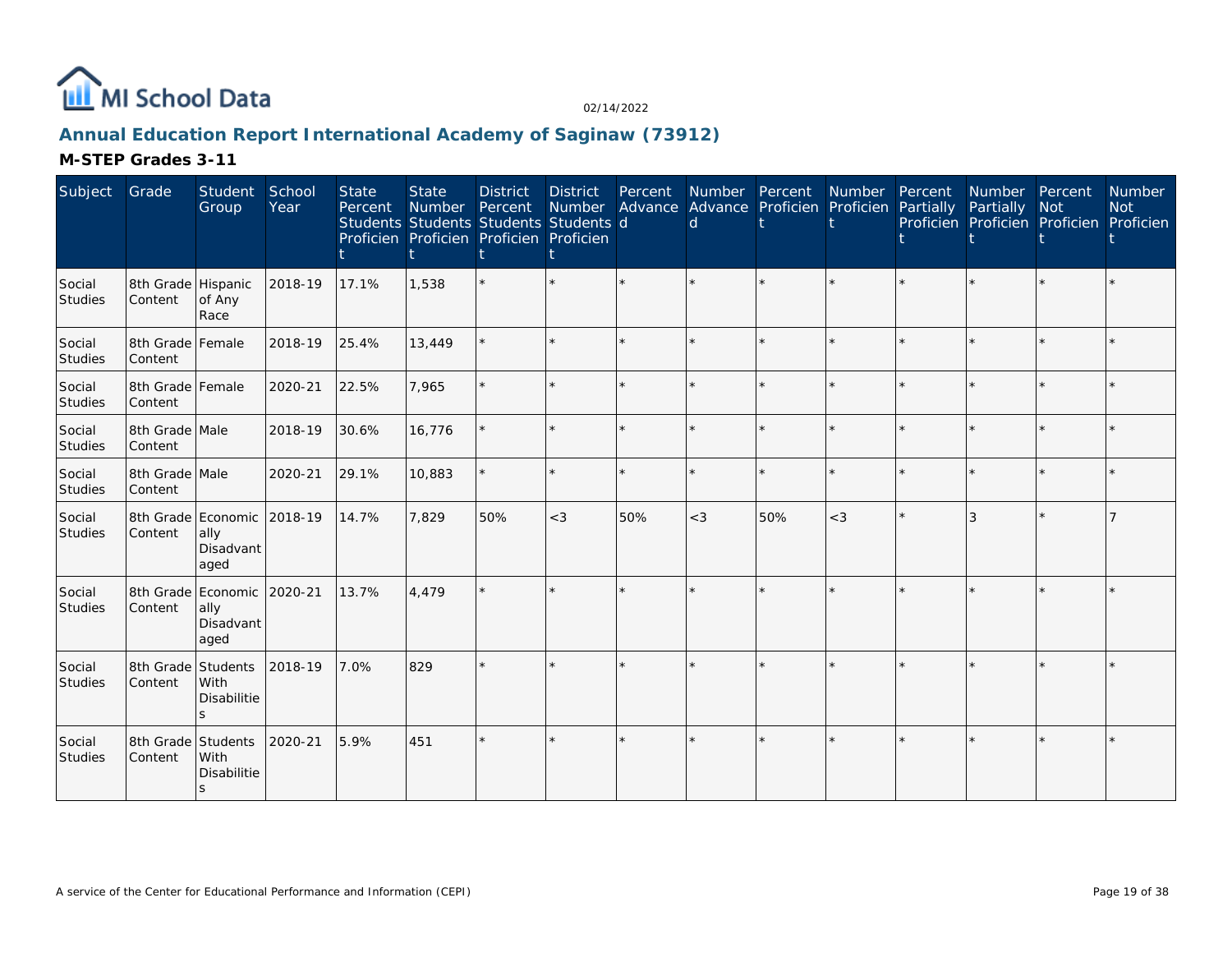

# **Annual Education Report International Academy of Saginaw (73912)**

**PSAT**

| Subject           | Grade                         | <b>Student</b><br>Group                         | School<br>Year | <b>State</b><br>Percent | <b>State</b><br>Number<br>Students Students Students Students d<br>Proficien Proficien Proficien Proficien | <b>District</b><br>Percent | <b>District</b><br>Number | Percent | Number Percent<br>d | Advance Advance Proficien Proficien | Number  | Percent<br>Partially | <b>Number</b><br>Partially | Percent<br>Not<br>Proficien Proficien Proficien Proficien | <b>Number</b><br><b>Not</b> |
|-------------------|-------------------------------|-------------------------------------------------|----------------|-------------------------|------------------------------------------------------------------------------------------------------------|----------------------------|---------------------------|---------|---------------------|-------------------------------------|---------|----------------------|----------------------------|-----------------------------------------------------------|-----------------------------|
| English<br>(EBRW) | 8th Grade All<br>Content      | Students                                        | 2018-19        | 61.9%                   | 66,575                                                                                                     | 43.8%                      | $\overline{7}$            | 25.0%   | $\overline{4}$      | 18.8%                               | 3       | 18.8%                | 3                          | 37.5%                                                     | 6                           |
| English<br>(EBRW) | 8th Grade All<br>Content      | Students                                        | 2020-21        | 63.6%                   | 49,572                                                                                                     | 30.8%                      | $\overline{4}$            | 7.7%    | $<$ 3               | 23.1%                               |         | 15.4%                | $<$ 3                      | 53.8%                                                     |                             |
| English<br>(EBRW) | 8th Grade Black or<br>Content | African<br>American                             | 2018-19        | 34.5%                   | 6,226                                                                                                      | 35.7%                      | 5                         | 21.4%   |                     | 14.3%                               | $<$ 3   | 21.4%                | $\mathfrak{Z}$             | 42.9%                                                     | 6                           |
| English<br>(EBRW) | 8th Grade Black or<br>Content | African<br>American                             | 2020-21        | 36.2%                   | 3.251                                                                                                      | 30.8%                      | $\overline{4}$            | 7.7%    | $<$ 3               | 23.1%                               | $\star$ | 15.4%                | $<$ 3                      | 53.8%                                                     |                             |
| English<br>(EBRW) | 8th Grade Hispanic<br>Content | of Any<br>Race                                  | 2018-19        | 51.1%                   | 4,559                                                                                                      |                            | $\star$                   | $\star$ |                     |                                     |         |                      |                            | $\star$                                                   |                             |
| English<br>(EBRW) | 8th Grade Female<br>Content   |                                                 | 2018-19        | 68.3%                   | 36,099                                                                                                     |                            | $\star$                   |         |                     |                                     |         |                      |                            | $\star$                                                   |                             |
| English<br>(EBRW) | 8th Grade Female<br>Content   |                                                 | 2020-21        | 68.5%                   | 26,232                                                                                                     |                            | $\star$                   |         |                     |                                     |         |                      |                            | $\star$                                                   |                             |
| English<br>(EBRW) | 8th Grade Male<br>Content     |                                                 | 2018-19        | 55.8%                   | 30,476                                                                                                     |                            | $\star$                   |         | ÷                   |                                     |         | ý,                   |                            | $\star$                                                   |                             |
| English<br>(EBRW) | 8th Grade Male<br>Content     |                                                 | 2020-21        | 58.9%                   | 23,340                                                                                                     |                            | $\star$                   | $\Phi$  |                     |                                     |         |                      |                            | $\star$                                                   |                             |
| English<br>(EBRW) | Content                       | 8th Grade Economic<br>ally<br>Disadvant<br>aged | 2018-19        | 46.7%                   | 24,818                                                                                                     | 45.5%                      | 5                         | 18.2%   | $<$ 3               | 27.3%                               |         | 18.2%                | $<$ 3                      | 36.4%                                                     |                             |
| English<br>(EBRW) | Content                       | 8th Grade Economic<br>ally<br>Disadvant<br>aged | 2020-21        | 48.7%                   | 17,095                                                                                                     | 30.8%                      | $\overline{4}$            | 7.7%    | $<$ 3               | 23.1%                               |         | 15.4%                | $<\!3$                     | 53.8%                                                     |                             |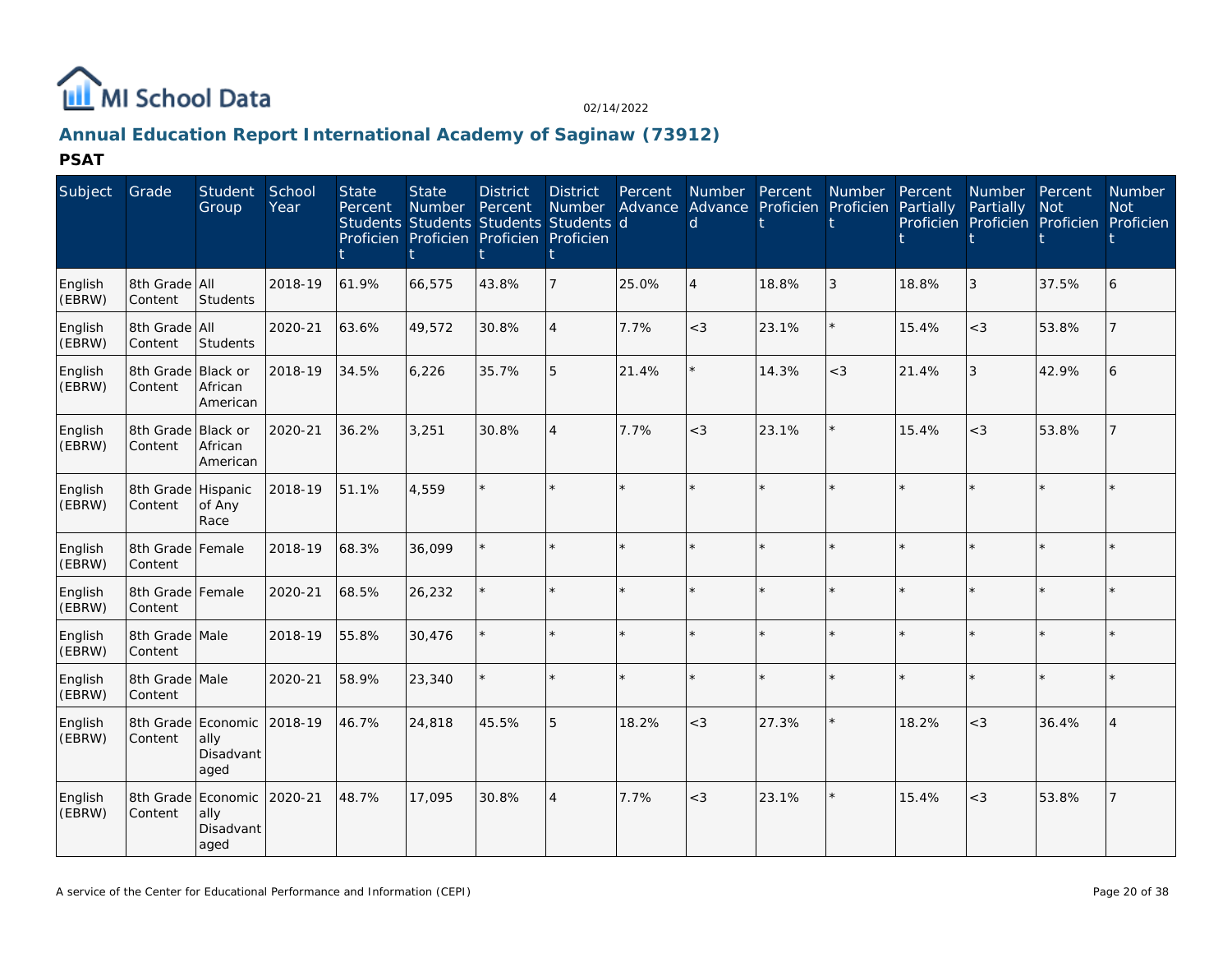

# **Annual Education Report International Academy of Saginaw (73912)**

**PSAT**

| Subject           | Grade                                  | Student<br>Group                   | School<br>Year | <b>State</b><br>Percent | <b>State</b><br><b>Number</b> | <b>District</b><br>Percent<br>Students Students Students Students d<br>Proficien Proficien Proficien Proficien | <b>District</b> | Percent | <b>Number</b><br>d | Percent<br>Number Advance Advance Proficien Proficien Partially | Number  | Percent | Number Percent<br>Partially<br>Proficien Proficien Proficien Proficien | <b>Not</b> | Number<br><b>Not</b> |
|-------------------|----------------------------------------|------------------------------------|----------------|-------------------------|-------------------------------|----------------------------------------------------------------------------------------------------------------|-----------------|---------|--------------------|-----------------------------------------------------------------|---------|---------|------------------------------------------------------------------------|------------|----------------------|
| English<br>(EBRW) | 8th Grade Students<br>Content          | With<br>Disabilitie<br>ls.         | 2018-19        | 14.1%                   | 1,652                         |                                                                                                                |                 |         |                    |                                                                 |         |         |                                                                        |            |                      |
| English<br>(EBRW) | 8th Grade Students<br>Content          | With<br>Disabilitie<br>$\varsigma$ | 2020-21        | 13.8%                   | 1.071                         |                                                                                                                |                 |         |                    |                                                                 |         |         |                                                                        |            |                      |
| ics               | Mathemat 8th Grade All<br>Content      | Students                           | 2018-19        | 41.4%                   | 44,565                        | 6.3%                                                                                                           | $<$ 3           | $<5\%$  | $\lt3$             |                                                                 | $<$ 3   |         | 9                                                                      | $\star$    | 6                    |
| ics               | Mathemat 8th Grade All<br>Content      | Students                           | 2020-21        | 36.0%                   | 28,035                        | &5%                                                                                                            | $<$ 3           | $<5\%$  | $\lt$ 3            | < 5%                                                            | $<$ 3   |         | 3                                                                      | ÷          | 10                   |
| ics               | Mathemat 8th Grade Black or<br>Content | African<br>American                | 2018-19        | 13.9%                   | 2,499                         | 7.1%                                                                                                           | $<$ 3           | < 5%    | $\lt$ 3            |                                                                 | $<$ 3   |         |                                                                        | $\star$    | 6                    |
| ics               | Mathemat 8th Grade Black or<br>Content | African<br>American                | 2020-21        | 11.8%                   | 1,065                         | &5%                                                                                                            | $<$ 3           | $<5\%$  | $<$ 3              | $<5\%$                                                          | $<$ 3   |         | $\overline{3}$                                                         | $\star$    | 10                   |
| ics               | Mathemat 8th Grade Hispanic<br>Content | of Any<br>Race                     | 2018-19        | 27.1%                   | 2,425                         |                                                                                                                | ÷.              | ÷.      |                    |                                                                 | $\star$ |         |                                                                        |            |                      |
| ics               | Mathemat 8th Grade Female<br>Content   |                                    | 2018-19        | 42.2%                   | 22,339                        |                                                                                                                | $\star$         | $\star$ |                    |                                                                 | $\star$ |         |                                                                        | ÷          |                      |
| ics               | Mathemat 8th Grade Female<br>Content   |                                    | 2020-21        | 34.8%                   | 13,347                        |                                                                                                                | $\star$         |         |                    |                                                                 |         |         |                                                                        | ÷          |                      |
| ics               | Mathemat 8th Grade Male<br>Content     |                                    | 2018-19        | 40.6%                   | 22,226                        |                                                                                                                | $\star$         | $\star$ |                    |                                                                 | $\star$ |         |                                                                        | $\star$    |                      |
| lics              | Mathemat 8th Grade Male<br>Content     |                                    | 2020-21        | 37.1%                   | 14,688                        |                                                                                                                | $\star$         |         |                    |                                                                 |         |         |                                                                        | $\star$    |                      |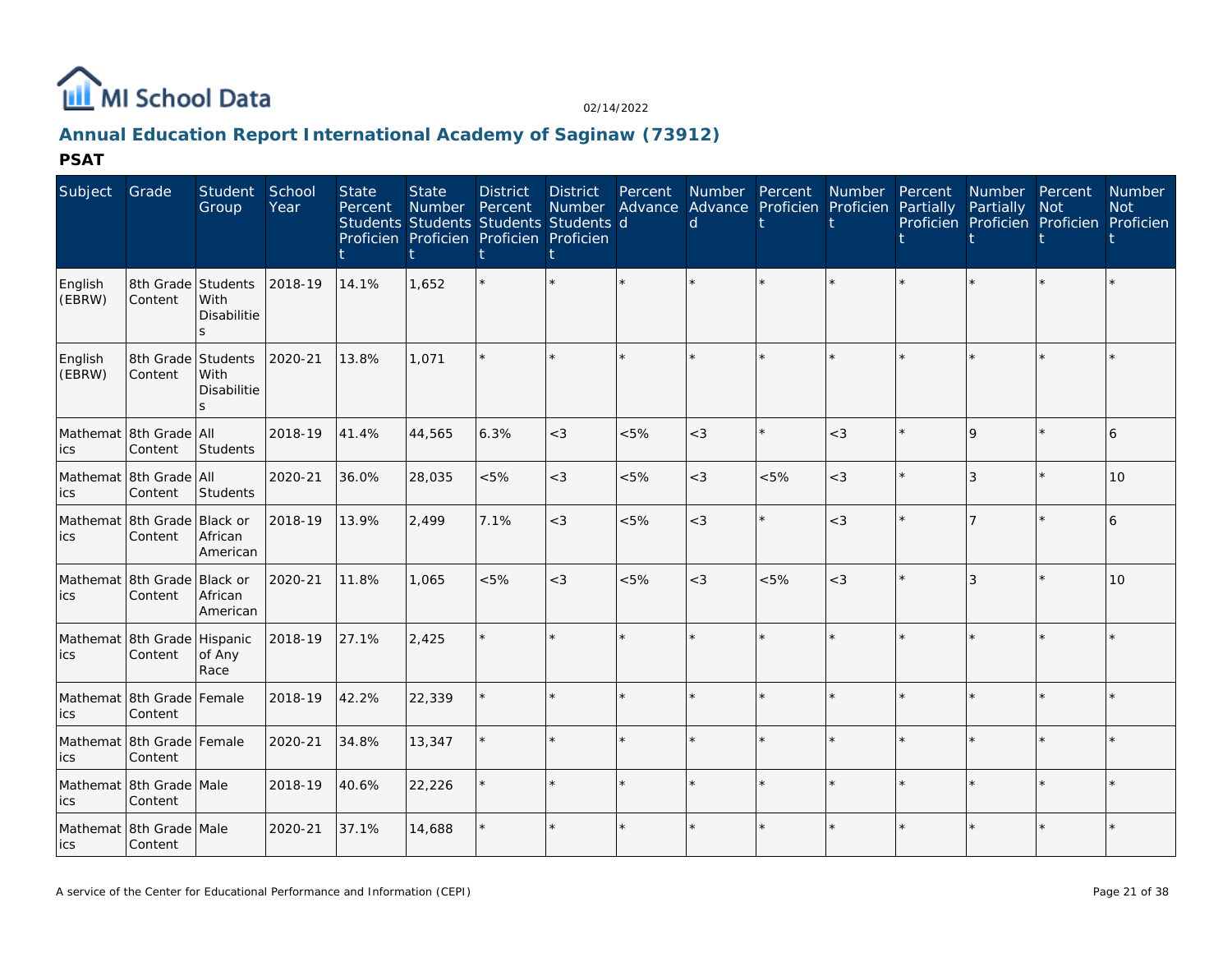

# **Annual Education Report International Academy of Saginaw (73912)**

#### **PSAT**

| Subject | Grade                                   | Student<br>Group                                                  | School<br>Year | <b>State</b><br>Percent | <b>State</b><br>Number Percent<br>Students Students Students Students d<br>Proficien Proficien Proficien Proficien | <b>District</b> | District | Percent Number | Number Advance Advance Proficien Proficien Partially<br><sub>d</sub> | Percent Number |       | Percent | Number Percent<br>Partially Not<br>Proficien Proficien Proficien Proficien | <b>Number</b><br>Not |
|---------|-----------------------------------------|-------------------------------------------------------------------|----------------|-------------------------|--------------------------------------------------------------------------------------------------------------------|-----------------|----------|----------------|----------------------------------------------------------------------|----------------|-------|---------|----------------------------------------------------------------------------|----------------------|
| lics    | Content                                 | Mathemat 8th Grade Economic 2018-19<br>ally.<br>Disadvant<br>aged |                | 24.5%                   | 13,048                                                                                                             | 9.1%            | $<$ 3    | $<5\%$         | $<$ 3                                                                |                | $<$ 3 |         |                                                                            |                      |
| lics    | Content                                 | Mathemat 8th Grade Economic 2020-21<br> ally<br>Disadvant<br>aged |                | 20.2%                   | 7,087                                                                                                              | $< 5\%$         | $<$ 3    | $< 5\%$        | $<$ 3                                                                | $< 5\%$        | $<$ 3 |         |                                                                            | 10                   |
| ics     | Mathemat 8th Grade Students<br>Content  | With<br>Disabilitie                                               | 2018-19        | 6.9%                    | 804                                                                                                                |                 | $\star$  |                |                                                                      | $\star$        |       |         |                                                                            |                      |
| lics    | Mathemat 18th Grade Students<br>Content | With<br>Disabilitie                                               | 2020-21        | 6.8%                    | 526                                                                                                                |                 | ÷        |                |                                                                      |                |       |         |                                                                            |                      |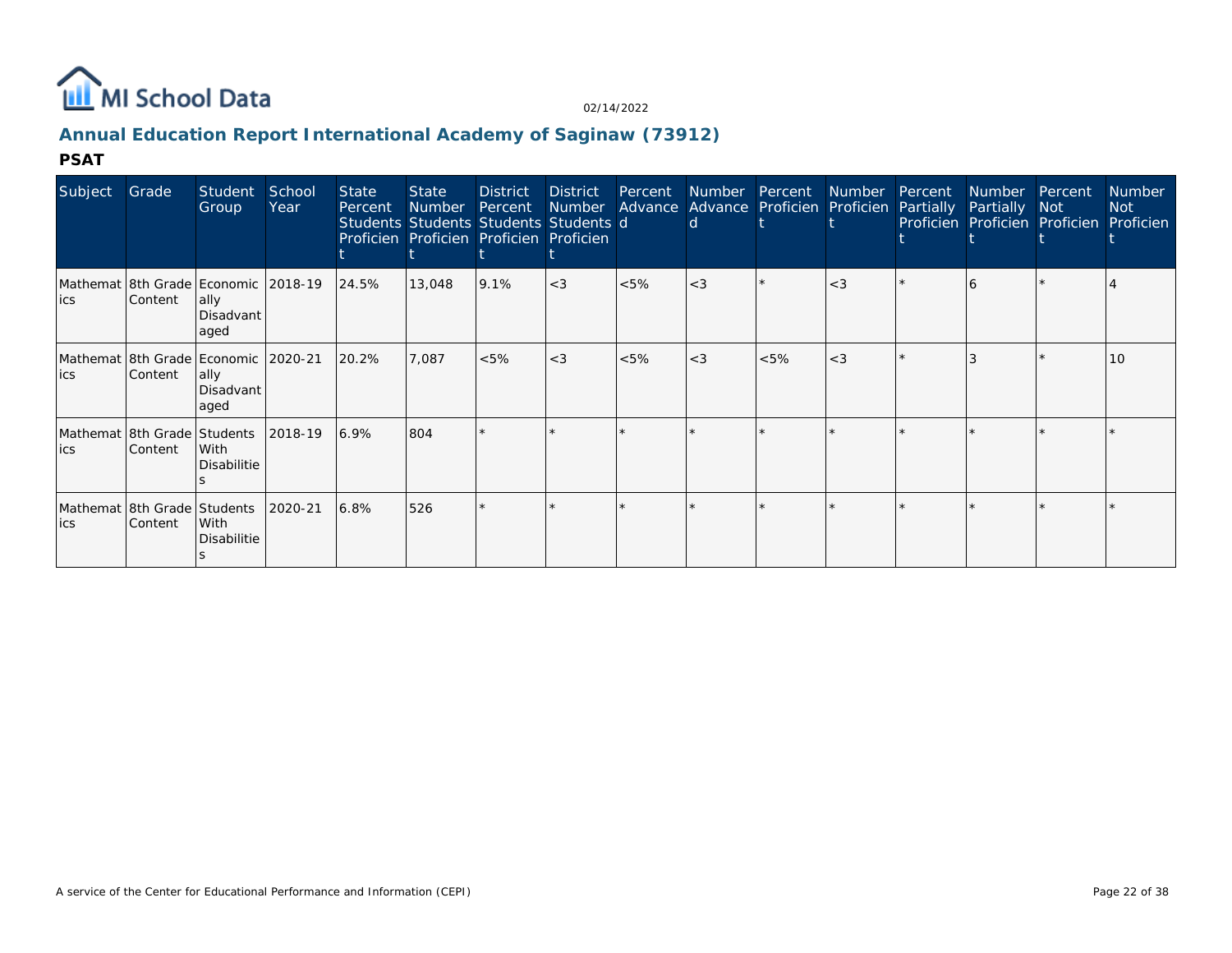

# **Annual Education Report International Academy of Saginaw (73912)**

#### **SAT**

| Location<br><b>Name</b> | School Year | Subject | <b>Student</b><br>Group | Mean SAT<br>Score' | Benchmark | Met or<br>Exceeded | % Met or<br>Exceeded | Did Not Meet % Did Not | Meet | <b>Number</b><br>Assessed |
|-------------------------|-------------|---------|-------------------------|--------------------|-----------|--------------------|----------------------|------------------------|------|---------------------------|
| .                       |             |         |                         |                    |           |                    |                      |                        |      |                           |

No Data to Display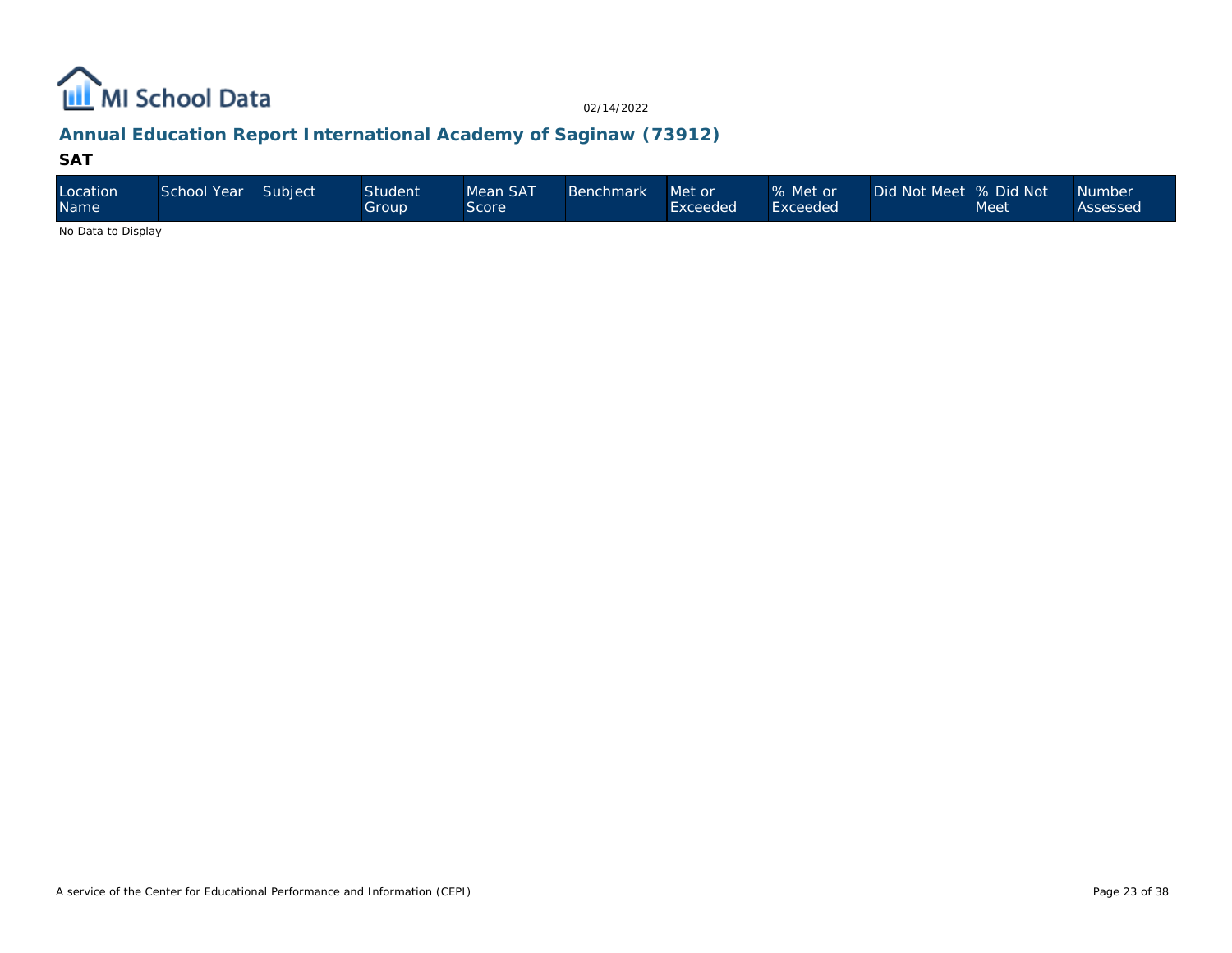

# **Annual Education Report International Academy of Saginaw (73912)**

**MI-Access Participation**

| Subject | Grade | Student Group | School Year | State Percent<br><b>Students</b><br>Proficient | District Percent Percent<br><b>Students</b><br>Proficient | Surpassed | Percent Attained Percent | Emerging |
|---------|-------|---------------|-------------|------------------------------------------------|-----------------------------------------------------------|-----------|--------------------------|----------|
|---------|-------|---------------|-------------|------------------------------------------------|-----------------------------------------------------------|-----------|--------------------------|----------|

No Data to Display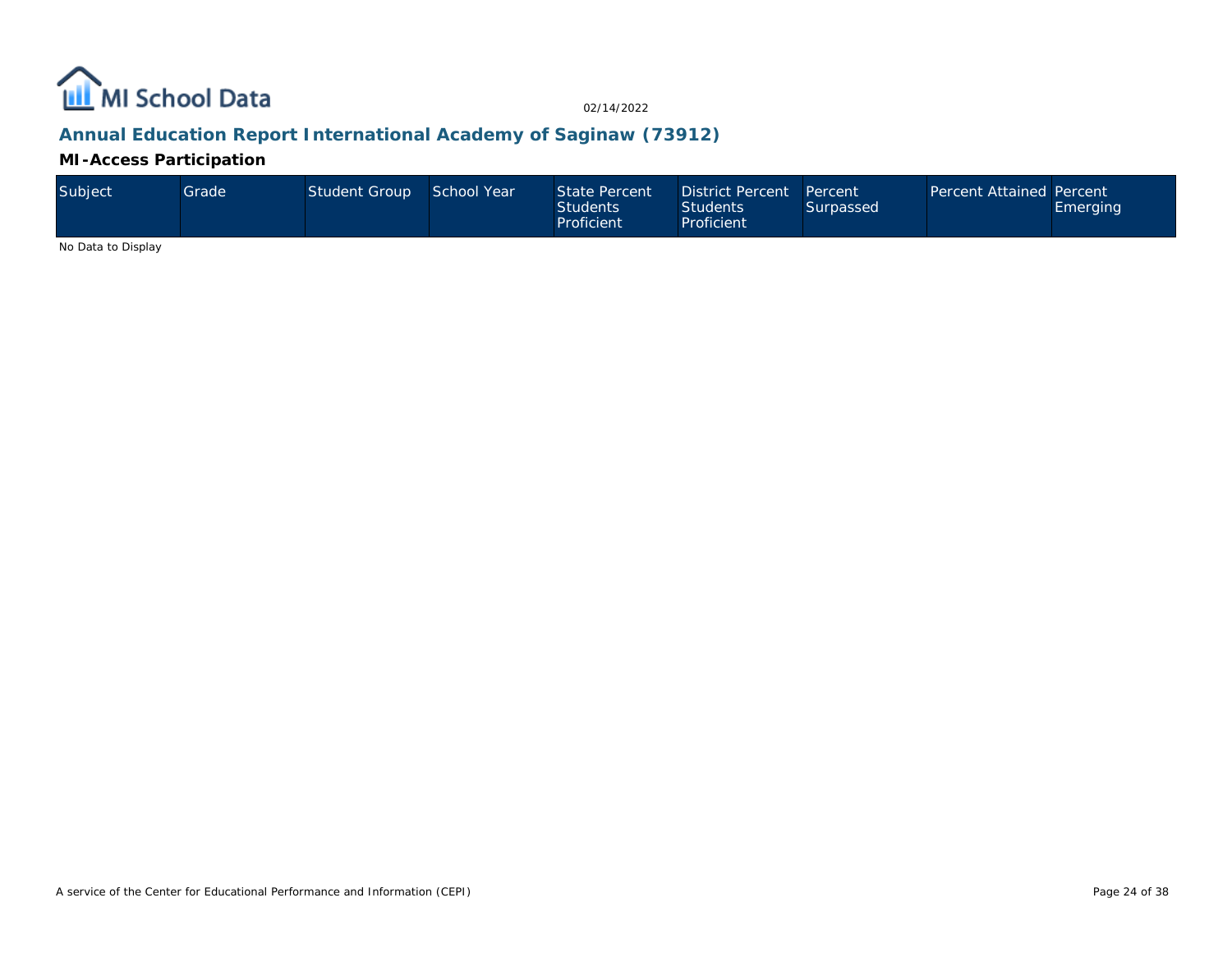

# **Annual Education Report International Academy of Saginaw (73912)**

| Subject    | Grade                           | <b>Student</b><br>Group                      | School<br>Year | Number<br>Tested -<br>M-STEP,<br>SAT or MI-<br>Access | Number<br>Tested -<br>Any MI-<br>Access | Percent<br>Tested -<br>Any MI-<br>Access | Number<br>Tested -<br>Functional<br>Independe<br>nce | Percent<br>Tested -<br>Functional<br>Independe<br>nce | Number<br>Tested -<br>Supported<br>Independe<br>nce | Percent<br>Tested -<br>Supported<br>Independe n<br>nce | Number<br>Tested -<br>Participatio Participatio | Percent<br>Tested -<br>n |
|------------|---------------------------------|----------------------------------------------|----------------|-------------------------------------------------------|-----------------------------------------|------------------------------------------|------------------------------------------------------|-------------------------------------------------------|-----------------------------------------------------|--------------------------------------------------------|-------------------------------------------------|--------------------------|
| <b>ELA</b> | All Grades<br>(Combined)        | All Students                                 | 2020-21        | 59                                                    | < 10                                    |                                          |                                                      | $\star$                                               | ÷.                                                  | $\star$                                                | $\star$                                         | $\star$                  |
| ELA        | All Grades<br>(Combined)        | Black or<br>African<br>American              | 2020-21        | 52                                                    | < 10                                    |                                          |                                                      | $\star$                                               |                                                     | $\star$                                                |                                                 | $\star$                  |
| <b>ELA</b> | All Grades<br>(Combined)        | Hispanic of<br>Any Race                      | 2020-21        | $<10$                                                 | $\star$                                 |                                          |                                                      | $\star$                                               |                                                     | $\star$                                                | $\star$                                         | $\star$                  |
| <b>ELA</b> | All Grades<br>(Combined)        | White                                        | 2020-21        | < 10                                                  | $\star$                                 |                                          |                                                      | $\star$                                               | ÷                                                   | $\star$                                                |                                                 | $\star$                  |
| <b>ELA</b> | <b>All Grades</b><br>(Combined) | Female                                       | 2020-21        | 25                                                    | < 10                                    |                                          |                                                      | $\star$                                               |                                                     | $\star$                                                |                                                 | $\star$                  |
| <b>ELA</b> | All Grades<br>(Combined)        | Male                                         | 2020-21        | 34                                                    | < 10                                    |                                          |                                                      | $\star$                                               | $\star$                                             | $\star$                                                | $\star$                                         | $\star$                  |
| <b>ELA</b> | All Grades<br>(Combined)        | Economicall<br><b>V</b><br>Disadvantag<br>ed | 2020-21        | 59                                                    | < 10                                    |                                          |                                                      |                                                       |                                                     |                                                        |                                                 | $\star$                  |
| <b>ELA</b> | All Grades<br>(Combined)        | Not English<br>Learners                      | 2020-21        | 59                                                    | < 10                                    |                                          |                                                      | $\star$                                               |                                                     | $\star$                                                |                                                 | $\star$                  |
| <b>ELA</b> | All Grades<br>(Combined)        | Not Migrant                                  | 2020-21        | 59                                                    | $<10$                                   |                                          |                                                      | $\star$                                               |                                                     | $\star$                                                | $\star$                                         | $\star$                  |
| <b>ELA</b> | All Grades<br>(Combined)        | Students<br>With<br><b>Disabilities</b>      | 2020-21        | 10                                                    | $<10$                                   |                                          |                                                      | $\star$                                               |                                                     |                                                        |                                                 | $\star$                  |
| ELA        | <b>All Grades</b><br>(Combined) | Students<br>Without<br><b>Disabilities</b>   | 2020-21        | 49                                                    | < 10                                    |                                          |                                                      | $\star$                                               |                                                     |                                                        |                                                 | $\star$                  |
| ELA        | All Grades<br>(Combined)        | Not<br>Homeless                              | 2020-21        | 59                                                    | < 10                                    |                                          |                                                      | $\star$                                               | ÷                                                   | ÷                                                      | $\star$                                         | $\star$                  |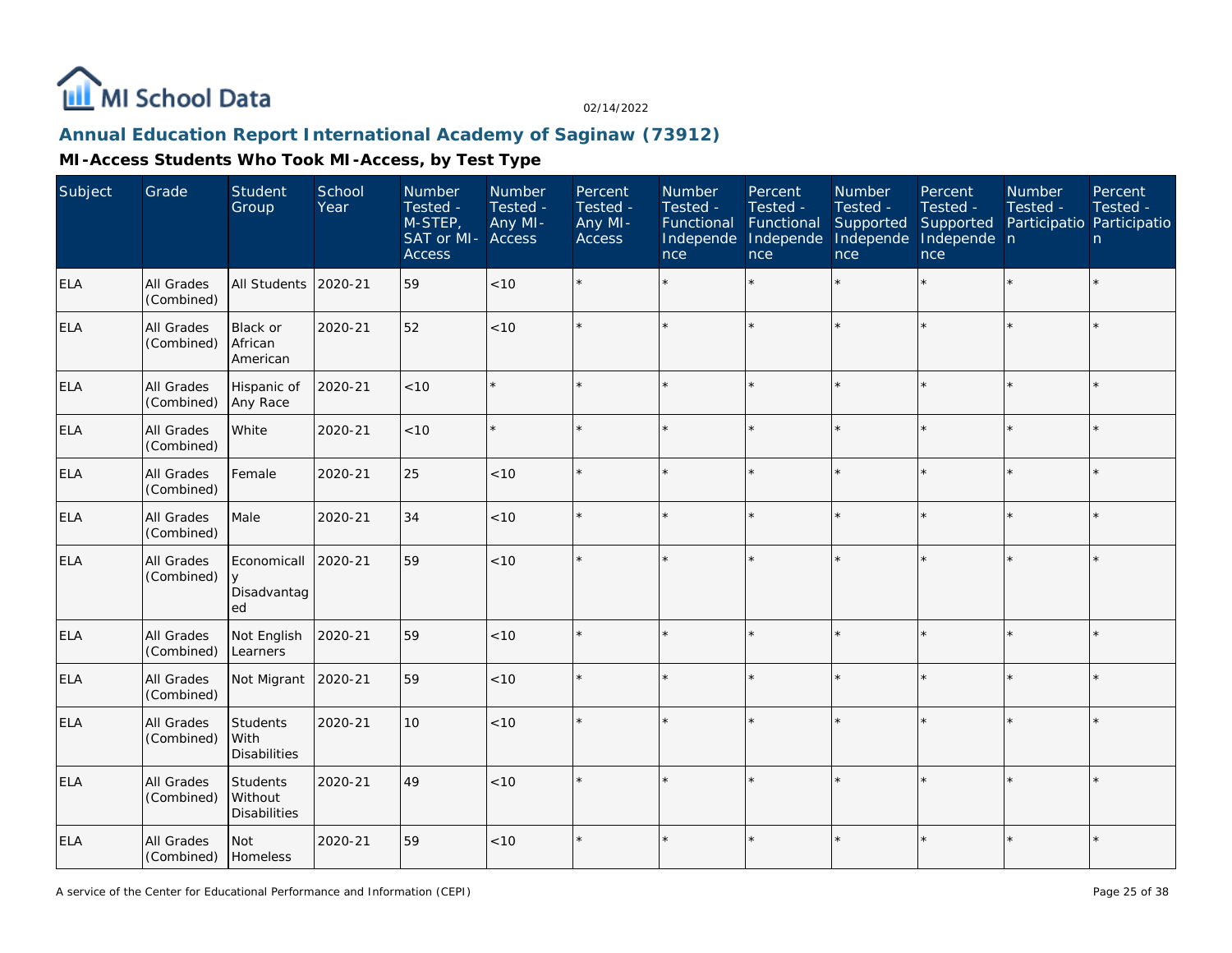

## **Annual Education Report International Academy of Saginaw (73912)**

| Subject                  | Grade                    | Student<br>Group                           | School<br>Year | <b>Number</b><br>Tested -<br>M-STEP,<br>SAT or MI-<br><b>Access</b> | Number<br>Tested -<br>Any MI-<br>Access | Percent<br>Tested -<br>Any MI-<br><b>Access</b> | Number<br>Tested -<br>Functional<br>Independe<br>nce | Percent<br>Tested -<br>Functional<br>Independe<br>nce | Number<br>Tested -<br>Supported<br>Independe<br>nce | Percent<br>Tested -<br>Supported<br>Independe n<br>nce | Number<br>Tested -<br>Participatio Participatio | Percent<br>Tested -<br>n. |
|--------------------------|--------------------------|--------------------------------------------|----------------|---------------------------------------------------------------------|-----------------------------------------|-------------------------------------------------|------------------------------------------------------|-------------------------------------------------------|-----------------------------------------------------|--------------------------------------------------------|-------------------------------------------------|---------------------------|
| ELA                      | All Grades<br>(Combined) | Not Foster<br> Care                        | 2020-21        | 59                                                                  | < 10                                    |                                                 |                                                      |                                                       |                                                     |                                                        |                                                 | $\star$                   |
| <b>ELA</b>               | All Grades<br>(Combined) | Not Military<br>Connected                  | 2020-21        | 59                                                                  | < 10                                    |                                                 |                                                      |                                                       |                                                     |                                                        |                                                 | $\star$                   |
| Mathematics All Grades   | (Combined)               | All Students                               | 2020-21        | 60                                                                  | $<10$                                   |                                                 |                                                      |                                                       |                                                     |                                                        |                                                 | $\star$                   |
| Mathematics              | All Grades<br>(Combined) | Black or<br>African<br>American            | 2020-21        | 54                                                                  | < 10                                    |                                                 |                                                      |                                                       |                                                     |                                                        |                                                 | $\star$                   |
| Mathematics All Grades   | (Combined)               | Hispanic of<br>Any Race                    | 2020-21        | < 10                                                                |                                         |                                                 |                                                      |                                                       |                                                     | $\star$                                                | $\star$                                         | $\star$                   |
| Mathematics   All Grades | (Combined)               | White                                      | 2020-21        | < 10                                                                |                                         |                                                 |                                                      |                                                       |                                                     |                                                        |                                                 | $\star$                   |
| Mathematics All Grades   | (Combined)               | Female                                     | 2020-21        | 27                                                                  | < 10                                    | $\star$                                         |                                                      |                                                       |                                                     |                                                        |                                                 | $\star$                   |
| Mathematics All Grades   | (Combined)               | Male                                       | 2020-21        | 33                                                                  | $<10$                                   |                                                 |                                                      |                                                       |                                                     |                                                        |                                                 | $\star$                   |
| Mathematics All Grades   | (Combined)               | Economicall<br>$\vee$<br>Disadvantag<br>ed | 2020-21        | 60                                                                  | < 10                                    |                                                 |                                                      |                                                       |                                                     |                                                        |                                                 | $\star$                   |
| Mathematics All Grades   | (Combined)               | Not English<br>Learners                    | 2020-21        | 60                                                                  | < 10                                    | $\star$                                         |                                                      |                                                       |                                                     |                                                        | $\star$                                         | $\star$                   |
| Mathematics All Grades   | (Combined)               | Not Migrant                                | 2020-21        | 60                                                                  | $<10$                                   |                                                 |                                                      |                                                       |                                                     |                                                        |                                                 | $\star$                   |
| Mathematics All Grades   | (Combined)               | Students<br>With<br><b>Disabilities</b>    | 2020-21        | 10                                                                  | < 10                                    | $\star$                                         |                                                      |                                                       |                                                     |                                                        |                                                 | $\star$                   |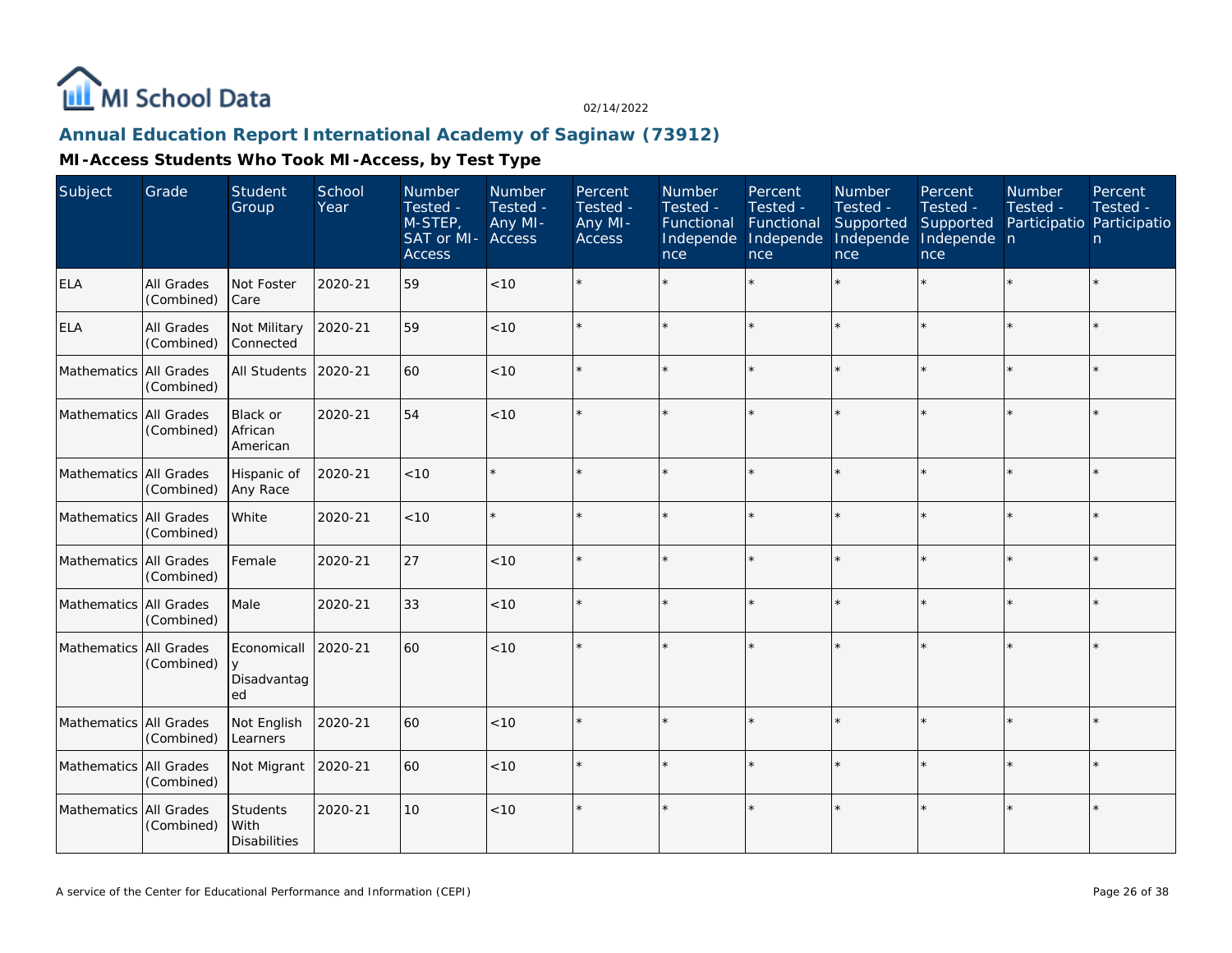

## **Annual Education Report International Academy of Saginaw (73912)**

| Subject                | Grade                    | Student<br>Group                           | School<br>Year | Number<br>Tested -<br>M-STEP,<br>SAT or MI-<br><b>Access</b> | Number<br>Tested -<br>Any MI-<br>Access | Percent<br>Tested -<br>Any MI-<br>Access | Number<br>Tested -<br>Functional<br>Independe<br>nce | Percent<br>Tested -<br>Functional<br>Independe<br>nce | <b>Number</b><br>Tested -<br>Supported<br>Independe<br>nce | Percent<br>Tested -<br>Supported<br>Independe n<br>nce | Number<br>Tested -<br>Participatio Participatio | Percent<br>Tested -<br>n |
|------------------------|--------------------------|--------------------------------------------|----------------|--------------------------------------------------------------|-----------------------------------------|------------------------------------------|------------------------------------------------------|-------------------------------------------------------|------------------------------------------------------------|--------------------------------------------------------|-------------------------------------------------|--------------------------|
| Mathematics All Grades | (Combined)               | Students<br>Without<br><b>Disabilities</b> | 2020-21        | 50                                                           | < 10                                    |                                          |                                                      |                                                       |                                                            |                                                        |                                                 | $\star$                  |
| Mathematics All Grades | (Combined)               | <b>Not</b><br>Homeless                     | 2020-21        | 60                                                           | < 10                                    |                                          |                                                      |                                                       |                                                            |                                                        |                                                 | ¥                        |
| Mathematics All Grades | (Combined)               | Not Foster<br><b>Care</b>                  | 2020-21        | 60                                                           | $<10$                                   |                                          |                                                      |                                                       |                                                            |                                                        |                                                 | $\star$                  |
| Mathematics All Grades | (Combined)               | Not Military<br>Connected                  | 2020-21        | 60                                                           | < 10                                    |                                          |                                                      | $\star$                                               |                                                            |                                                        |                                                 | $\star$                  |
| Science                | All Grades<br>(Combined) | All Students                               | 2020-21        | 21                                                           | $<10$                                   |                                          |                                                      |                                                       |                                                            |                                                        |                                                 | $\star$                  |
| Science                | All Grades<br>(Combined) | Black or<br>African<br>American            | 2020-21        | 19                                                           | < 10                                    |                                          |                                                      |                                                       |                                                            |                                                        |                                                 |                          |
| Science                | All Grades<br>(Combined) | Hispanic of<br>Any Race                    | 2020-21        | $<10$                                                        |                                         |                                          |                                                      |                                                       |                                                            |                                                        |                                                 | $\star$                  |
| Science                | All Grades<br>(Combined) | White                                      | 2020-21        | < 10                                                         |                                         |                                          |                                                      | ÷                                                     |                                                            |                                                        |                                                 | $\star$                  |
| Science                | All Grades<br>(Combined) | Female                                     | 2020-21        | < 10                                                         | $\star$                                 |                                          |                                                      |                                                       |                                                            |                                                        | $\star$                                         | $\star$                  |
| Science                | All Grades<br>(Combined) | Male                                       | 2020-21        | 12                                                           | < 10                                    |                                          |                                                      |                                                       |                                                            |                                                        |                                                 | $\star$                  |
| Science                | All Grades<br>(Combined) | Economicall<br>Disadvantag<br>ed           | 2020-21        | 21                                                           | < 10                                    |                                          |                                                      |                                                       |                                                            |                                                        |                                                 | $\star$                  |
| Science                | All Grades<br>(Combined) | Not English<br>Learners                    | 2020-21        | 21                                                           | < 10                                    |                                          | $\star$                                              |                                                       |                                                            |                                                        | $\star$                                         | $\star$                  |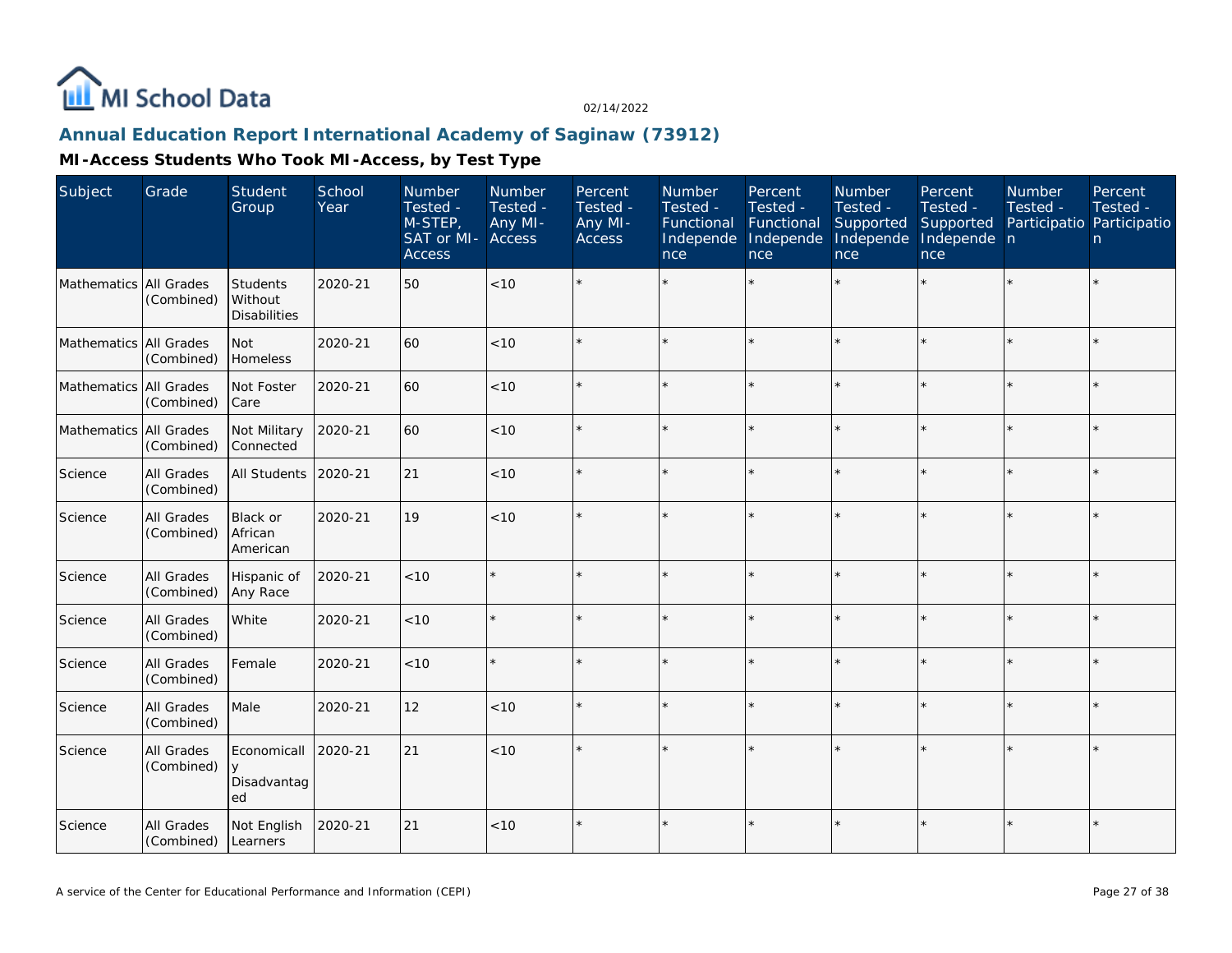

### **Annual Education Report International Academy of Saginaw (73912)**

| Subject                  | Grade                    | <b>Student</b><br>Group                    | School<br>Year | <b>Number</b><br>Tested -<br>M-STEP,<br>SAT or MI-<br><b>Access</b> | Number<br>Tested -<br>Any MI-<br><b>Access</b> | Percent<br>Tested -<br>Any MI-<br><b>Access</b> | <b>Number</b><br>Tested -<br>Functional<br>Independe<br>nce | Percent<br>Tested -<br>Functional<br>Independe<br>nce | Number<br>Tested -<br>Supported<br>Independe<br>nce | Percent<br>Tested -<br>Supported<br>Independe n<br>nce | <b>Number</b><br>Tested -<br>Participatio Participatio | Percent<br>Tested -<br>n. |
|--------------------------|--------------------------|--------------------------------------------|----------------|---------------------------------------------------------------------|------------------------------------------------|-------------------------------------------------|-------------------------------------------------------------|-------------------------------------------------------|-----------------------------------------------------|--------------------------------------------------------|--------------------------------------------------------|---------------------------|
| Science                  | All Grades<br>(Combined) | Not Migrant                                | 2020-21        | 21                                                                  | < 10                                           |                                                 |                                                             |                                                       |                                                     |                                                        |                                                        | $\star$                   |
| Science                  | All Grades<br>(Combined) | Students<br>With<br><b>Disabilities</b>    | 2020-21        | < 10                                                                |                                                |                                                 |                                                             |                                                       |                                                     |                                                        |                                                        | $\star$                   |
| Science                  | All Grades<br>(Combined) | Students<br>Without<br><b>Disabilities</b> | 2020-21        | 17                                                                  | < 10                                           |                                                 |                                                             |                                                       |                                                     |                                                        |                                                        | $\star$                   |
| Science                  | All Grades<br>(Combined) | Not<br>Homeless                            | 2020-21        | 21                                                                  | $<10$                                          |                                                 |                                                             |                                                       |                                                     |                                                        |                                                        | $\star$                   |
| Science                  | All Grades<br>(Combined) | Not Foster<br>Care                         | 2020-21        | 21                                                                  | < 10                                           |                                                 |                                                             |                                                       |                                                     |                                                        |                                                        | $\star$                   |
| Science                  | All Grades<br>(Combined) | Not Military<br>Connected                  | 2020-21        | 21                                                                  | < 10                                           |                                                 |                                                             |                                                       |                                                     |                                                        |                                                        | $\star$                   |
| Social<br>Studies        | All Grades<br>(Combined) | All Students                               | 2020-21        | 19                                                                  | < 10                                           |                                                 |                                                             |                                                       |                                                     |                                                        |                                                        | $\star$                   |
| Social<br><b>Studies</b> | All Grades<br>(Combined) | Black or<br>African<br>American            | 2020-21        | 17                                                                  | < 10                                           |                                                 |                                                             |                                                       |                                                     |                                                        |                                                        | $\star$                   |
| Social<br><b>Studies</b> | All Grades<br>(Combined) | Hispanic of<br>Any Race                    | 2020-21        | < 10                                                                |                                                |                                                 |                                                             |                                                       | $\star$                                             | ×.                                                     |                                                        | $\star$                   |
| Social<br>Studies        | All Grades<br>(Combined) | White                                      | 2020-21        | < 10                                                                |                                                |                                                 |                                                             |                                                       |                                                     |                                                        |                                                        | ÷.                        |
| Social<br>Studies        | All Grades<br>(Combined) | Female                                     | 2020-21        | < 10                                                                |                                                |                                                 |                                                             |                                                       |                                                     |                                                        |                                                        | $\star$                   |
| Social<br>Studies        | All Grades<br>(Combined) | Male                                       | 2020-21        | 12                                                                  | $<10$                                          |                                                 |                                                             |                                                       |                                                     |                                                        |                                                        | $\star$                   |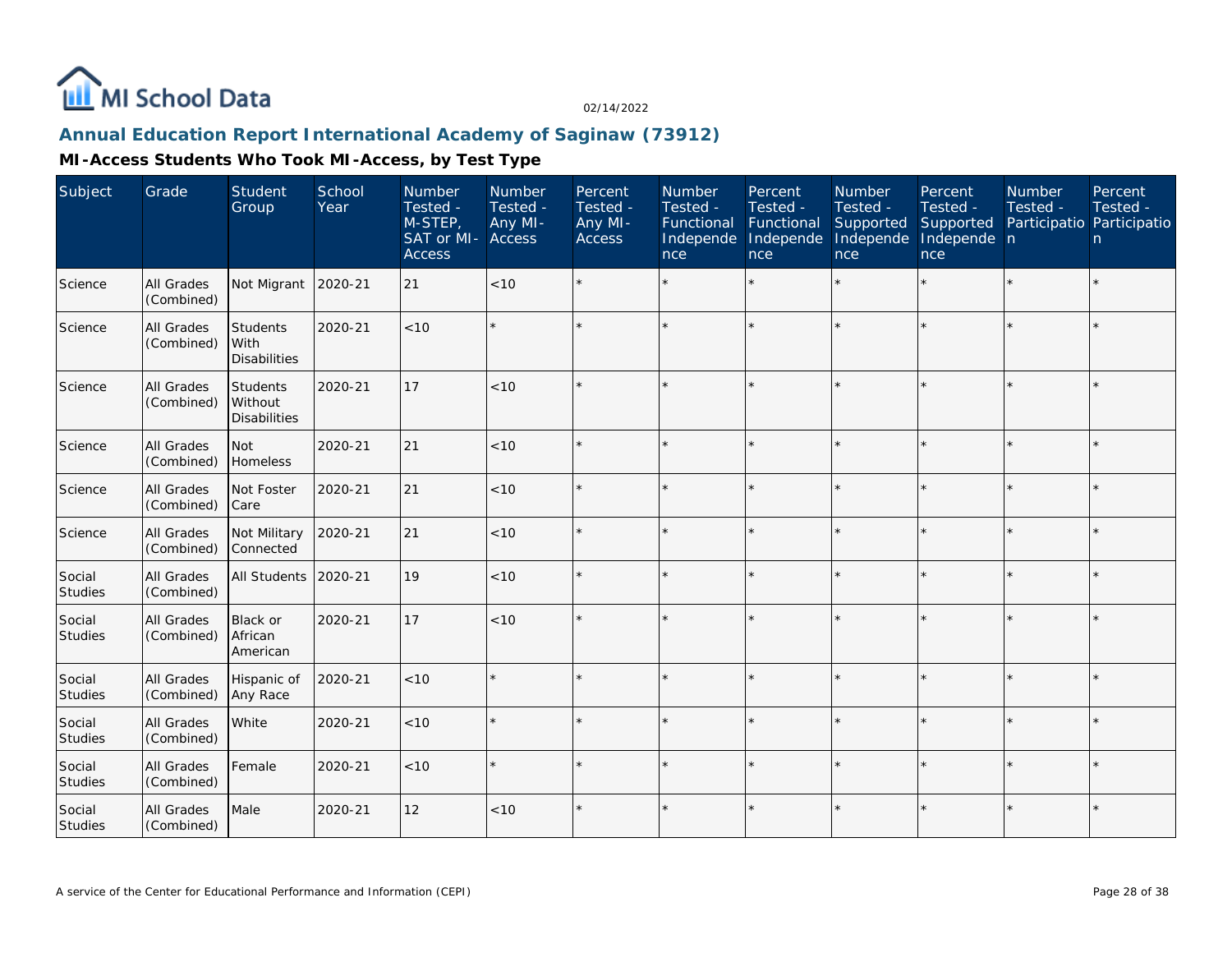

## **Annual Education Report International Academy of Saginaw (73912)**

| Subject                  | Grade                    | Student<br>Group                                  | School<br>Year | <b>Number</b><br>Tested -<br>M-STEP,<br>SAT or MI-<br><b>Access</b> | <b>Number</b><br>Tested -<br>Any MI-<br>Access | Percent<br>Tested -<br>Any MI-<br><b>Access</b> | <b>Number</b><br>Tested -<br>Functional<br>Independe<br>nce | Percent<br>Tested -<br>Functional<br>Independe<br>nce | <b>Number</b><br>Tested -<br>Supported<br>Independe<br>nce | Percent<br>Tested -<br>Supported<br>Independe n<br>nce | <b>Number</b><br>Tested - | Percent<br>Tested -<br>Participatio Participatio<br>n |
|--------------------------|--------------------------|---------------------------------------------------|----------------|---------------------------------------------------------------------|------------------------------------------------|-------------------------------------------------|-------------------------------------------------------------|-------------------------------------------------------|------------------------------------------------------------|--------------------------------------------------------|---------------------------|-------------------------------------------------------|
| Social<br><b>Studies</b> | All Grades<br>(Combined) | Economicall<br>Disadvantag<br>ed                  | 2020-21        | 19                                                                  | < 10                                           |                                                 |                                                             |                                                       |                                                            | $\star$                                                |                           |                                                       |
| Social<br><b>Studies</b> | All Grades<br>(Combined) | Not English<br>Learners                           | 2020-21        | 19                                                                  | < 10                                           |                                                 |                                                             | $\star$                                               |                                                            | $\star$                                                |                           |                                                       |
| Social<br>Studies        | All Grades<br>(Combined) | Not Migrant                                       | 2020-21        | 19                                                                  | < 10                                           |                                                 |                                                             | $\star$                                               |                                                            | $\star$                                                |                           |                                                       |
| Social<br><b>Studies</b> | All Grades<br>(Combined) | Students<br>With<br><b>Disabilities</b>           | 2020-21        | < 10                                                                | $\star$                                        |                                                 |                                                             |                                                       |                                                            |                                                        |                           |                                                       |
| Social<br>Studies        | All Grades<br>(Combined) | <b>Students</b><br>Without<br><b>Disabilities</b> | 2020-21        | 16                                                                  | < 10                                           |                                                 |                                                             | $\star$                                               |                                                            | $\star$                                                |                           |                                                       |
| Social<br>Studies        | All Grades<br>(Combined) | l Not<br>Homeless                                 | 2020-21        | 19                                                                  | < 10                                           |                                                 |                                                             | $\star$                                               |                                                            | $\star$                                                |                           |                                                       |
| Social<br><b>Studies</b> | All Grades<br>(Combined) | Not Foster<br> Care                               | 2020-21        | 19                                                                  | < 10                                           |                                                 |                                                             | $\star$                                               |                                                            | $\star$                                                |                           |                                                       |
| Social<br>Studies        | All Grades<br>(Combined) | Not Military<br>Connected                         | 2020-21        | 19                                                                  | < 10                                           |                                                 |                                                             | $\star$                                               |                                                            | $\star$                                                |                           |                                                       |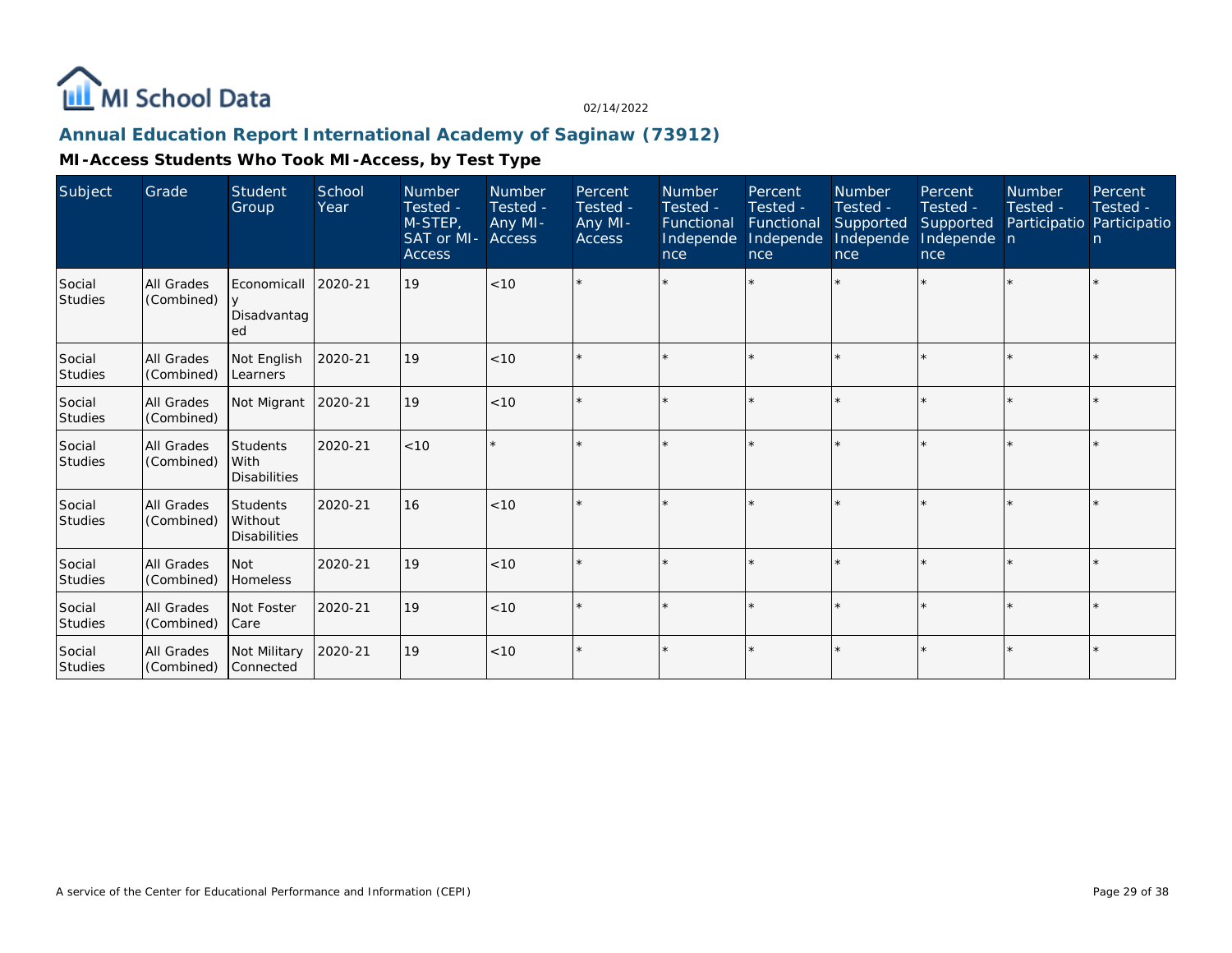

## **Annual Education Report International Academy of Saginaw (73912)**

**High School Graduation: Four-Year Adjusted Cohort Rate**

| <b>Student Group</b> | <b>Baseline Data</b> | Most Recent<br><b>Results</b> | Interim Objective Interim Objective Long-Term Target |  |
|----------------------|----------------------|-------------------------------|------------------------------------------------------|--|
| $\cdots$ $\cdots$    |                      |                               |                                                      |  |

No Data to Display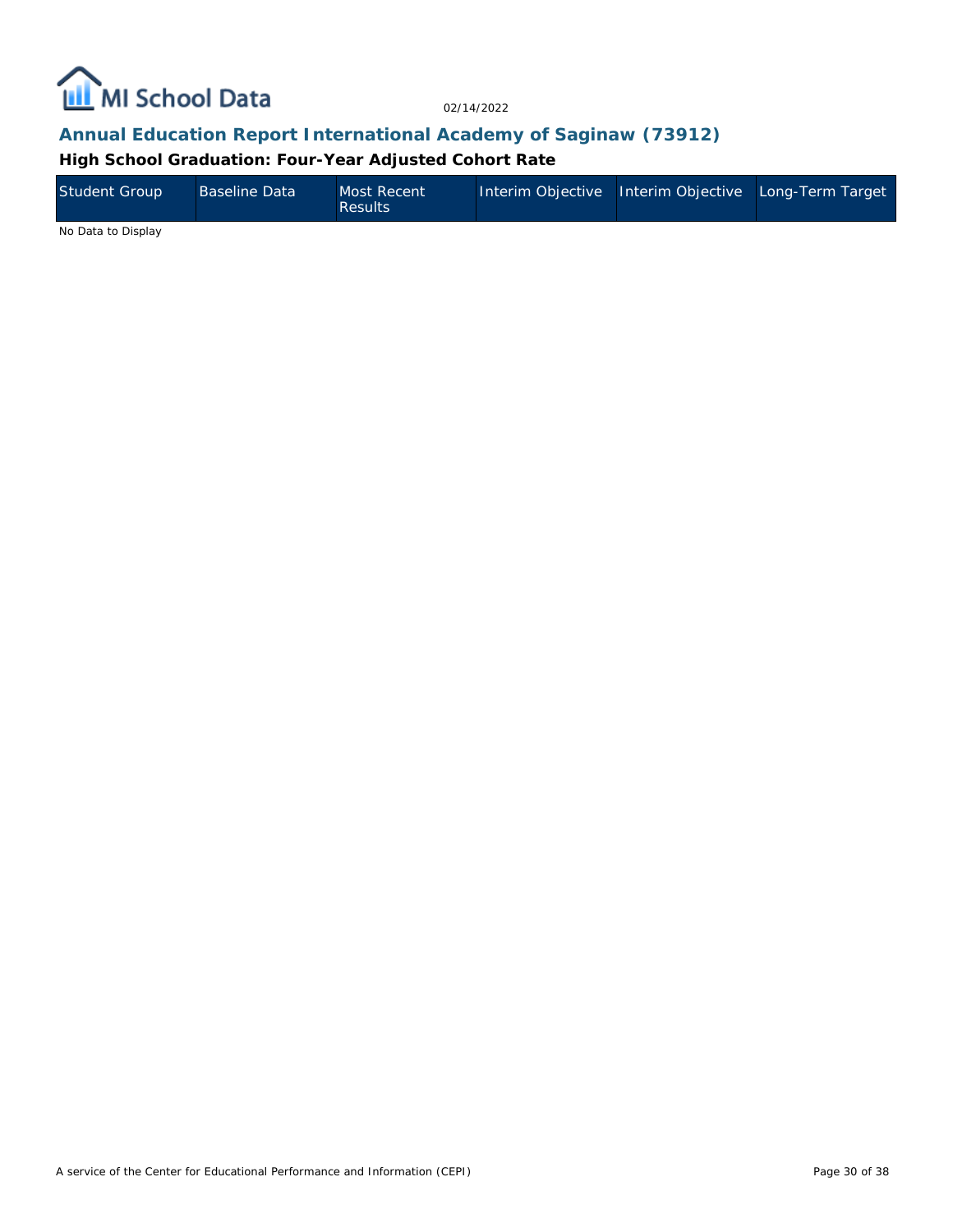

## **Annual Education Report International Academy of Saginaw (73912)**

#### **Accountability Details Attendance Data**

| <b>Student Group</b> | Statewide | District <sup>'</sup> |
|----------------------|-----------|-----------------------|
| All Students         | 80.07%    | N/A                   |

*\* All data based on students enrolled for a full academic year.*

*\*\* More information regarding the Michigan School Index System can be found at the following link:*

#### **Inexperienced Teachers**

|                                                   | <b>Total Number Number</b><br>of Staffing<br>Group | Inexperience<br>d | Percent<br>Inexperience | Count High-<br>Poverty<br>Schools | Percent High-<br>Poverty<br>Schools | Count Low-<br>Poverty<br>Schools | Percent Low-<br>Poverty<br><b>Schools</b> |
|---------------------------------------------------|----------------------------------------------------|-------------------|-------------------------|-----------------------------------|-------------------------------------|----------------------------------|-------------------------------------------|
| International<br>Academy of<br>Saginaw<br>(73912) | 9.00                                               | 8.00              | 88.9%                   | 8.00                              | 88.9%                               | N/A                              | IN/A                                      |
| International<br>Academy of<br>Saginaw<br>(09784) | 9.00                                               | 8.00              | 88.9%                   | 8.00                              | 88.9%                               | N/A                              | IN/A                                      |

#### **Inexperienced Principals and Other School Leaders**

|                                                   | <b>Total Number Number</b><br>of Staffing<br>Group | Inexperience | Percent<br>Inexperience | Count High-<br>Poverty<br><b>Schools</b> | Percent High- Count Low-<br>Poverty<br><b>Schools</b> | Poverty<br><b>Schools</b> | Percent Low-<br>Poverty<br><b>Schools</b> |
|---------------------------------------------------|----------------------------------------------------|--------------|-------------------------|------------------------------------------|-------------------------------------------------------|---------------------------|-------------------------------------------|
| International<br>Academy of<br>Saginaw<br>(73912) | 1.00                                               | 1.00         | 100.0%                  | 1.00                                     | 100.0%                                                | N/A                       | N/A                                       |

#### **Teacher Emergency or Provisional Credentials**

|                                                   | of Teachers | Total Number Number with Percent with<br>Provisional<br><b>Credentials</b> | Emergency or Emergency or Poverty<br>Provisional<br><b>Credentials</b> | Count High-<br><b>Schools</b> | Percent High-<br>Poverty<br><b>Schools</b> | Count Low-<br>Poverty<br><b>Schools</b> | Percent Low-<br>Poverty<br><b>Schools</b> |
|---------------------------------------------------|-------------|----------------------------------------------------------------------------|------------------------------------------------------------------------|-------------------------------|--------------------------------------------|-----------------------------------------|-------------------------------------------|
| International<br>Academy of<br>Saginaw<br>(73912) | 9.00        | 0.00                                                                       | $0.0\%$                                                                | 0.00                          | $0.0\%$                                    | N/A                                     | N/A                                       |
| International<br>Academy of<br>Saginaw<br>(09784) | 9.00        | 0.00                                                                       | $0.0\%$                                                                | 0.00                          | $0.0\%$                                    | N/A                                     | IN/A                                      |

#### **Out-of-Field Teachers**

|                                                   | Total Number Number of<br>of Teachers | Out-of-Field<br>Teachers ' | Percent of<br>Out-of-Field<br>Teachers. | Count High-<br>Poverty<br><b>Schools</b> | Percent High- Count Low-<br>Poverty<br><b>Schools</b> | Poverty<br><b>Schools</b> | Percent Low-<br>Poverty<br><b>Schools</b> |
|---------------------------------------------------|---------------------------------------|----------------------------|-----------------------------------------|------------------------------------------|-------------------------------------------------------|---------------------------|-------------------------------------------|
| International<br>Academy of<br>Saginaw<br>(73912) | 9.00                                  | 0.00                       | $0.0\%$                                 | 0.00                                     | $0.0\%$                                               | N/A                       | N/A                                       |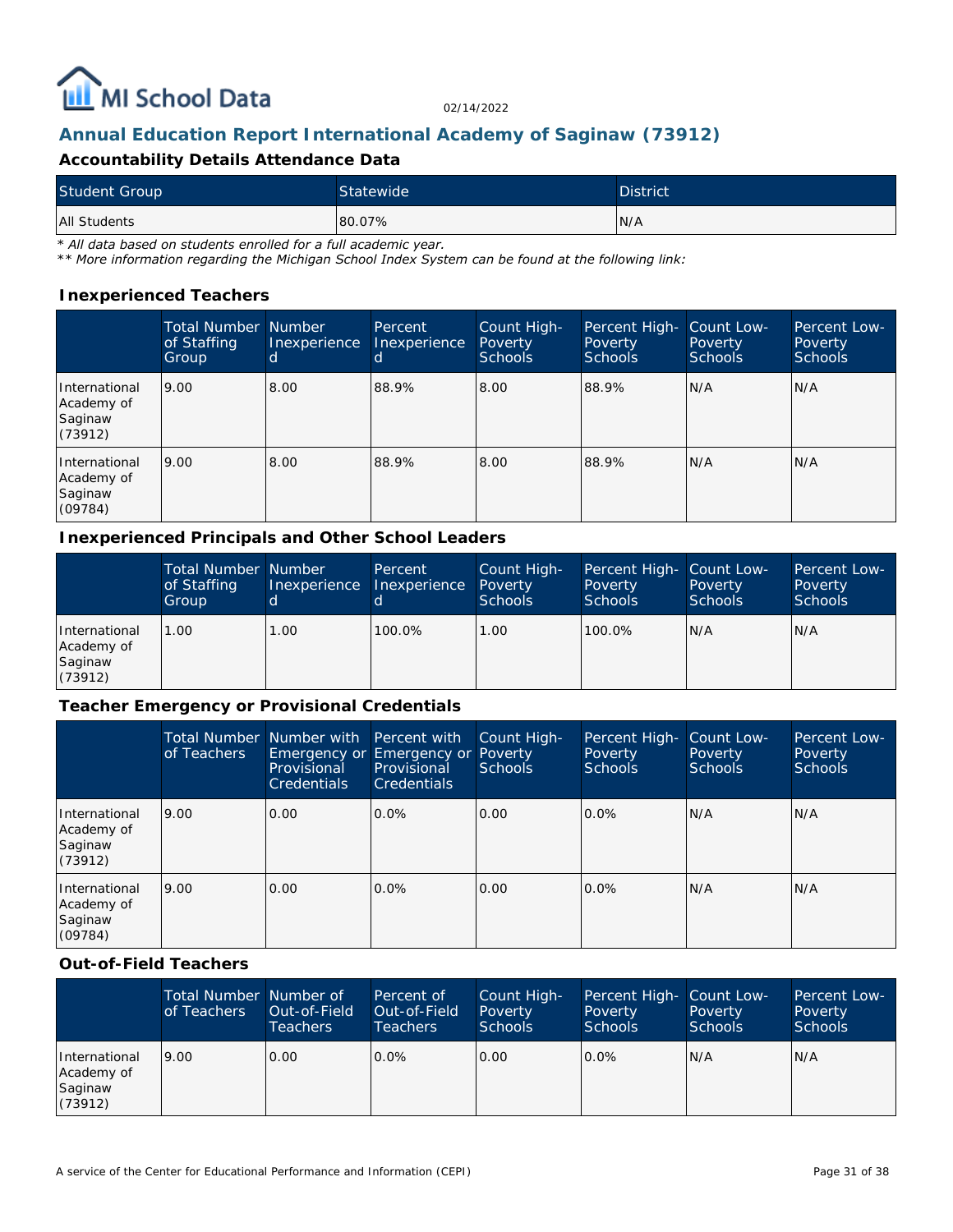

## **Annual Education Report International Academy of Saginaw (73912)**

#### **Out-of-Field Teachers**

|                                                   | Total Number Number of<br>of Teachers | Out-of-Field<br><b>Teachers</b> | Percent of<br>Out-of-Field<br>Teachers | Count High-<br>Poverty<br>Schools | Percent High- Count Low-<br>Poverty<br><b>Schools</b> | Poverty<br><b>Schools</b> | Percent Low-<br>Poverty<br><b>Schools</b> |
|---------------------------------------------------|---------------------------------------|---------------------------------|----------------------------------------|-----------------------------------|-------------------------------------------------------|---------------------------|-------------------------------------------|
| International<br>Academy of<br>Saginaw<br>(09784) | 9.00                                  | 0.00                            | $0.0\%$                                | 0.00                              | $0.0\%$                                               | N/A                       | N/A                                       |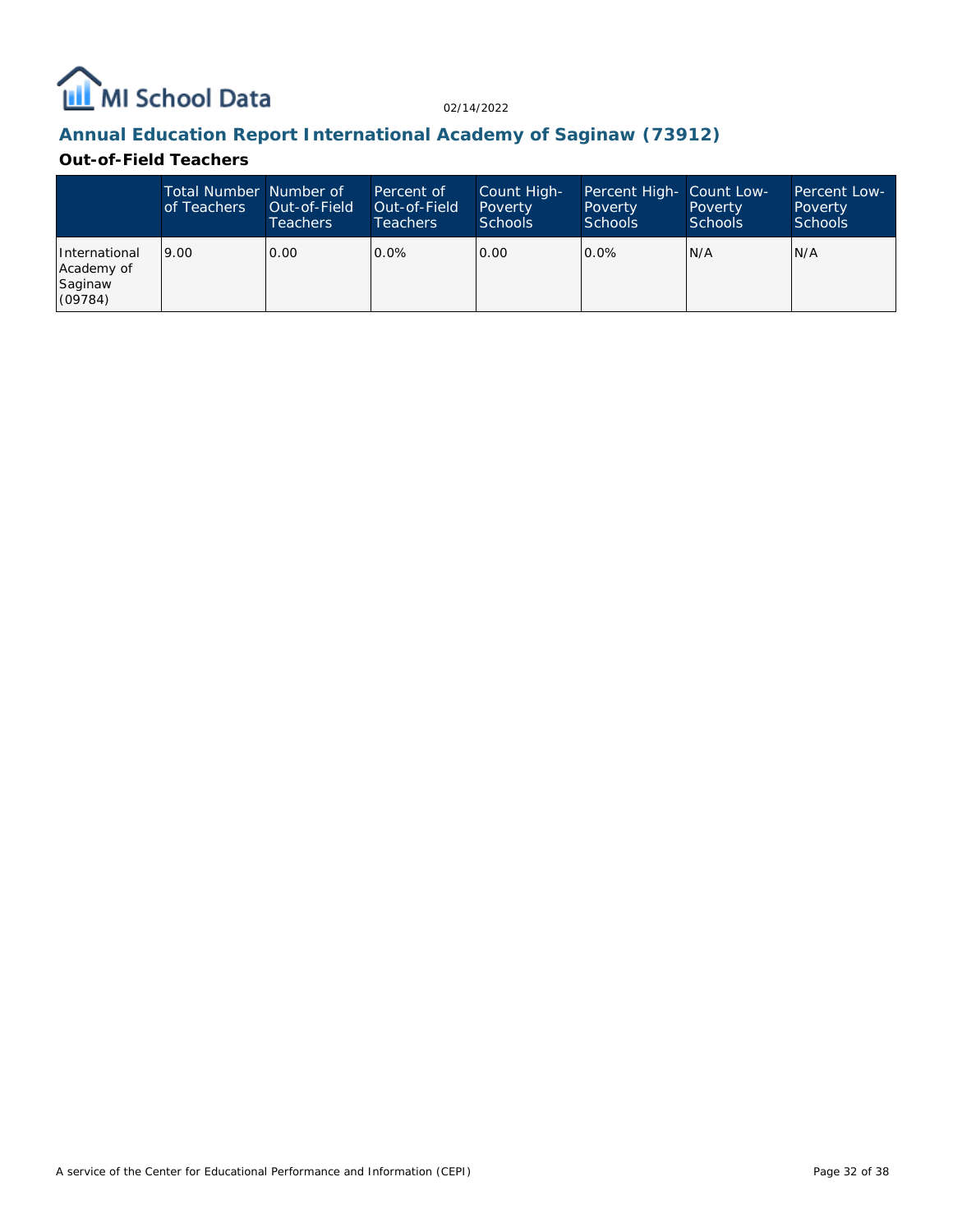

## **Annual Education Report International Academy of Saginaw (73912)**

#### **NAEP Grade 4 Math**

|                                                 | Percent of<br><b>Students</b> | Percent below<br><b>Basic</b> | Percent Basic | Percent Proficient | Percent Advanced |
|-------------------------------------------------|-------------------------------|-------------------------------|---------------|--------------------|------------------|
| <b>All Students</b>                             | 100                           | 24                            | 41            | 29                 | 7                |
| Male                                            | 51                            | 22                            | 40            | 30                 | 8                |
| Female                                          | 49                            | 25                            | 42            | 28                 | 5                |
| Eligible                                        | 51                            | 36                            | 44            | 18                 | $\overline{2}$   |
| Not Eligible                                    | 49                            | 12                            | 37            | 40                 | 11               |
| Info not available                              | $\ddagger$                    | $\ddagger$                    | $\ddagger$    | $\ddagger$         | $\ddagger$       |
| White                                           | 65                            | 15                            | 41            | 36                 | 8                |
| Black or African<br>American                    | 17                            | 51                            | 39            | 9                  | 1                |
| Hispanic                                        | 9                             | 34                            | 45            | 17                 | $\overline{4}$   |
| Asian                                           | 3                             | 9                             | 32            | 37                 | 22               |
| American Indian or<br>Alaska Native             | $\ddagger$                    | $\ddagger$                    | $\ddagger$    | $\ddagger$         | $\ddagger$       |
| Native Hawaiian or<br>Other Pacific<br>Islander | $\ddagger$                    | $\ddagger$                    | $\ddagger$    | $\ddagger$         | $\ddagger$       |
| Two or More Races                               | 5                             | 29                            | 42            | 22                 | 7                |
| Students With<br><b>Disabilities</b>            | 11                            | 60                            | 29            | 10                 |                  |
| <b>Students Without</b><br><b>Disabilities</b>  | 89                            | 19                            | 42            | 31                 | $\overline{7}$   |
| English Language<br>Learners                    | 10                            | 37                            | 46            | 14                 | $\overline{2}$   |
| Not English<br>Language Learners                | 90                            | 22                            | 40            | 31                 | 7                |

*‡ Reporting Standards not met. Note: Observed differences are not necessarily statistically significant. Detail may not sum to total because of rounding. SOURCE: U.S. Department of Education. Institute for Education Sciences. National Center for Education Statistics. National Assessment of Educational Progress (NAEP) 2019 Mathematics Achievement.*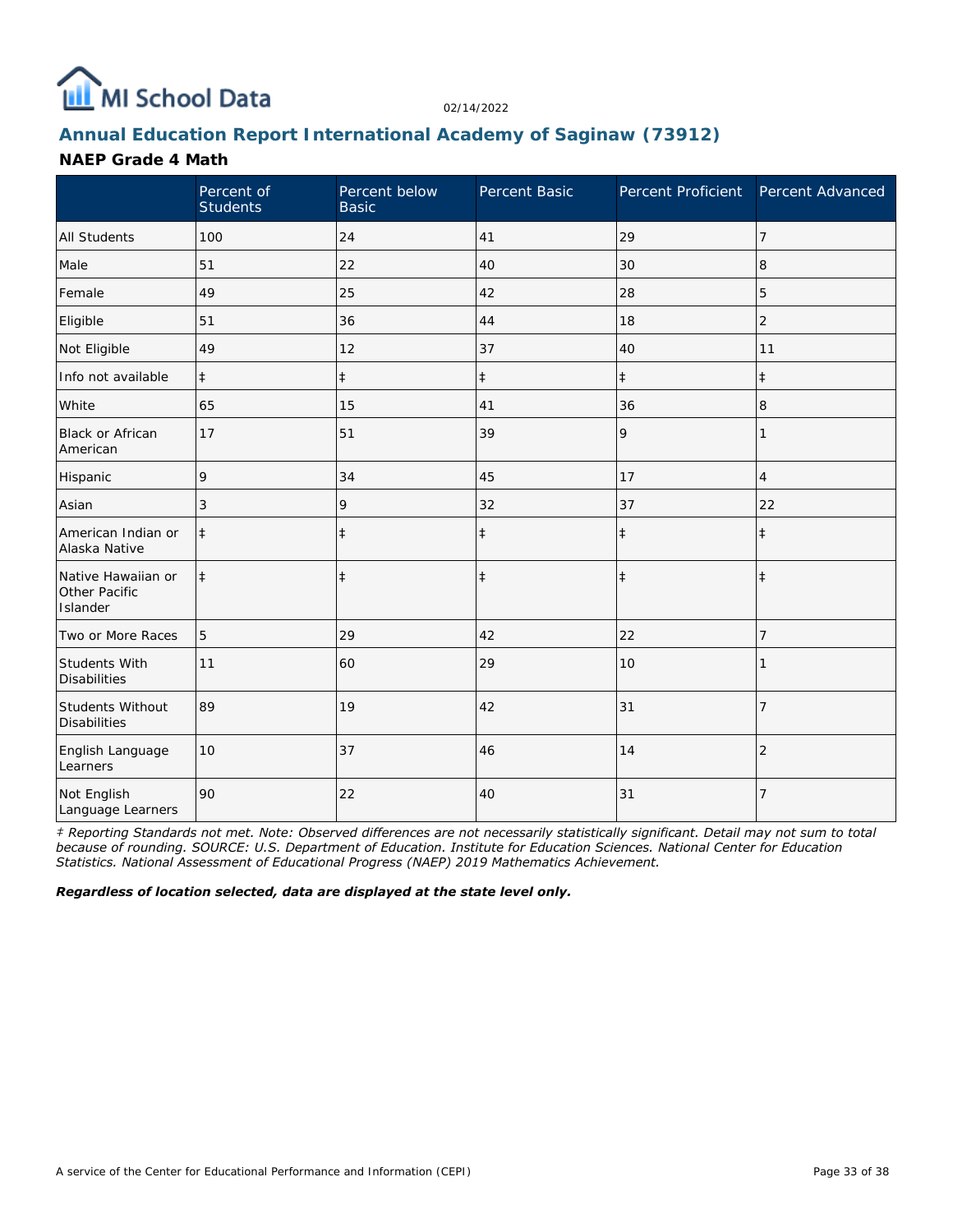

## **Annual Education Report International Academy of Saginaw (73912)**

#### **NAEP Grade 8 Math**

|                                                 | Percent of<br><b>Students</b> | Percent below<br><b>Basic</b> | Percent Basic | Percent Proficient | Percent Advanced |
|-------------------------------------------------|-------------------------------|-------------------------------|---------------|--------------------|------------------|
| <b>All Students</b>                             | 32                            | 68                            | 31            | 9                  |                  |
| Male                                            | 51                            | 33                            | 67            | 31                 | 10               |
| Female                                          | 49                            | 31                            | 69            | 31                 | 7                |
| Eligible                                        | 4                             | 48                            | 52            | 16                 | 3                |
| Not Eligible                                    | 55                            | 19                            | 81            | 43                 | 13               |
| Info not available                              | $\ddagger$                    | $\ddagger$                    | $\ddagger$    | $\ddagger$         | $\ddagger$       |
| White                                           | 70                            | 25                            | 75            | 37                 | 11               |
| <b>Black or African</b><br>American             | 15                            | 64                            | 36            | 9                  | 1                |
| Hispanic                                        | 8                             | 41                            | 59            | 16                 | $\overline{2}$   |
| Asian                                           | 3                             | 14                            | 86            | 52                 | 21               |
| American Indian or<br>Alaska Native             | $\ddagger$                    | $\ddagger$                    | $\ddagger$    | $\ddagger$         | $\ddagger$       |
| Native Hawaiian or<br>Other Pacific<br>Islander | $\ddagger$                    | $\ddagger$                    | $\ddagger$    | $\ddagger$         | $\ddagger$       |
| Two or More Races                               | $\overline{4}$                | 39                            | 61            | 24                 | $\overline{4}$   |
| Students With<br><b>Disabilities</b>            | 10                            | 75                            | 25            | 5                  | 0                |
| Students Without<br><b>Disabilities</b>         | 90                            | 27                            | 73            | 34                 | 9                |
| English Language<br>Learners                    | 6                             | 60                            | 40            | 8                  | 1                |
| Not English<br>Language Learners                | 94                            | 30                            | 70            | 32                 | 9                |

*‡ Reporting Standards not met. NOTE: Observed differences are not necessarily statistically significant. Detail may not sum to total because of rounding. SOURCE: U.S. Department of Education. Institute for Education Sciences. National Center for Education Statistics. National Assessment of Educational Progress (NAEP) 2019 Mathematics Achievement.*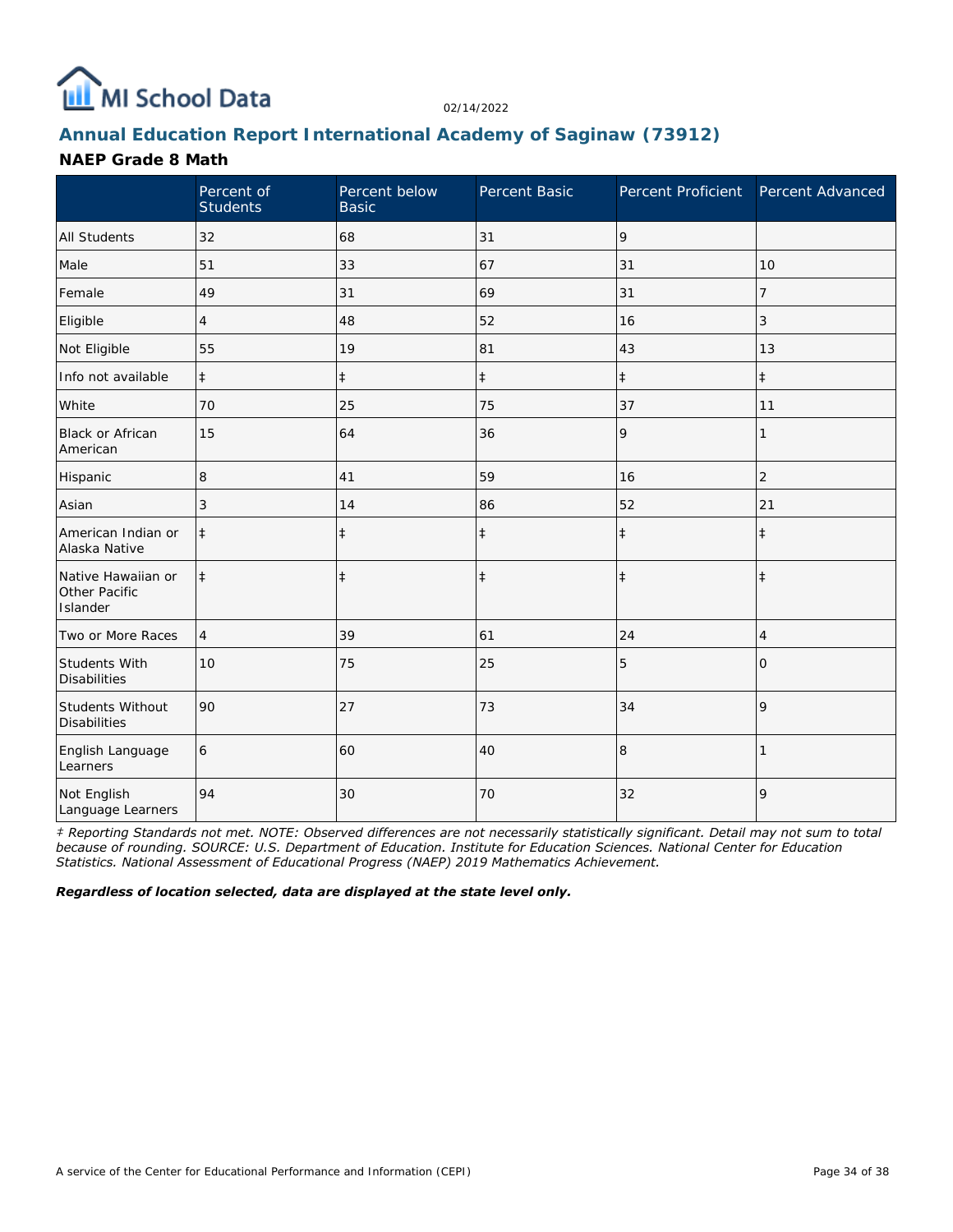

## **Annual Education Report International Academy of Saginaw (73912)**

### **NAEP Grade 4 Reading**

|                                                 | Percent of<br><b>Students</b> | Percent below<br><b>Basic</b> | Percent Basic | Percent Proficient | Percent Advanced |
|-------------------------------------------------|-------------------------------|-------------------------------|---------------|--------------------|------------------|
| <b>All Students</b>                             | 100                           | 36                            | 64            | 32                 | 7                |
| Male                                            | 51                            | 40                            | 60            | 28                 | 6                |
| Female                                          | 49                            | 32                            | 68            | 36                 | 9                |
| Eligible                                        | 53                            | 49                            | 51            | 20                 | 3                |
| Not Eligible                                    | 47                            | 21                            | 79            | 45                 | 13               |
| Info not available                              | $\ddagger$                    | $\ddagger$                    | $\ddagger$    | $\ddagger$         | $\ddagger$       |
| White                                           | 65                            | 29                            | 71            | 37                 | 9                |
| Black or African<br>American                    | 18                            | 58                            | 42            | 15                 | $\overline{2}$   |
| Hispanic                                        | 9                             | 50                            | 50            | 18                 | $\overline{c}$   |
| Asian                                           | 3                             | 18                            | 82            | 44                 | 15               |
| American Indian or<br>Alaska Native             | $\ddagger$                    | $\ddagger$                    | $\ddagger$    | $\ddagger$         | $\ddagger$       |
| Native Hawaiian or<br>Other Pacific<br>Islander | $\ddagger$                    | $\ddagger$                    | $\ddagger$    | $\ddagger$         | $\ddagger$       |
| Two or More Races                               | 5                             | 33                            | 67            | 35                 | 8                |
| <b>Students With</b><br><b>Disabilities</b>     | 10                            | 74                            | 26            | 10                 |                  |
| Students Without<br><b>Disabilities</b>         | 90                            | 31                            | 69            | 34                 | 8                |
| English Language<br>Learner                     | 11                            | 57                            | 43            | 14                 | 3                |
| Not English<br>Language Learner                 | 89                            | 33                            | 67            | 34                 | 8                |

*# Rounds to zero*

*‡ Reporting Standards not met. NOTE: Observed differences are not necessarily statistically significant. Detail may not sum to total because of rounding. SOURCE: U.S. Department of Education, Institute of Education Sciences, National Center for Education Statistics, National Assessment of Educational Progress (NAEP), 2019 Reading Assessment.*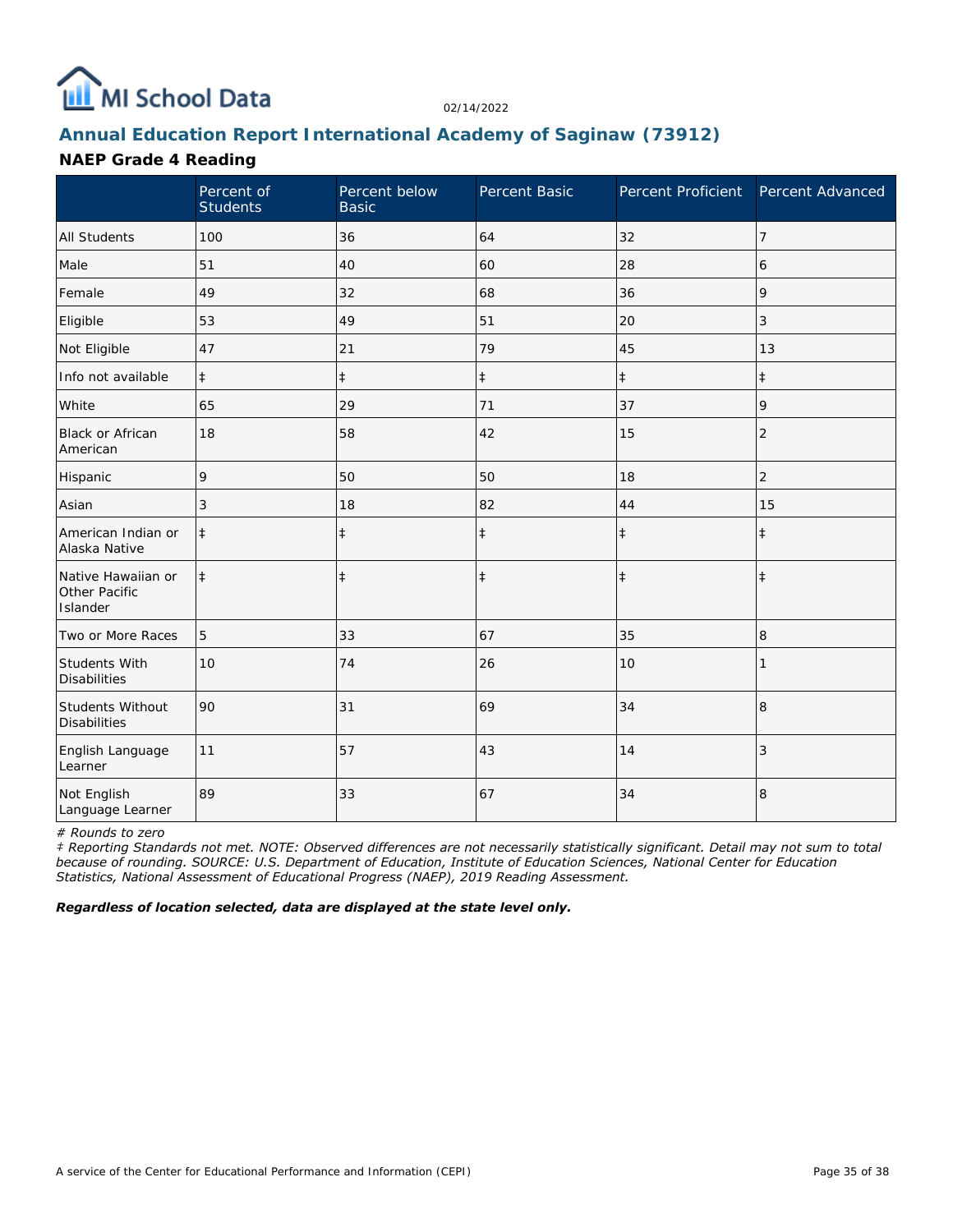

## **Annual Education Report International Academy of Saginaw (73912)**

### **NAEP Grade 8 Reading**

|                                                 | Percent of<br><b>Students</b> | Percent below<br><b>Basic</b> | Percent Basic | Percent Proficient | Percent Advanced |
|-------------------------------------------------|-------------------------------|-------------------------------|---------------|--------------------|------------------|
| <b>All Students</b>                             | 100                           | 27                            | 73            | 31                 | 3                |
| Male                                            | 51                            | 32                            | 68            | 26                 | $\overline{2}$   |
| Female                                          | 49                            | 21                            | 79            | 37                 | 3                |
| Eligible                                        | 47                            | 39                            | 61            | 19                 |                  |
| Not Eligible                                    | 52                            | 15                            | 85            | 43                 | $\overline{4}$   |
| Info not available                              | $\ddagger$                    | $\ddagger$                    | $\ddagger$    | $\ddagger$         | $\ddagger$       |
| White                                           | 70                            | 22                            | 78            | 35                 | 3                |
| Black or Afican<br>American                     | 15                            | 48                            | 52            | 12                 | 0                |
| Hispanic                                        | 8                             | 36                            | 64            | 22                 | 1                |
| Asian                                           | 3                             | 14                            | 86            | 56                 | 6                |
| American Indian or<br>Alaska Native             | $\ddagger$                    | $\ddagger$                    | $\ddagger$    | $\ddagger$         | $\ddagger$       |
| Native Hawaiian or<br>Other Pacific<br>Islander | $\ddagger$                    | $\ddagger$                    | $\ddagger$    | $\ddagger$         | $\ddagger$       |
| Two or More Races                               | $\overline{4}$                | 23                            | 77            | 40                 | 5                |
| <b>Students With</b><br><b>Disabilities</b>     | 11                            | 71                            | 29            | 5                  | $\Omega$         |
| Students Without<br><b>Disabilities</b>         | 89                            | 21                            | 79            | 35                 | 3                |
| English Language<br>Learner                     | 6                             | 57                            | 43            | 6                  | $\Omega$         |
| Not English<br>Language Learner                 | 94                            | 25                            | 75            | 33                 | 3                |

*# Rounds to zero*

*‡ Reporting Standards not met. NOTE: Observed differences are not necessarily statistically significant. Detail may not sum to total because of rounding. SOURCE: U.S. Department of Education, Institute of Education Sciences, National Center for Education Statistics, National Assessment of Educational Progress (NAEP), 2019 Reading Assessment.*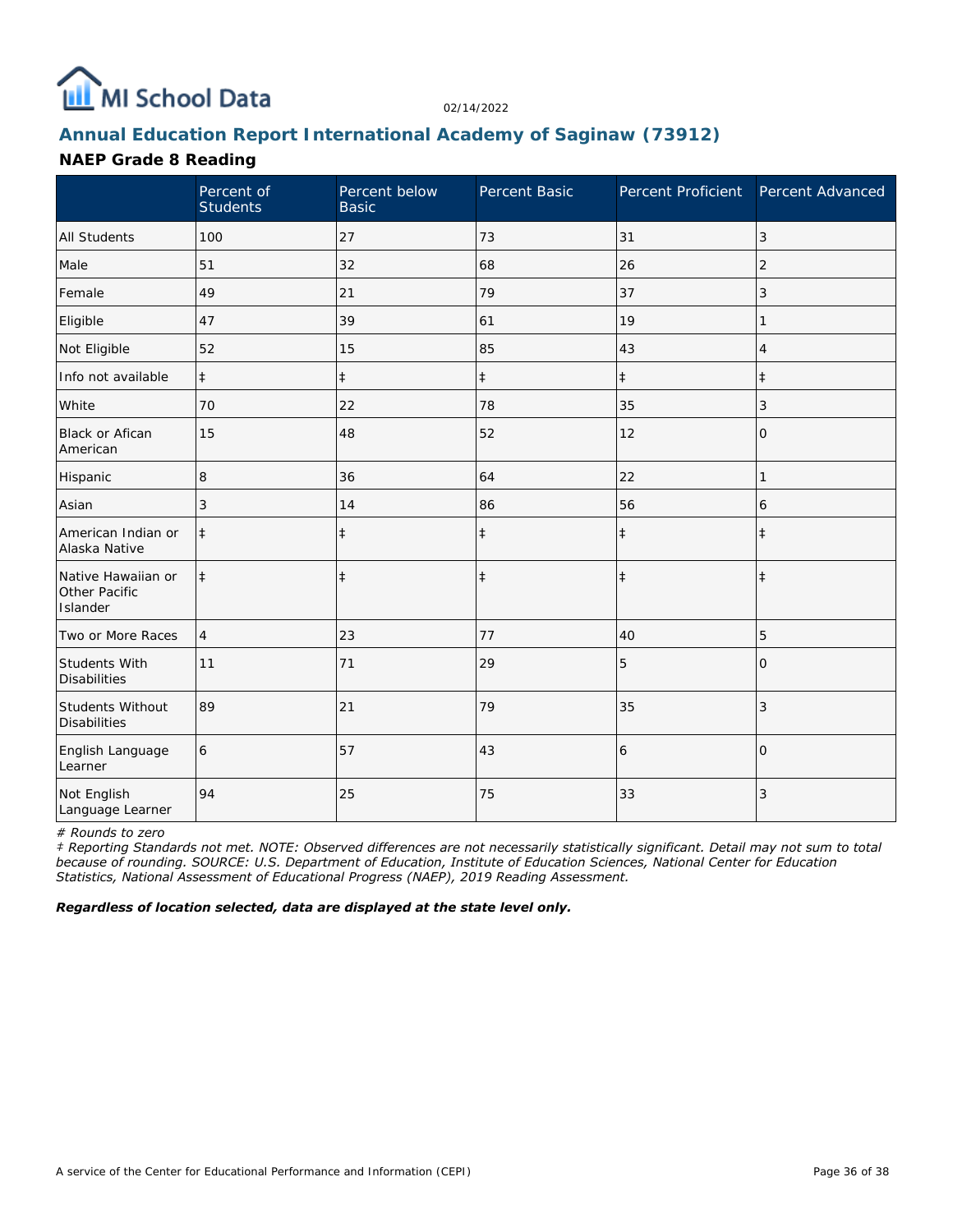

### **Annual Education Report International Academy of Saginaw (73912)**

## **NAEP Participation Data**

| Grade | Subject | Participation Rate Standard Error<br>for Students with<br><b>Disabilities</b> |      | Participation Rate Standard Error<br>for Limited English<br><b>Proficient Students</b> |      |
|-------|---------|-------------------------------------------------------------------------------|------|----------------------------------------------------------------------------------------|------|
| 14    | Math    | 86.9                                                                          | 2.25 | 197                                                                                    | 0.97 |
|       | Reading | 85.4                                                                          | 2.57 | 98                                                                                     | 1.04 |
| 18    | Math    | 81.9                                                                          | 2.48 | 95                                                                                     | 1.79 |
|       | Reading | 83.3                                                                          | 2.41 | <u>o</u>                                                                               | 3.97 |

*The National Assessment of Educational Progress (NAEP) is periodically administered by the U.S. Department of Education based on assessments administered to samples of students in each state. Federal regulations require the display of state level NAEP data on the Annual Education Report. These data represent the performance of the most recent sample of Michigan students on the NAEP.*